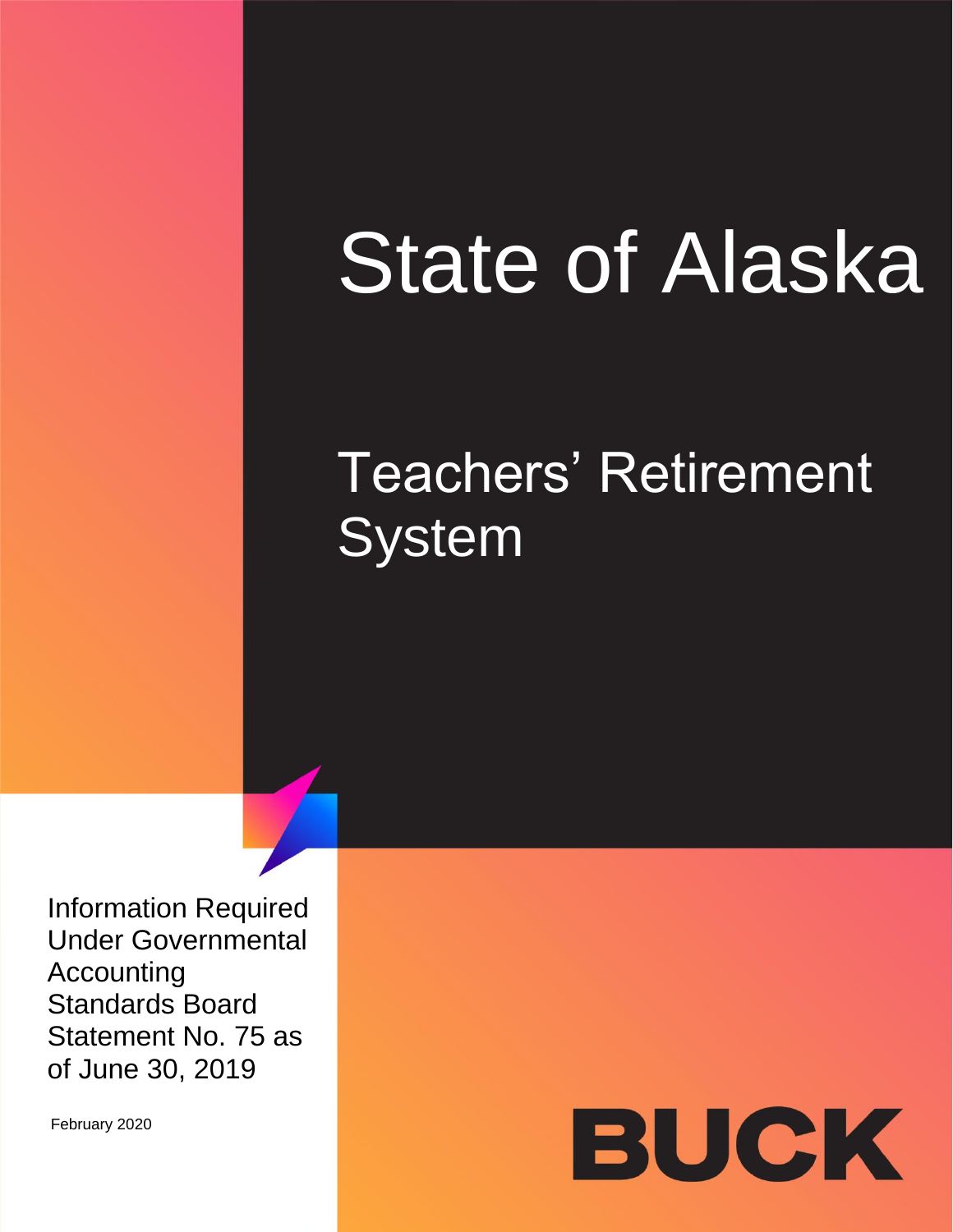

February 21, 2020

State of Alaska The Alaska Retirement Management Board The Department of Revenue, Treasury Division The Department of Administration, Division of Retirement and Benefits P.O. Box 110203 Juneau, AK 99811-0203

#### **Re: GASB 75 Report as of June 30, 2019 for June 30, 2020 Reporting - TRS**

Dear Members of The Alaska Retirement Management Board, The Department of Revenue and The Department of Administration:

We have prepared the required accounting information for Governmental Accounting Standards Board (GASB) Statement No. 75 (GASB 75) for the State of Alaska Teachers' Retirement System (TRS) for June 30, 2020 reporting based on a measurement date of June 30, 2019. Under GASB 75, accounting information prepared under GASB 74 as of June 30, 2019 (as previously provided) serves as the basis for these disclosures. Please refer to the GASB 74 report dated October 1, 2019 for any supplemental information or documentation.

This report covers the postretirement healthcare (OPEB) portion of TRS. A separate GASB 68 report will be issued for the pension portion of TRS.

We certify that the information contained in this report has been prepared in accordance with generally accepted actuarial principles and practices. To the best of our knowledge, the information fairly presents the actuarial position of TRS in accordance with the requirements of GASB 75 as of the June 30, 2019 measurement date.

The Alaska Retirement Management Board (ARMB) and staff of the State of Alaska and its auditors may use this report for the review of the operation of TRS. The report may also be used in the preparation of State of Alaska's and participating employers' audited financial statements. Use of this report for any other purpose or by anyone other than the ARMB, the staff of the State of Alaska or its auditors may not be appropriate and may result in mistaken conclusions because of failure to understand applicable assumptions, methods, or inapplicability of the report for that purpose. Because of the risk of misinterpretation of actuarial results, we recommend requesting our advanced review of any statement to be based on information contained in this report. Buck will accept no liability for any such statement, document or filing made without prior review by Buck.

Future actuarial measurements may differ significantly from current measurements due to plan experience differing from that anticipated by the economic and demographic assumptions, changes in assumptions, changes expected as part of the natural operation of the methodology used for these measurements, and changes in plan provisions or applicable law. Retiree group benefits models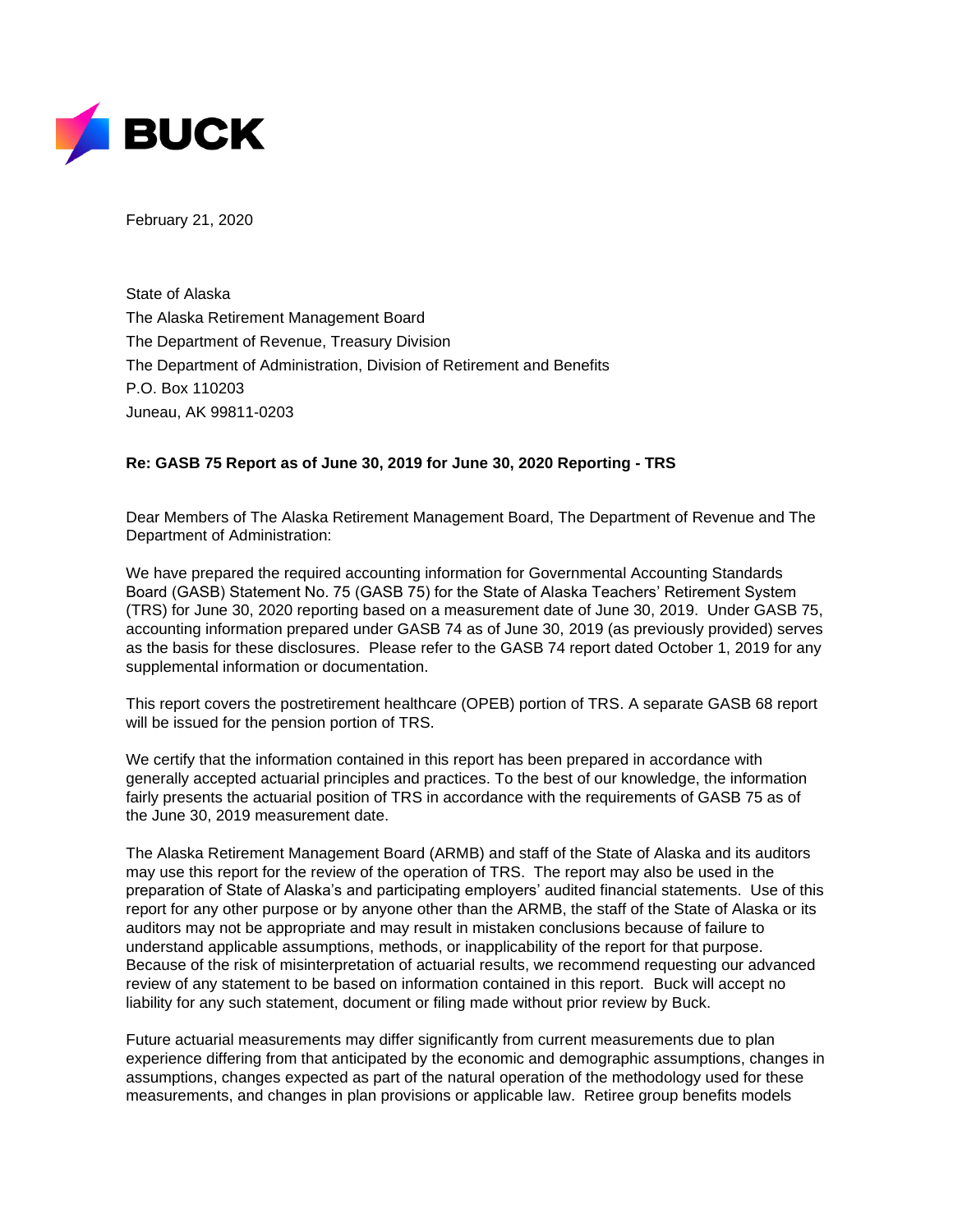necessarily rely on the use of approximations and estimates and are sensitive to changes in these approximations and estimates. Small variations in these approximations and estimates may lead to significant changes in actuarial measurements. An analysis of the potential range of such future differences is beyond the scope of this report, except for the GASB 75 required disclosure of the sensitivity of net OPEB liability to changes in the discount rate and to changes in the healthcare cost trend rates.

The information in this report was prepared based on the actuarial assumptions and methods used in the June 30, 2018 actuarial valuation of TRS, except as noted herein. We rolled forward the liabilities from that date to the June 30, 2019 measurement date, as GASB 75 permits. In our opinion, the actuarial assumptions used are appropriate for purposes of the valuation and are reasonably related to the experience of TRS and to reasonable long-term expectations.

In preparing the actuarial results, we have relied upon information provided by staff of the State of Alaska regarding plan provisions, participants, assets, contributions and other matters used in the June 30, 2018 actuarial valuation of TRS. Although we did not audit the data, we reviewed the data for reasonableness and consistency with June 30, 2017 information. The accuracy of the results presented herein is dependent on the accuracy of the data. We also reflected the information contained in the June 30, 2019 asset statements that were provided to us by staff of the State of Alaska on September 24, 2019.

Where presented, the "net OPEB liability" and "plan fiduciary net position as a percentage of the total OPEB liability" are measured on a market value of assets basis. These items presented may be appropriate for GASB 75 reporting but make no assessment regarding the cost to settle (i.e., purchase annuities) to cover any portion of the plan's liabilities.

This report was prepared under our supervision and in accordance with all applicable Actuarial Standards of Practice. We are Fellows of the Society of Actuaries, Enrolled Actuaries and Members of the American Academy of Actuaries. We meet the Qualification Standards of the American Academy of Actuaries to render the actuarial opinions contained herein.

We are available to discuss this report with you at your convenience. David can be reached at (602) 803-6174 and Scott can be reached at (216) 315-1929.

Respectfully submitted,

 $Q.16Q$ 

David J. Kershner, FSA, EA, MAAA, FCA Scott Young, FSA, EA, MAAA Principal Director Contractor Contractor Contractor Contractor Contractor Contractor Contractor Contractor Contractor Contractor Contractor Contractor Contractor Contractor Contractor Contractor Contractor Contractor Contr Buck Buck

Scott Young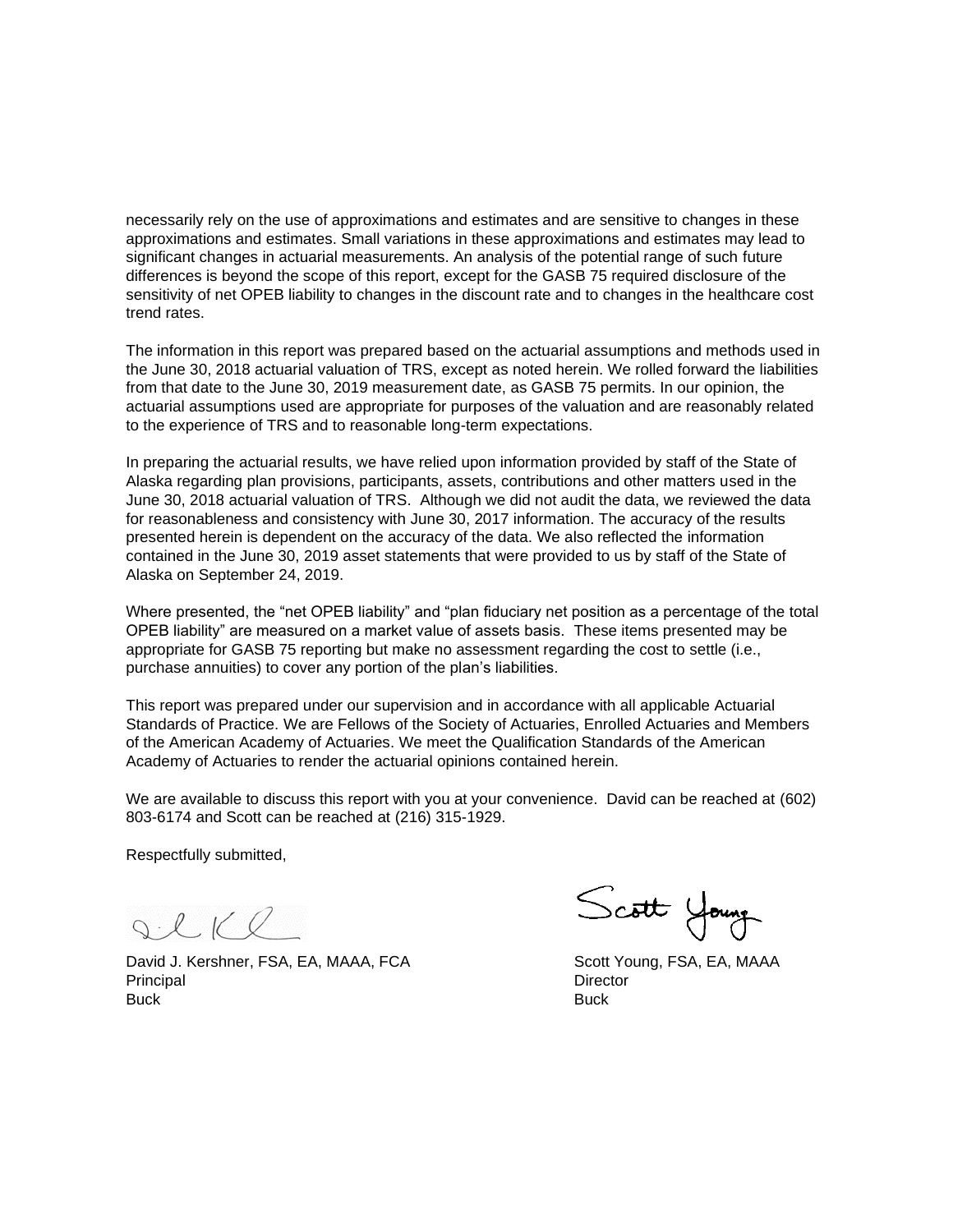## **Contents**

| Schedule A - Employers' Allocation of Net OPEB Liability as of June 30, 2018                         |  |
|------------------------------------------------------------------------------------------------------|--|
| Schedule B - Employers' Allocation of Net OPEB Liability as of June 30, 2019                         |  |
| Schedule C - Employers' Allocation of OPEB Amounts as of June 30, 2019                               |  |
| Schedule D - Employers' Allocation of Recognition of Deferred Outflows/Inflows as of June<br>30.2019 |  |
| Schedule E - Contribution History                                                                    |  |
| Schedule F - Present Value of Future State Assistance Contributions as of June 30, 2019              |  |
| Schedule G - Supplemental Schedule of Special Funding Amounts by Employer as of June<br>30.2019      |  |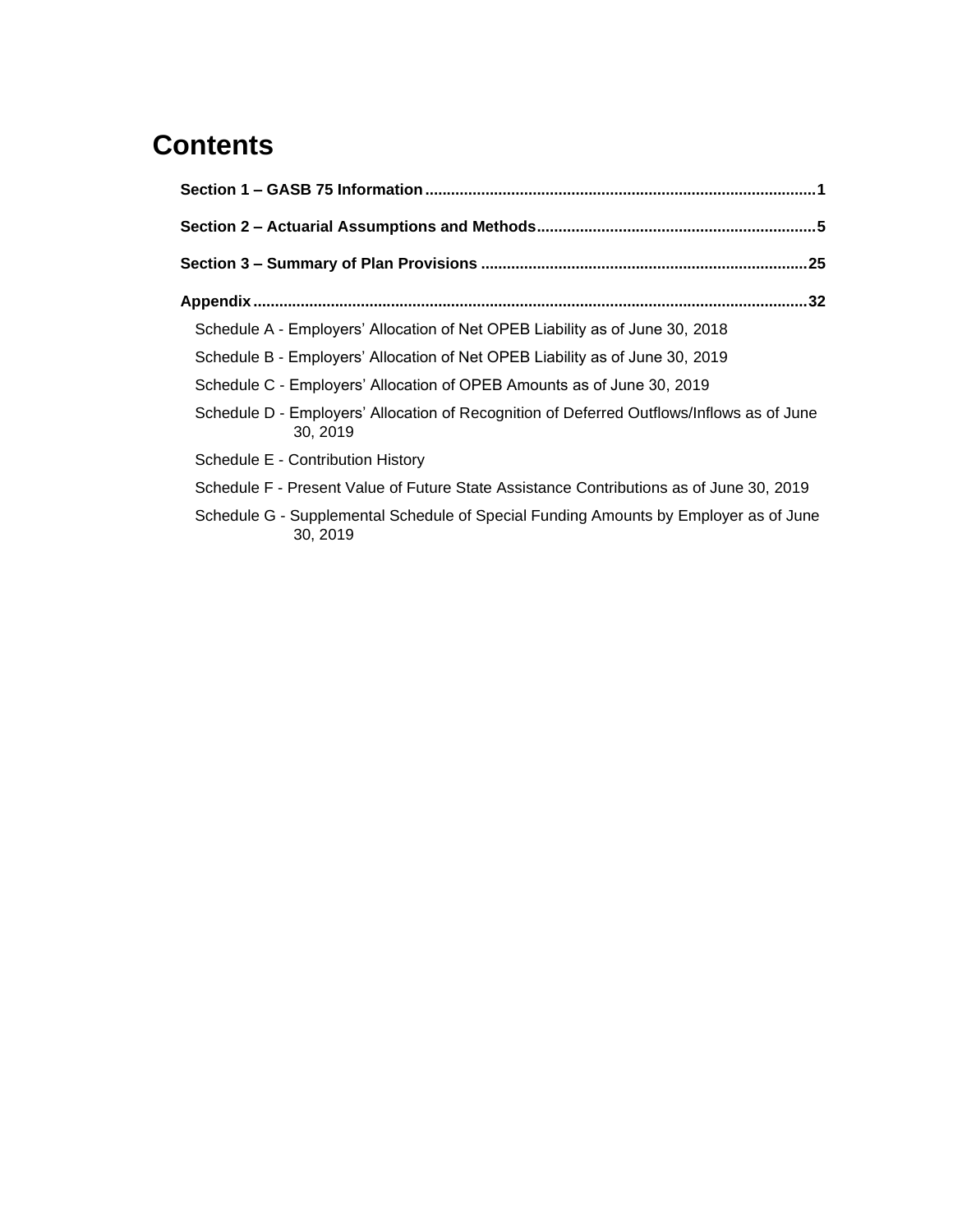## <span id="page-4-0"></span>**Section 1 – GASB 75 Information**

#### **OPEB Expense**

| <b>Measurement Date</b>                      | June 30, 2019         | June 30, 2018    |
|----------------------------------------------|-----------------------|------------------|
| <b>Reporting Date</b>                        | <b>June 30, 2020</b>  | June 30, 2019    |
| Service cost                                 | \$<br>34,729,000      | \$<br>32,821,000 |
| Interest cost                                | 252,021,000           | 232,774,000      |
| Expected return on assets                    | (207, 818, 000)       | (216, 265, 000)  |
| Current period effect of benefit changes     | $(412, 286, 000)^*$   |                  |
| Current period difference between expected   |                       |                  |
| and actual experience                        | (25, 216, 316)        | (26, 359, 091)   |
| Current period effect of changes in          |                       |                  |
| assumptions                                  | (51,310,000)          | 74,505,000       |
| Current period difference between projected  |                       |                  |
| and actual investment earnings               | 7,727,000             | (1,711,000)      |
| Member contributions                         | O                     |                  |
| Administrative expenses                      | 1,351,000             | 1,527,000        |
| Service purchases and plan transfers         | 0                     |                  |
| Current period recognition of prior years'   |                       |                  |
| deferred outflows of resources               | 74,505,000            | O                |
| Current period recognition of prior years'   |                       |                  |
| deferred inflows of resources                | (59, 594, 091)        | (41, 742, 000)   |
| <b>Other Additions Less Other Deductions</b> | (324,000)             | (18,000)         |
| Total                                        | \$<br>(386, 215, 407) | \$<br>55,531,909 |

\* As directed by GASB, the implementation of EGWP has been treated as a plan change and its effect immediately recognized

The employers' allocation of the OPEB expense for June 30, 2020 reporting is shown in Schedule C in the Appendix.

The difference between projected and actual investment earnings is recognized over 5 years.

The effects of changes in assumptions and differences between expected and actual experience are recognized over the average future working lifetime. This period is:

- 1.9 years as of June 30, 2018 (for the June 30, 2019 measurement date)
- 2.2 years as of June 30, 2017 (for the June 30, 2018 measurement date)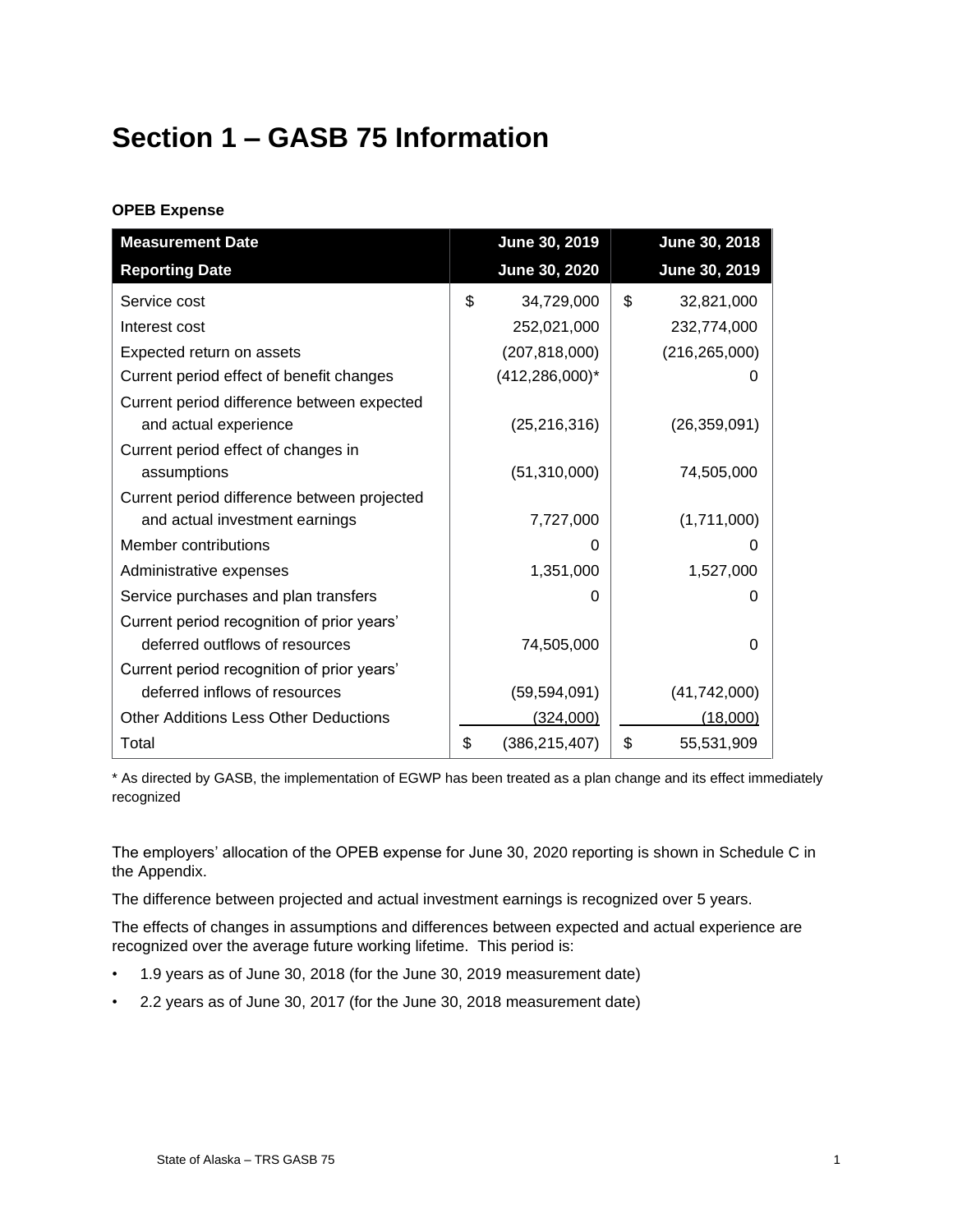#### **Actuarial Assumptions**

The total OPEB liability as of the June 30, 2019 measurement date was determined by an actuarial valuation as of June 30, 2018, using the actuarial assumptions outlined in Section 2, and rolled forward to June 30, 2019.

The actuarial assumptions used in the June 30, 2018 actuarial valuation were based on the results of an actuarial experience study for the period July 1, 2013 to June 30, 2017, resulting in changes in actuarial assumptions adopted by the Alaska Retirement Management Board in January 2019 to better reflect expected future experience.

#### **Actuarial Cost Method**

Entry Age Normal – Level Percentage of Payroll

#### **Asset Valuation Method**

Invested assets are reported at fair value.

#### **Allocation of Net OPEB Liability**

The employers' allocations of net OPEB liability as of the June 30, 2018 and June 30, 2019 measurement dates are shown in Schedule A and Schedule B, respectively, in the Appendix.

#### **Allocation of Deferred Outflows/Inflows of Resources**

The employers' allocation of deferred outflows/inflows of resources as of the June 30, 2019 measurement date is shown in Schedule C in the Appendix.

The chart below provides details of the deferred inflows/outflows as of the June 30, 2019 measurement date:

| <b>Date Created</b> | <b>Type</b>              | <b>Original Amortization</b><br><b>Period</b> | <b>Deferred</b><br>(Inflow)/Outflow as of<br>June 30, 2019 |
|---------------------|--------------------------|-----------------------------------------------|------------------------------------------------------------|
| June 30, 2017       | Asset Gain               | 5 years                                       | \$<br>(49, 424, 000)                                       |
| June 30, 2018       | <b>Assumption Change</b> | 2.2 years                                     | \$<br>14,901,000                                           |
| June 30, 2018       | Asset Gain               | 5 years                                       | \$<br>(5, 133, 000)                                        |
| June 30, 2018       | <b>Liability Gain</b>    | 2.2 years                                     | \$<br>(5,271,818)                                          |
| June 30, 2019       | <b>Assumption Change</b> | 1.9 years                                     | \$<br>(46, 179, 000)                                       |
| June 30, 2019       | Asset Loss               | 5 years                                       | \$<br>30,908,000                                           |
| June 30, 2019       | <b>Liability Gain</b>    | 1.9 years                                     | \$<br>(22,694,684)                                         |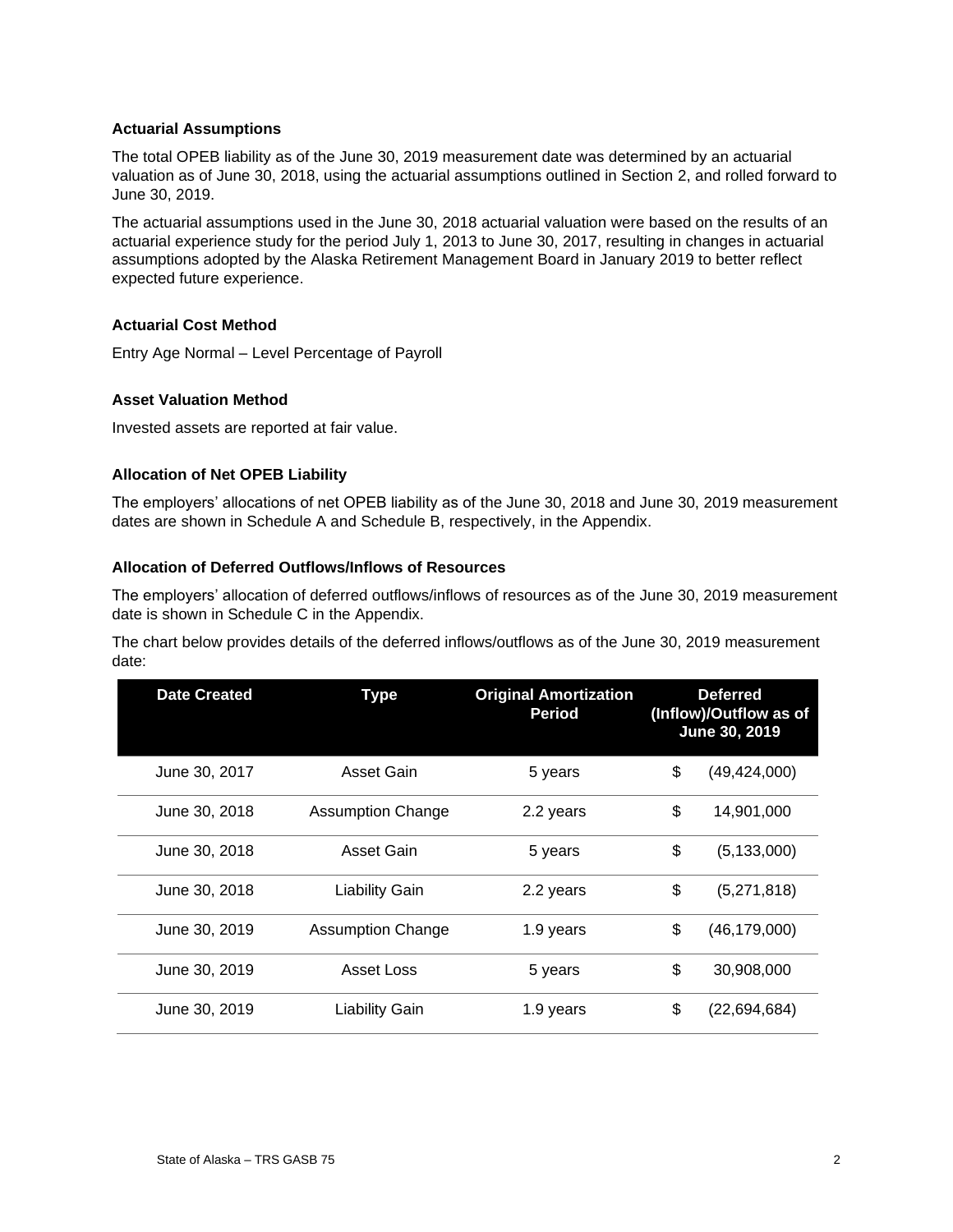#### **Allocation of Future Years' Recognition of Deferred Outflows/Inflows**

The employers' allocation of recognition of the deferred outflows/inflows as of the June 30, 2019 measurement date for each of the next five fiscal years and thereafter is shown in Schedule D in the Appendix. These amounts include recognition of the deferred outflows/inflows from prior years.

#### **Allocation Methodology**

Amounts for the June 30, 2018 measurement date were allocated to employers based on the present value of contributions for FY2020-FY2039, as determined by projections based on the June 30, 2017 valuation.

Amounts for the June 30, 2019 measurement date were allocated to employers based on the present value of contributions for FY2021-FY2039, as determined by projections based on the June 30, 2018 valuation.

#### **Sensitivity of the net OPEB liability to changes in the discount rate**

The table below shows the development of the net OPEB liability as of June 30, 2019 using the discount rate of 7.38%, as well as a discount rate that is one percentage point lower (6.38%) or one percentage point higher (8.38%) than the current rate (\$ in thousands):

|                                                  | 1.00% Decrease |            | <b>Current</b><br><b>Discount Rate</b> |            | 1.00% Increase |            |
|--------------------------------------------------|----------------|------------|----------------------------------------|------------|----------------|------------|
|                                                  |                | (6.38%)    |                                        | (7.38%)    |                | (8.38%)    |
| Service cost                                     | \$             | 45,850     | \$                                     | 34,729     | \$             | 26,548     |
| Interest                                         |                | 251,187    |                                        | 252,021    |                | 251,069    |
| <b>EGWP</b> rebates                              |                | 2,518      |                                        | 2,518      |                | 2,518      |
| Benefit payments                                 |                | (136, 158) |                                        | (136, 158) |                | (136, 158) |
| Net change to inflows/outflows                   |                | (612, 982) |                                        | (557, 686) |                | (508, 771) |
| Net change in total OPEB liability               | \$             | (449, 585) | \$                                     | (404, 576) | \$             | (364,794)  |
| <b>Total OPEB liability-beginning</b>            | \$             | 3,608,219  | \$                                     | 3,181,074  | \$             | 2,828,491  |
| Total OPEB liability-ending (a)                  | \$             | 3,158,634  | \$                                     | 2,776,498  | \$             | 2,463,697  |
| Plan fiduciary net position-ending (b)           | \$             | 2,929,319  | \$                                     | 2,929,319  | \$             | 2,929,319  |
| Plan's net OPEB liability (asset)-ending (a)-(b) | \$             | 229,315    | \$                                     | (152, 821) | \$             | (465, 622) |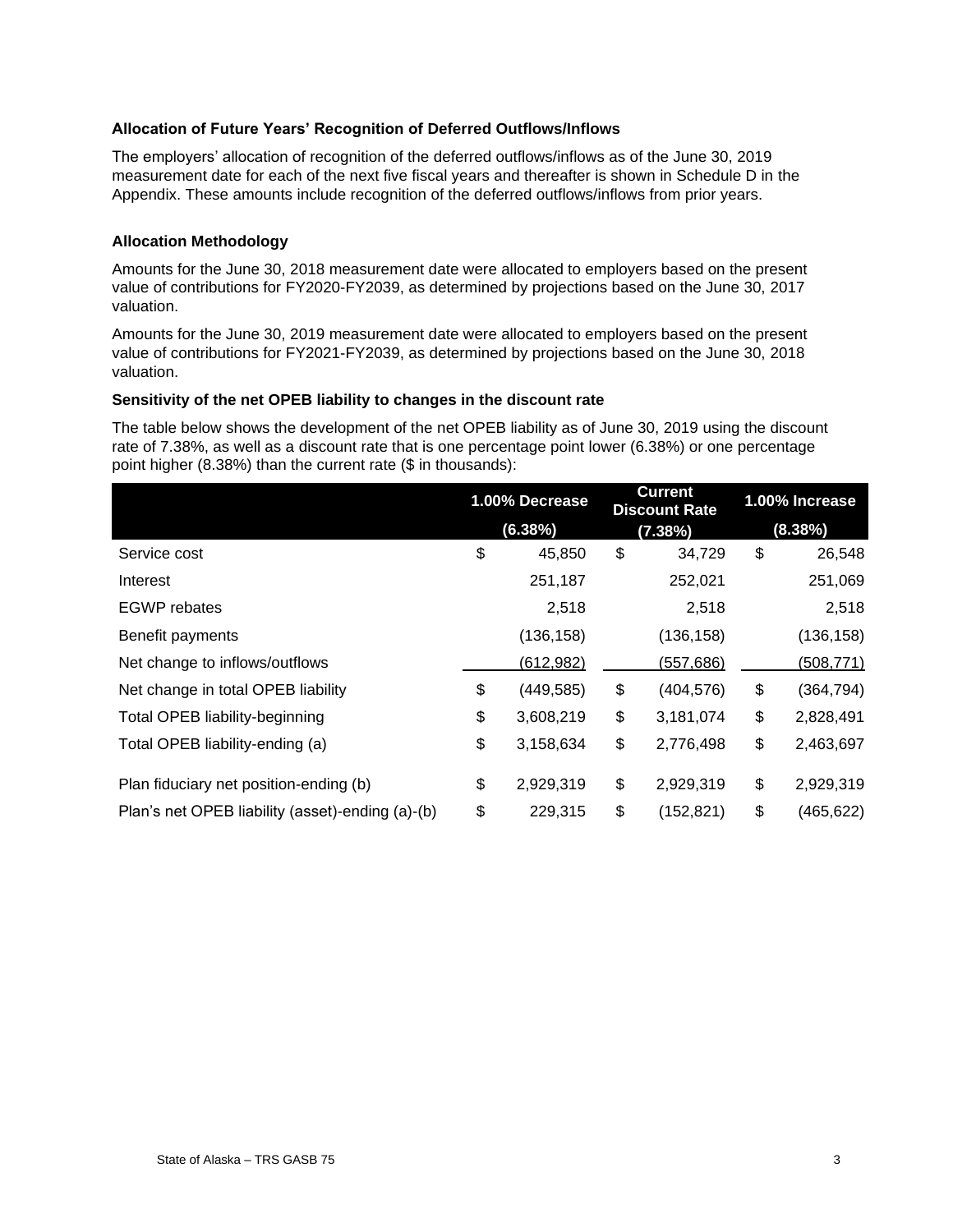#### **Sensitivity of the net OPEB liability to changes in the healthcare cost trend rates**

The table below shows the development of the net OPEB liability as of June 30, 2019 using the current healthcare cost trend rates, as well as trend rates that are one percentage point lower or one percentage point higher than the current rates (\$ in thousands):

|                                                  | 1.00% Decrease   | <b>Current</b><br><b>Trend Rates</b> | 1.00% Increase   |
|--------------------------------------------------|------------------|--------------------------------------|------------------|
| Service cost                                     | \$<br>29,363     | \$<br>34,729                         | \$<br>41,569     |
| Interest                                         | 219,941          | 252,021                              | 291,198          |
| <b>EGWP</b> rebates                              | 2,518            | 2,518                                | 2,518            |
| Benefit payments                                 | (136, 158)       | (136, 158)                           | (136, 158)       |
| Net change to inflows/outflows                   | (471,905)        | (557, 686)                           | (660,544)        |
| Net change in total OPEB liability               | \$<br>(356, 241) | \$<br>(404, 576)                     | \$<br>(461, 417) |
| Total OPEB liability-beginning                   | \$<br>2,785,436  | \$<br>3,181,074                      | \$<br>3,663,943  |
| Total OPEB liability-ending (a)                  | \$<br>2,429,195  | \$<br>2,776,498                      | \$<br>3,202,526  |
| Plan fiduciary net position-ending (b)           | \$<br>2,929,319  | \$<br>2,929,319                      | \$<br>2,929,319  |
| Plan's net OPEB liability (asset)-ending (a)-(b) | \$<br>(500, 124) | \$<br>(152, 821)                     | \$<br>273,207    |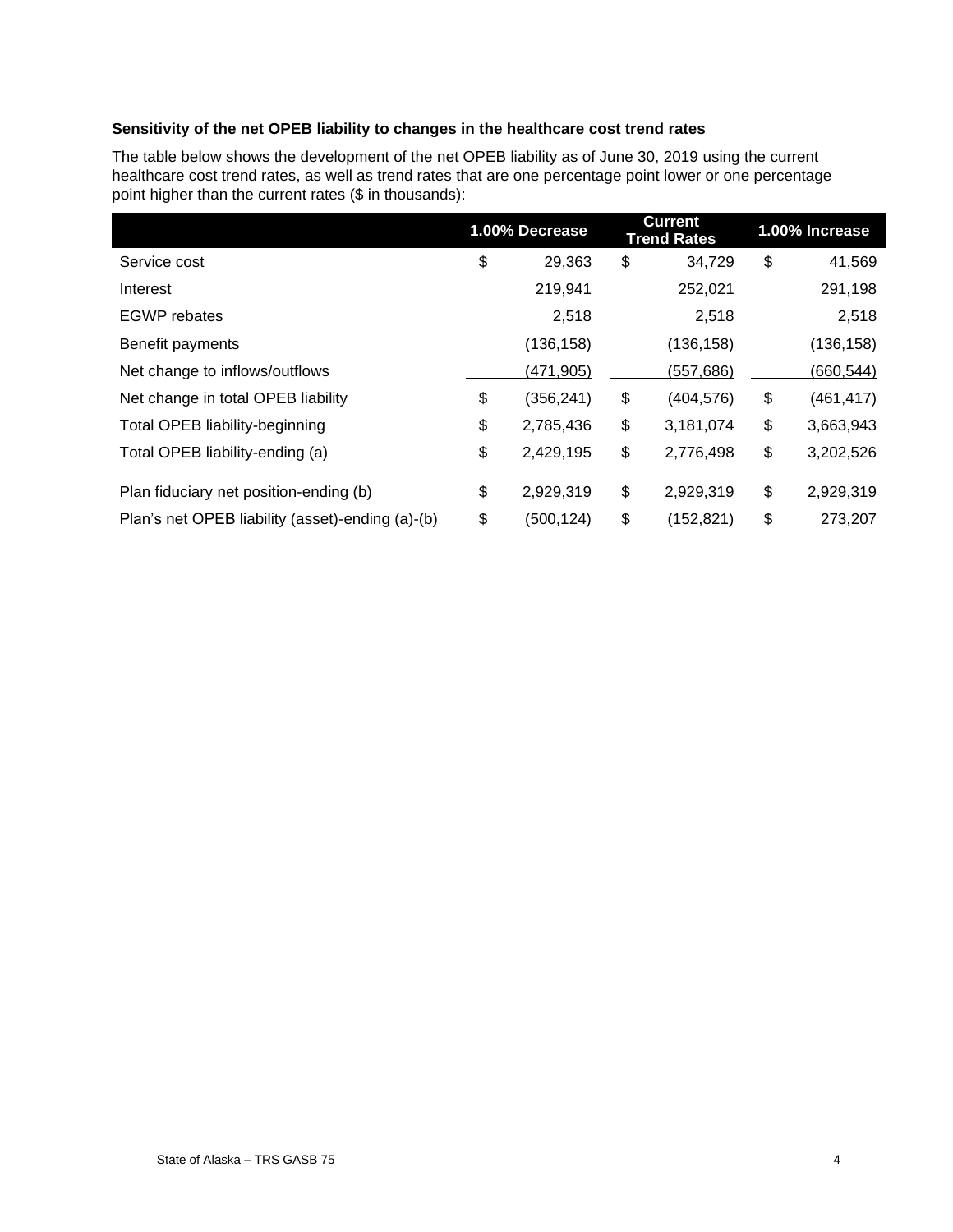## <span id="page-8-0"></span>**Section 2 – Actuarial Assumptions and Methods<sup>1</sup>**

### Description of Actuarial Methods and Valuation Procedures

The funding method used in this valuation was adopted by the Board in October 2006. Changes in methods were adopted by the Board in January 2019 based on the experience study for the period July 1, 2013 to June 30, 2017. The asset smoothing method used to determine valuation assets was changed effective June 30, 2014.

Benefits valued are those delineated in Alaska State statutes as of the valuation date. Changes in State statutes effective after the valuation date are not taken into consideration in setting the assumptions and methods.

#### **Actuarial Method**

#### Entry Age Normal Cost

Liabilities and contributions shown in the report are computed using the Entry Age Normal Actuarial Cost Method.

Effective June 30, 2018, the Board adopted a layered UAAL amortization method: Layer #1 equals the sum of (i) the UAAL at June 30, 2018 based on the 2017 valuation, plus (ii) the FY18 experience gain/loss. Layer #1 is amortized over the remainder of the 25-year closed period that was originally established in 2014<sup>2</sup>. Layer #2 equals the change in UAAL at June 30, 2018 due to the experience study and EGWP implementation. Layer #2 is amortized over a separate closed 25-year period starting in 2018. Future layers will be created each year based on the change in UAAL occurring that year, and will be amortized over separate closed 25-year periods. The UAAL amortization continues to be on a level percent of pay basis. State statutes allow the contribution rate to be determined on payroll for all members, defined benefit and defined contribution member payroll combined.

Projected pension and postemployment healthcare benefits were determined for all active members. Cost factors designed to produce annual costs as a constant percentage of each member's expected compensation in each year from the assumed entry age to the assumed retirement age were applied to the projected benefits to determine the normal cost (the portion of the total cost of the plan allocated to the current year under the method). The normal cost is determined by summing intermediate results for active members and determining an average normal cost rate which is then related to the total payroll of active members. The actuarial accrued liability for active members (the portion of the total cost of the plan allocated to prior years under the method) was determined as the excess of the actuarial present value of projected benefits over the actuarial present value of future normal costs.

The actuarial accrued liability for retired members, their beneficiaries currently receiving benefits, terminated vested members and disabled members not yet receiving benefits was determined as the actuarial present value of the benefits expected to be paid. No future normal costs are payable for these members.

The actuarial accrued liability under this method at any point in time is the theoretical amount of the fund that would have been accumulated had annual contributions equal to the normal cost been made in prior years (it does not represent the liability for benefits accrued to the valuation date). The unfunded actuarial accrued liability is the excess of the actuarial accrued liability over the actuarial value of plan assets measured on the valuation date.

<sup>&</sup>lt;sup>1</sup> Used to determine June 30, 2018 funding assets and liabilities, and contribution rates.

 $2$  Layer #1 is referred to as "initial amount" in Section 1.2 in the 6/30/2018 valuation report.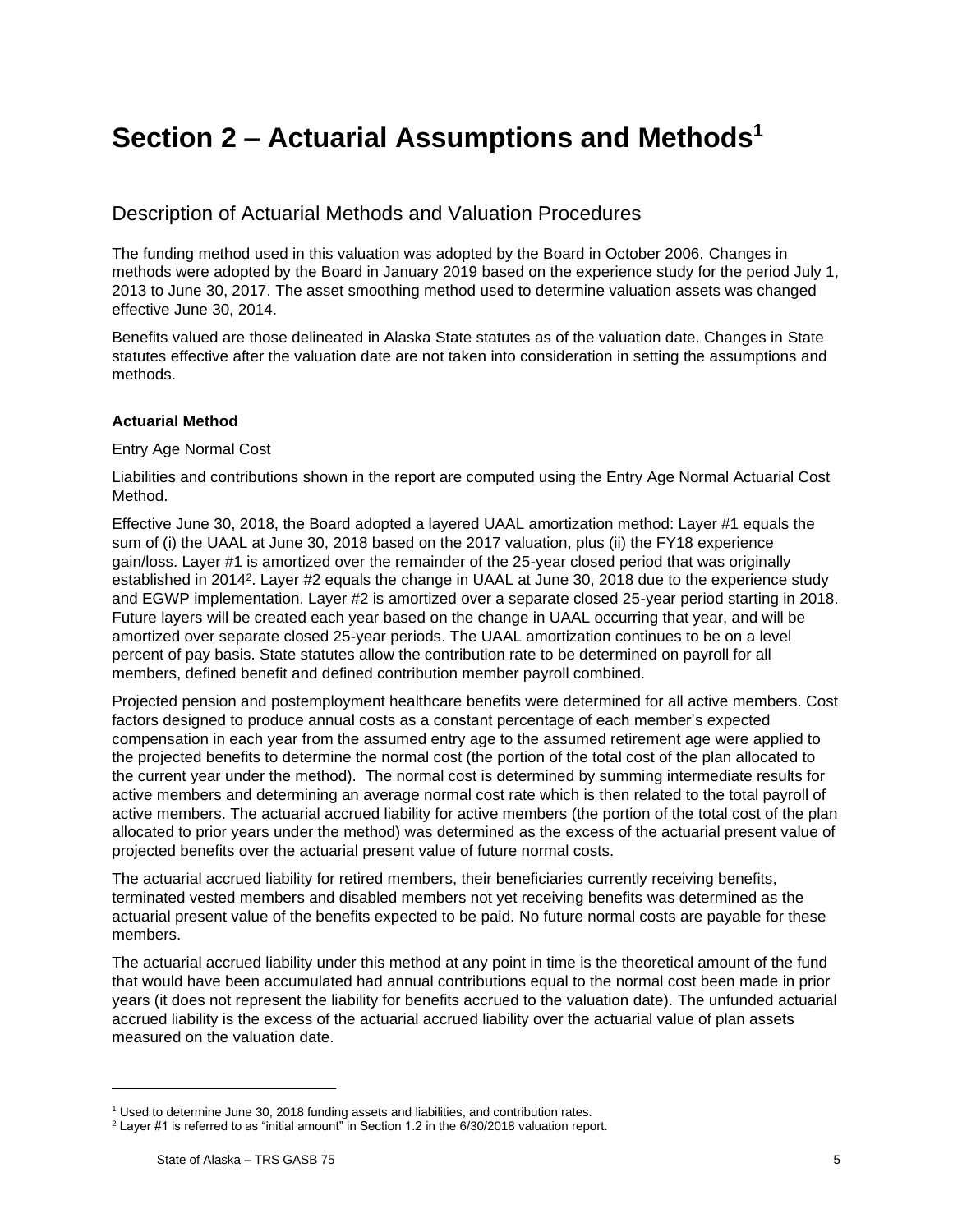Under this method, experience gains or losses, i.e., decreases or increases in accrued liabilities attributable to deviations in experience from the actuarial assumptions, adjust the unfunded actuarial accrued liability.

#### **Valuation of Assets**

The actuarial asset value was reinitialized to equal Fair Value of Assets as of June 30, 2014. Beginning in FY15, the asset value method recognizes 20% of the gain or loss each year, for a period of 5 years. All assets are valued at fair value. Assets are accounted for on an accrued basis and are taken directly from financial statements audited by KPMG LLP.

#### **Changes in Methods Since the Prior Valuation**

Prior to the June 30, 2018 valuation: (i) the total UAAL was amortized over the remainder of the 25-year closed period that was established in 2014; and (ii) the actuarial cost method for the retiree healthcare plan was on a level dollar basis (it is now on a level percent of pay method). There were no other changes in the asset or valuation methods since the prior valuation.

#### **Valuation of Retiree Medical and Prescription Drug Benefits**

This section outlines the detailed methodology used to develop the initial per capita claims cost rates for TRS postemployment healthcare plan. Note that the methodology reflects the results of our annual experience rate update for the period from July 1, 2017 to June 30, 2018. Healthcare cost trend and retiree contribution increase assumptions for the period after June 30, 2018 were updated since the prior valuation.

Base claims cost rates are incurred healthcare costs expressed as a rate per member per year. Ideally, claims cost rates should be derived for each significant component of cost that can be expected to require differing projection assumptions or methods (i.e., medical claims, prescription drug claims, administrative costs, etc). Separate analysis is limited by the availability and historical credibility of cost and enrollment data for each component of cost. This valuation reflects non-prescription claims separated by Medicare status, including eligibility for free Part A coverage. Prescription costs are analyzed separately as in prior valuations. Administrative costs are assumed in the final per capita claims cost rates used for valuation purposes, as described below. Analysis to date on Medicare Part A coverage is limited since Part A claim data is not available by individual, nor is this status incorporated into historical claim data.

#### **Benefits**

Medical, prescription drug, dental, vision and audio coverage is provided through the AlaskaCare Retiree Health Plan and is available to employees of the State and subdivisions who meet retirement criteria based on the retirement plan tier in effect at their date of hire. Health plan provisions do not vary by retirement tier or age, except for Medicare coordination for those Medicare-eligible. Dental, vision and audio claims (DVA) are excluded from data analyzed for this valuation because those are retiree-pay all benefits where rates are assumed to be self-supporting. Buck relies upon rates set by a third-party for the DVA benefits. Buck reviewed historical rate-setting information and views contribution rate adjustments made are not unreasonable.

#### Administration and Data Sources

The plan was administered by Wells Fargo Insurance Services (acquired by HealthSmart, in January 2012) from July 1, 2009 through December 31, 2013 and by Aetna effective January 1, 2014.

Claims incurred for the period from July 2016 through June 2018 (FY17 through FY18) were provided by the State of Alaska from reports extracted from their data warehouse, which separated claims by Medicare status. In reviewing the claims reports generated for this year's valuation, it was discovered that audio and vision claims were incorrectly included in the reports that were provided for the prior year valuation. These audio and vision claims accounted for approximately \$9.9M in claims during fiscal 2017 (which was less than 2% of the total gross claims for that fiscal year). The claims for fiscal 2017 used in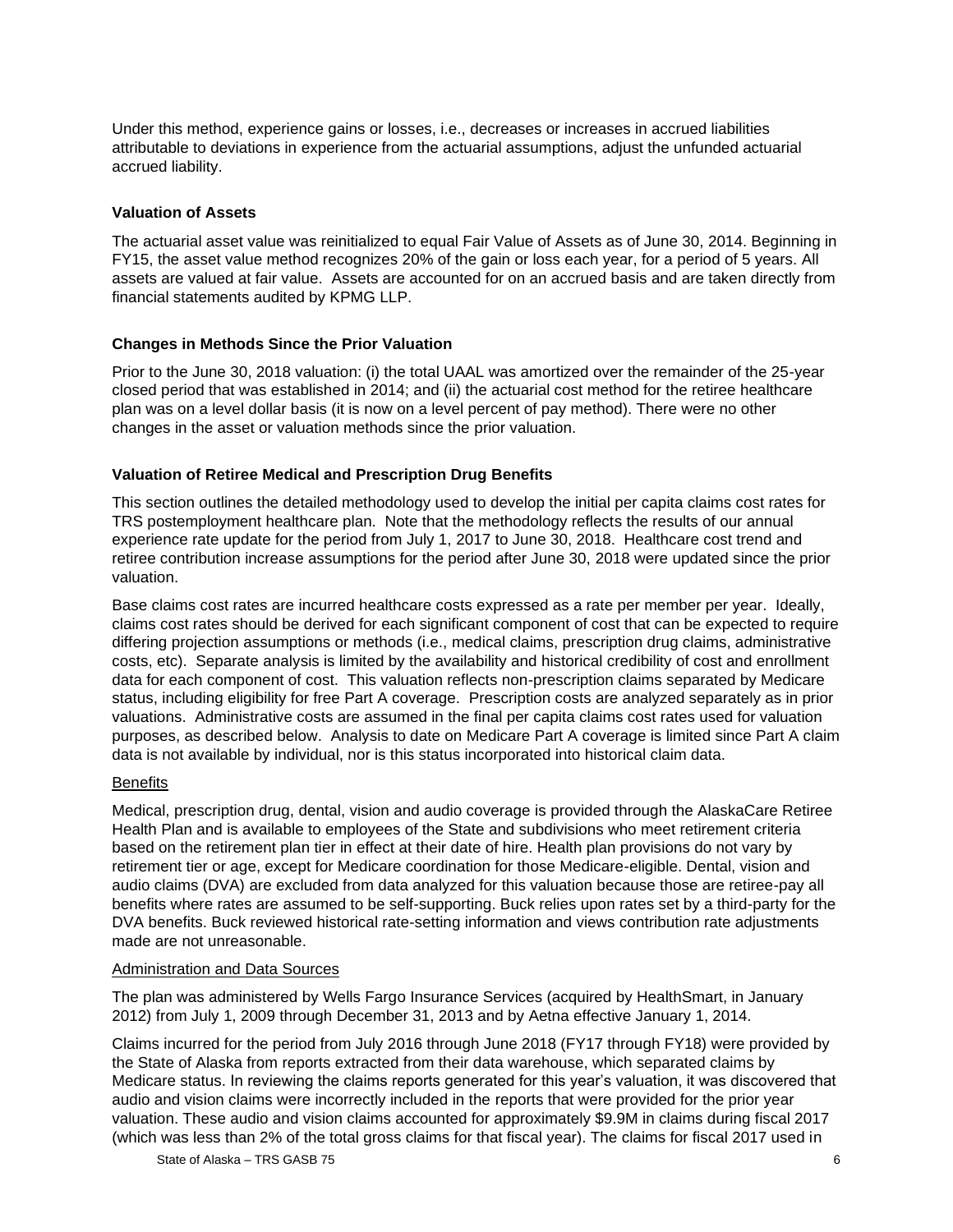this year's claims cost development exclude the audio and vision claims that were incorrectly included in last year's development. Monthly enrollment data for the same period was provided by Aetna.

Aetna also provided census information identifying Medicare Part B only participants. These participants are identified when hospital claims are denied by Medicare; Aetna then flags that participant as a Part B only participant. Buck added newly identified participants to our list of Medicare Part B only participants. Buck assumes that once identified as Part B only, that participant remains in that status until we are notified otherwise.

Aetna provided a snapshot file as of July 1, 2018 of retirees and dependents that included a coverage level indicator. The monthly enrollment data includes dual coverage participants. These are participants whereby both the retiree and spouse are retirees from the State and both are reflected with Couple coverage in the enrollment. In this case, such a couple would show up as four members in the monthly enrollment (each would be both a retiree and a spouse). As a result, the snapshot census file was used to adjust the total member counts in the monthly enrollment reports to estimate that number of unique participants enrolled in coverage. Based on the snapshot files from the last two valuations, the total member count in the monthly enrollment reports needs to be reduced by approximately 13% to account for the number of participants with dual coverage.

Aetna does not provide separate experience by Medicare status in standard reporting so the special reports mentioned above from the data warehouse were used this year to obtain that information and incorporate it into the per capita rate development for each year of experience (with corresponding weights applied in the final per capita cost).

#### Methodology

Buck projected historical claim data to FY19 for retirees using the following summarized steps:

- 1. Develop historical annual incurred claim cost rates an analysis of medical costs was completed based on claims information and enrollment data provided by the State of Alaska and Aetna for each year in the experience period of FY17 through FY18.
	- Costs for medical services and prescriptions were analyzed separately, and separate trend rates were developed to project expected future medical and prescription costs for the valuation year (e.g. from the experience period up through FY19).
	- Because the reports provided this year reflected incurred claims, no additional adjustment was needed to determine incurred claims to be used in the valuation.
	- An offset for costs expected to be reimbursed by Medicare was incorporated beginning at age 65. Alaska retirees who do not have 40 quarters of Medicare-covered compensation do not qualify for Medicare Part A coverage free of charge. This is a relatively small and closed group. Medicare was applied to State employment for all employees hired after March 31, 1986. For the "no-Part A" individuals who are required to enroll in Medicare Part B, the State is the primary payer for hospital bills and other Part A services. Claim experience is not available separately for participants with both Medicare Parts A and B and those with Part B only. For Medicare Part B only participants, a lower average claims cost was applied to retirees covered by both Medicare Part A and B vs. retirees covered only by Medicare Part B based upon manual rate models that estimate the Medicare covered proportion of medical costs. To the extent that no-Part A claims can be isolated and applied strictly to the appropriate closed group, actuarial accrued liability will be more accurate.
	- Based on census data received from Aetna, less than 1% of the current retiree population was identified as having coverage only under Medicare Part B. We assume that 5% of actives hired before 4/1/1986 and current retirees who are not yet Medicare eligible will not be eligible for Medicare Part A.
	- Based upon a reconciliation of valuation census data to the snapshot eligibility files provided by Aetna as of July 1, 2017, and July 1, 2018, Buck adjusted member counts used for duplicate records where participants have dual coverage; i.e. primary coverage as a retiree and secondary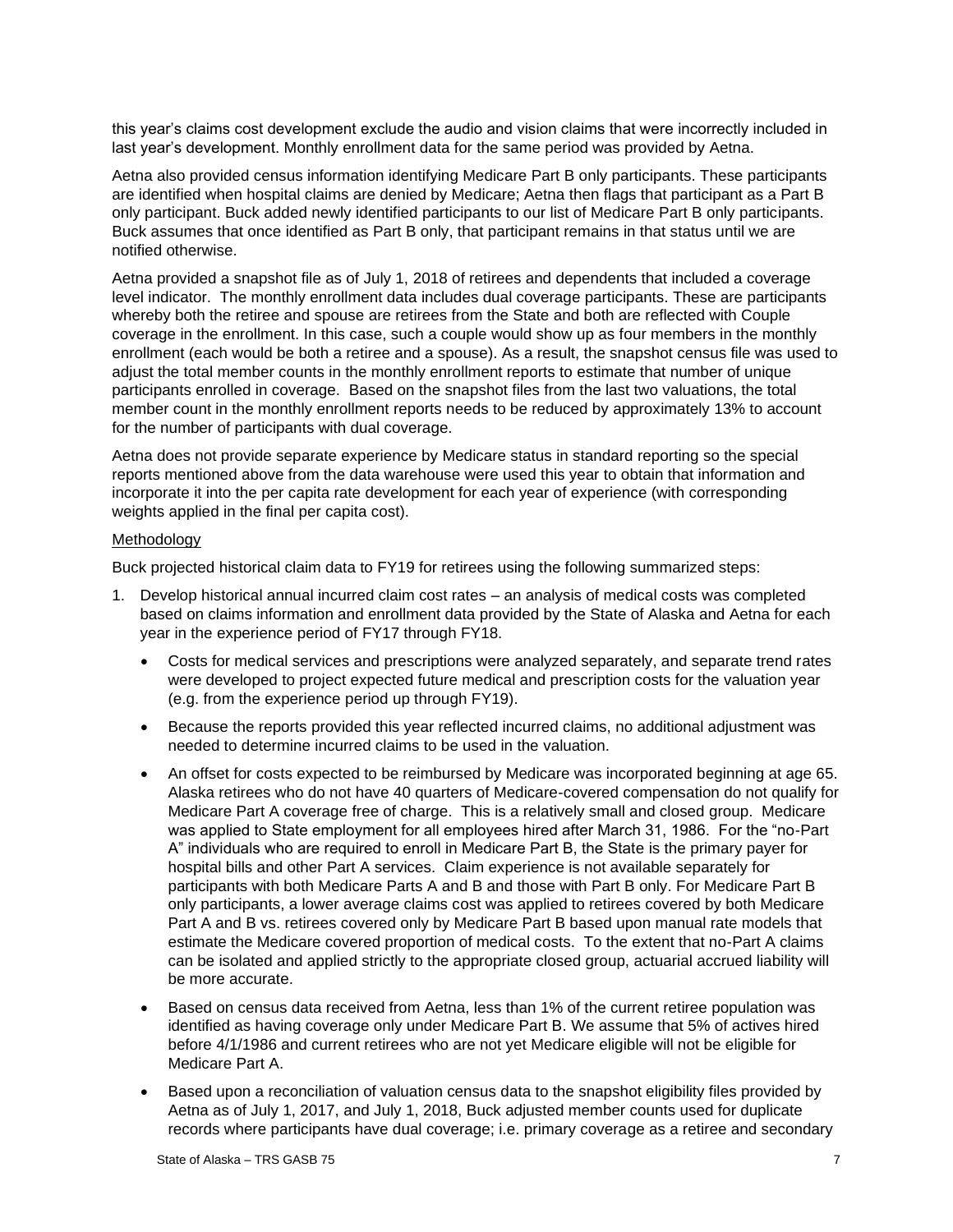coverage as the covered spouse of another retiree. This is to reflect the total cost per distinct individual/member which is then applied to distinct members in the valuation census.

- Buck understands that pharmacy claims reported do not reflect rebates. Based upon reported rebates in proportion to incurred claims for State of Alaska retiree plans, Buck reduced reported pharmacy incurred claims by 12% to estimate the rebates for the retiree population. These estimates were based upon reported rebates for retirees from Aetna.
- 2. Develop estimated Retiree Drug Subsidy reimbursement actual subsidy payments to the State were received for claims incurred during the 2009 through 2017 calendar years. Buck obtained this information based upon recorded and available information in the RDS Subsidy website and as provided by the State. The projected subsidy for FY19 was determined based on the historical ratio of subsidy received to claims incurred (adjusted for rebates), and then applied to the appropriate projection period. These amounts are applicable only to Medicare eligible participants.
- 3. Adjust for claim fluctuation, anomalous experience, etc. explicit adjustments are often made for anticipated large claims or other anomalous experience. Due to group size and demographics, we did not make any large claim adjustments. We do blend both Alaska plan-specific and national trend factors as described below. Buck compared data utilized to lag reports and quarterly plan experience presentations provided by the State and Aetna to assess accuracy and reasonableness of data.
- 4. Trend all data points to the projection period project prior years' experience forward to FY19 for retiree benefits on an incurred claim basis. Trend factors derived from historical Alaska-specific experience and national trend factors are shown in the table in item 5 below.
- 5. Apply credibility to prior experience adjust prior year's data by assigning weight to recent periods, as shown at the right of the table below. The Board approved a change in the weighting of experience periods beginning with the prior valuation as outlined below. Note also that we averaged projected plan costs using Alaska-specific trend factors and national trend factors, assigning 75% weight to Alaska-specific trends and 25% to national trends:

| Alaska-Specific and National Average Weighted Trend from<br><b>Experience Period to Valuation Year</b> |                                   |                     |                          |  |  |  |  |  |
|--------------------------------------------------------------------------------------------------------|-----------------------------------|---------------------|--------------------------|--|--|--|--|--|
| <b>Experience Period</b>                                                                               | Medical                           | <b>Prescription</b> | <b>Weighting Factors</b> |  |  |  |  |  |
| FY17 to FY18                                                                                           | 7.0% Pre-Medicare / 4.5% Medicare | 6.2%                | 50%                      |  |  |  |  |  |
| FY18 to FY19                                                                                           | 6.2% Pre-Medicare / 4.0% Medicare | $8.0\%$             | 50%                      |  |  |  |  |  |

Trend assumptions used for rate development are assessed annually and as additional/improved reporting becomes available, we will incorporate into rate development as appropriate. Based upon recent experience trending up, particularly for prescription drugs, the Board has approved our recommendation to update to the valuation healthcare cost trend assumption.

6. Develop separate administration costs – no adjustments were made for internal administrative costs. Third party retiree plan administration fees for FY19 are based upon total fees projected to 2019 by Segal based on actual FY2018 fees. The annual per participant per year administrative cost rate for medical and prescription benefits is \$300.

#### **Healthcare Reform**

Healthcare Reform legislation passed on March 23, 2010 included several provisions with potential implications for the State of Alaska Retiree Health Plan liability. Buck evaluated the impact of the following provisions.

Because the State plan is retiree-only, and was in effect at the time the legislation was enacted, not all provisions of the health reform legislation apply to the State plan. Unlimited lifetime benefits and dependent coverage to age 26 are two of these provisions. We reviewed the impact of including these provisions, but there was no decision made to adopt them, and no requirement to do so.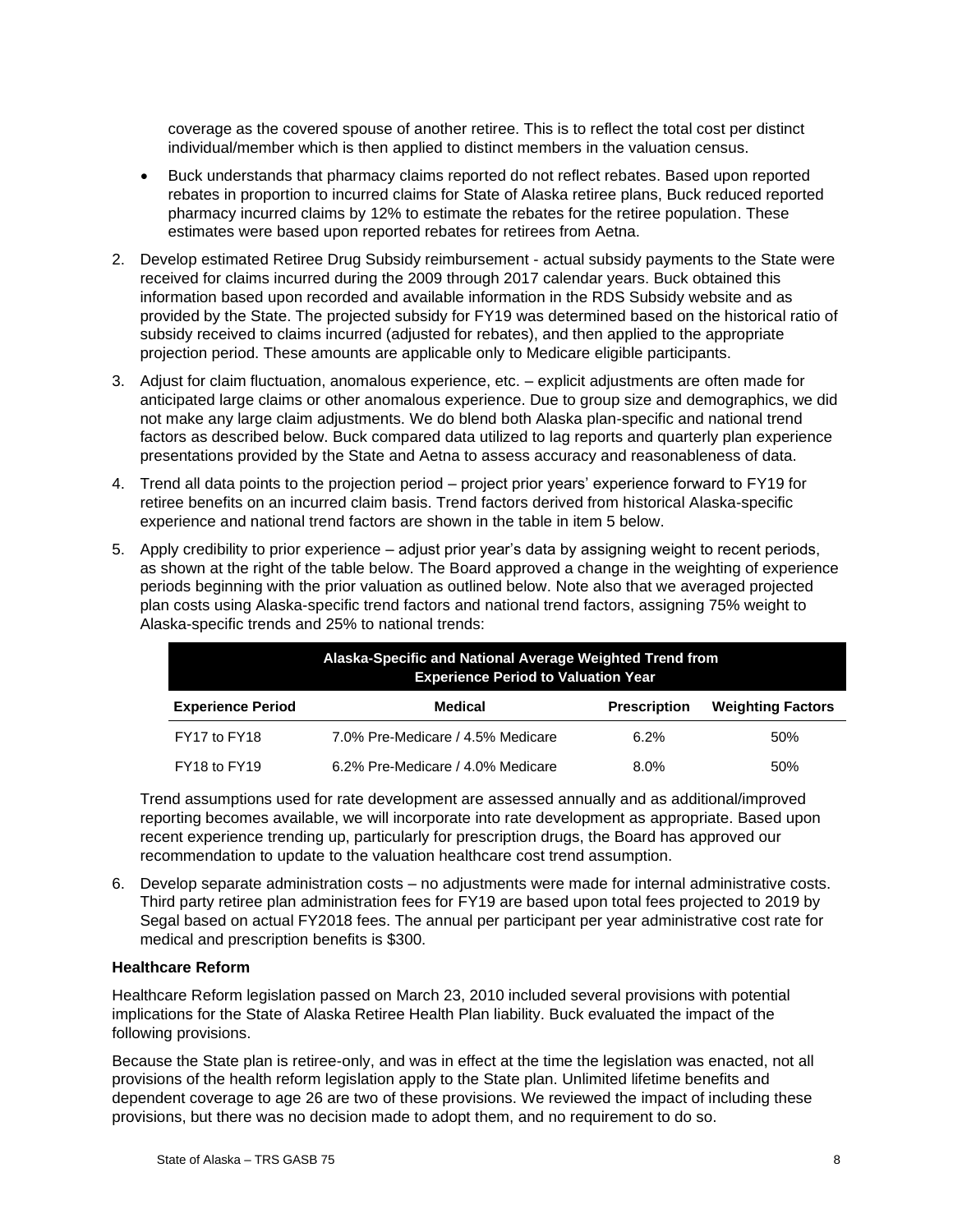Because Transitional Reinsurance fees are only in effect until 2016, we excluded these for valuation purposes.

The Plan will be subject to the high cost plan excise tax (Cadillac tax). Based upon guidance available at the valuation date, Buck estimated the tax based upon a blended test of pre and post-Medicare projected costs and enrollment projections.

- A blended test compares a weighted average per capita cost (based upon proportions of pre/post Medicare eligible enrollments) to the tax cost thresholds in each projection year. Projected enrollment was based upon the enrollment data provided by Aetna, and valuation headcount projections for future years.
- We included administrative fees and applied Retiree Drug Subsidy / EGWP reimbursements to the Medicare rates.

We assumed claim costs would increase according to valuation trend assumptions from the June 30, 2018 valuation, and that the tax cost thresholds would increase at 2.25% (the CPI assumption of 2.50% less 0.25% to estimate the impact of using the chained CPI as required by the Tax Cut and Jobs Act passed in December 2017). The first year increased at 3.25% to reflect the additional 1.0% over inflation assumption.

Buck determined the impact to be approximately \$31.6 million of the projected June 30, 2018 healthcare actuarial accrued liability for the defined benefit plan.

The Tax Cuts and Jobs Act passed in December 2017 included the elimination of the individual mandate penalty and changed the inflation measure for purposes of determining the limits for the High Cost Excise Tax to use chained CPI. It is our understanding the law does not directly impact other provisions of the ACA. While the nullification of the ACA's individual mandate penalty does not directly impact employer group health plans, it could contribute to the destabilization of the individual market and increase the number of uninsured. Such destabilization could translate to increased costs for employers. We have considered this when setting our healthcare cost trend assumptions and will continue to monitor this issue.

We have not identified any other specific provision of health care reform or its potential repeal that would be expected to have a significant impact on the measured obligation. We will continue to monitor legislative activity.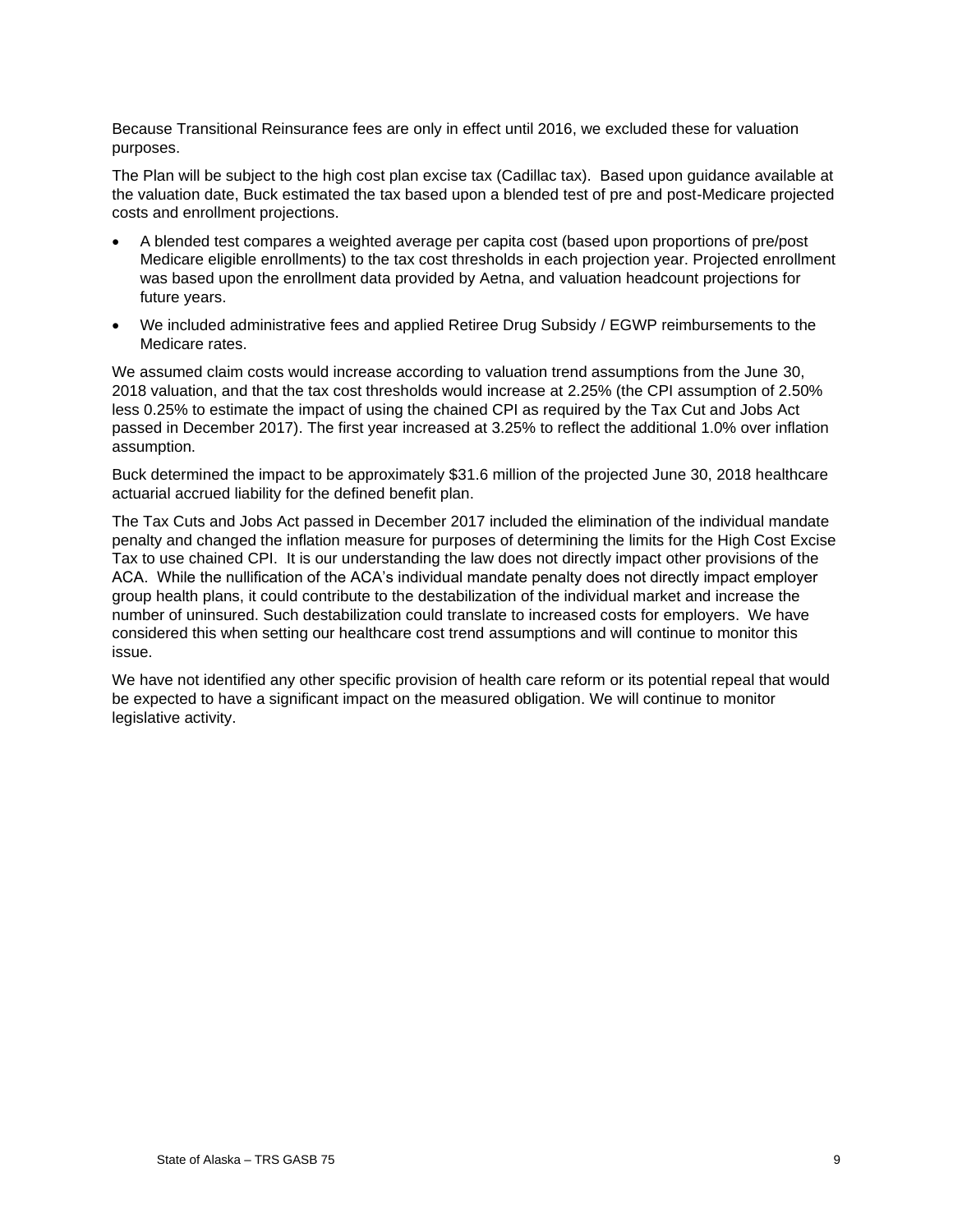#### **Data**

In accordance with actuarial standards, we note the following specific data sources and steps taken to value retiree medical benefits:

The Division of Retirement and Benefits provided pension valuation census data, which for people currently in receipt of healthcare benefits was supplemented by coverage data from the healthcare claims administrator (Aetna)

Certain adjustments and assumptions were made to prepare the data for valuation:

- Some records provided on the Aetna data were associated with a participant social security number not listed on the RIN-to-SSN translation file. We reconciled those participants with the pension valuation data as either a surviving spouse or a retiree in the appropriate plan based on account structure information in the Aetna data.
- All records provided with retiree medical coverage on the Aetna data were included in this valuation and we relied on the Aetna data as the source of medical coverage for current retirees and their dependents.
- Some records in the Aetna data were duplicates due to the dual coverage (i.e. coverage as a retiree and as a spouse of another retiree) allowed under the Plan. Records were changed for these members so that each member was only valued once. Any additional value of the dual coverage (due to coordination of benefits) is small and reflected in the per capita costs.
- Covered children included in the Aetna data were valued until age 23, unless disabled. We assumed that those dependents over 23 were only eligible and valued due to being disabled.
- For individuals included in the pension data expecting a future pension, we valued health benefits starting at the same point that the pension benefit is assumed to start.

We are not aware of any other data issues that would be expected to have a material impact on the results and there are no unresolved matters related to the data.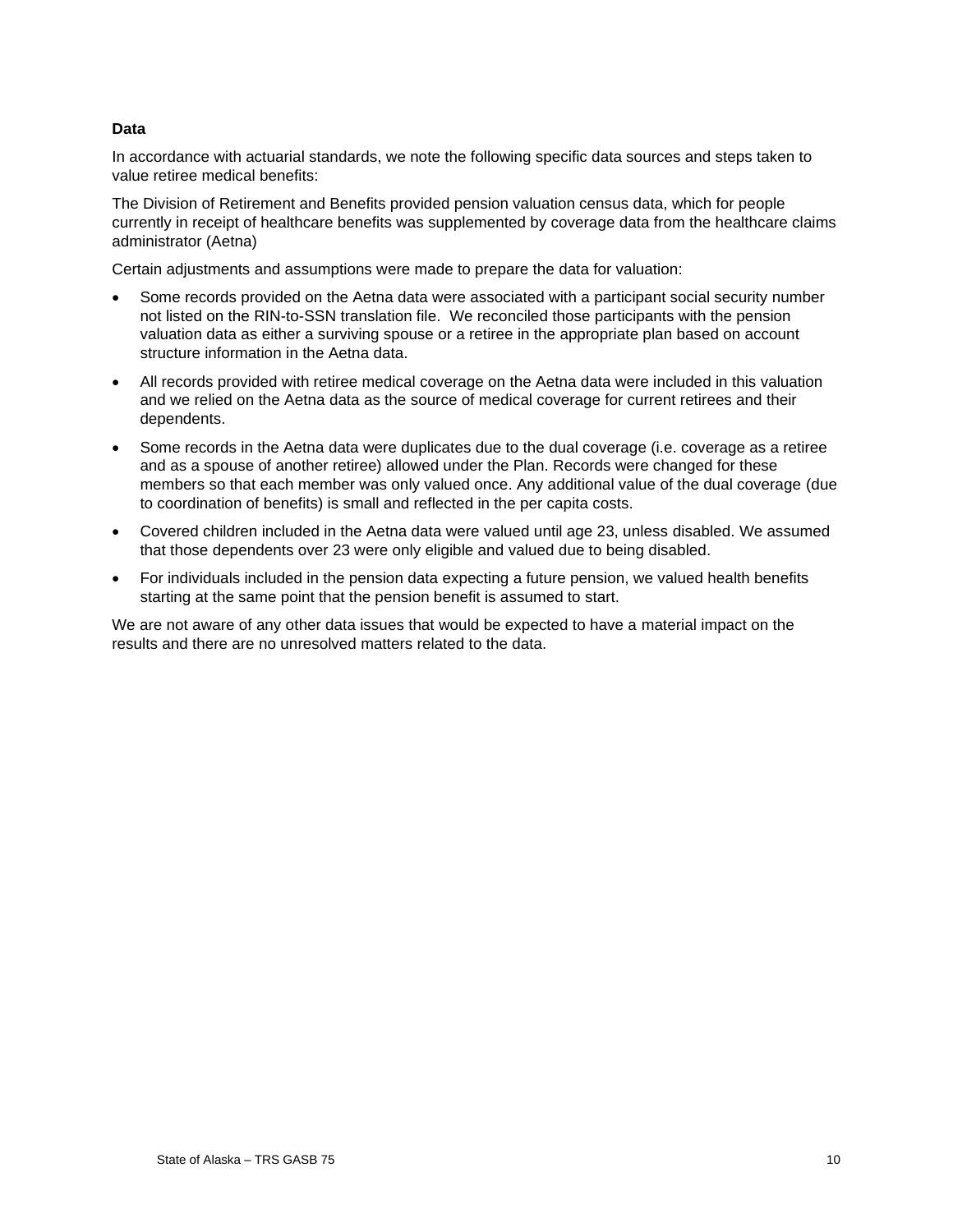The chart below shows the basis of setting the per capita claims cost assumption, which includes both PERS and TRS.

|                                             | <b>Medical</b>      |                |    |                 |                     | <b>Prescription Drugs (Rx)</b> |  |                 |  |
|---------------------------------------------|---------------------|----------------|----|-----------------|---------------------|--------------------------------|--|-----------------|--|
|                                             | <b>Pre-Medicare</b> |                |    | <b>Medicare</b> | <b>Pre-Medicare</b> |                                |  | <b>Medicare</b> |  |
| A. Fiscal 2017                              |                     |                |    |                 |                     |                                |  |                 |  |
| 1. Incurred Claims                          |                     | \$230,671,216  | \$ | 66,265,130      | \$                  | 64,442,324                     |  | \$160,756,912   |  |
| 2. Adjustments for Rx Rebates               |                     | $\overline{0}$ |    | $\overline{0}$  |                     | (7,733,079)                    |  | (19, 290, 829)  |  |
| 3. Net incurred claims                      |                     | \$230,671,216  | \$ | 66,265,130      | \$                  | 56,709,245                     |  | \$141,466,082   |  |
| 4. Average Enrollment                       |                     | 23,342         |    | 38,502          |                     | 23,342                         |  | 38,502          |  |
| 5. Claim Cost Rate (3) / (4)                |                     | 9,882          |    | 1,721           |                     | 2,430                          |  | 3,674           |  |
| 6. Trend to Fiscal 2019                     |                     | 1.136          |    | 1.087           |                     | 1.147                          |  | 1.147           |  |
| 7. Fiscal 2019 Incurred Cost Rate (5) x (6) | \$                  | $11,230$ \$    |    | 1,870 \$        |                     | $2,787$ \$                     |  | 4,214           |  |
| <b>B. Fiscal 2018</b>                       |                     |                |    |                 |                     |                                |  |                 |  |
| 1. Incurred Claims                          |                     | \$228,572,782  | \$ | 72,875,570      | S.                  | 65,406,973                     |  | \$178,763,430   |  |
| 2. Adjustments for Rx Rebates               |                     | <u>0</u>       |    | $\Omega$        |                     | (7,848,837)                    |  | (21, 451, 612)  |  |
| 3. Net incurred claims                      |                     | \$228,572,782  | \$ | 72,875,570      | S.                  | 57,558,136                     |  | \$157,311,819   |  |
| 4. Average Enrollment                       |                     | 21,920         |    | 40,560          |                     | 21,920                         |  | 40,560          |  |
| 5. Claim Cost Rate (3) / (4)                |                     | 10,428         |    | 1,797           |                     | 2,626                          |  | 3,878           |  |
| 6. Trend to Fiscal 2019                     |                     | 1.062          |    | 1.040           |                     | 1.080                          |  | 1.080           |  |
| 7. Fiscal 2019 Incurred Cost Rate (5) x (6) | \$                  | 11,074         | \$ | 1,869           | \$                  | $2,836$ \$                     |  | 4,189           |  |

|                                                         |                     | <b>Medical</b>   | <b>Prescription Drugs (Rx)</b> |                 |  |  |
|---------------------------------------------------------|---------------------|------------------|--------------------------------|-----------------|--|--|
|                                                         | <b>Pre-Medicare</b> | <b>Medicare</b>  | <b>Pre-Medicare</b>            | <b>Medicare</b> |  |  |
| C. Incurred Cost Rate by Fiscal Year                    |                     |                  |                                |                 |  |  |
| 1. Fiscal 2017 A.(7)                                    | 11.230              | 1,870            | 2,787                          | 4,214           |  |  |
| 2. Fiscal 2018 B.(7)                                    | 11,074              | 1,869            | 2,836                          | 4,189           |  |  |
| D. Weighting by Fiscal Year                             |                     |                  |                                |                 |  |  |
| 1. Fiscal 2017                                          | 50%                 | 50%              | 50%                            | 50%             |  |  |
| 2. Fiscal 2018                                          | 50%                 | 50%              | 50%                            | 50%             |  |  |
| E. Fiscal 2019 Incurred Cost Rate                       |                     |                  |                                |                 |  |  |
| 1. Rate at Average Age C x D                            | \$<br>$11,152$ \$   | 1,870            | \$<br>2,811                    | \$<br>4,201     |  |  |
| 2. Average Aging Factor                                 | 0.824               | 1.251            | 0.837                          | 1.116           |  |  |
| 3. Rate at Age 65 (1) / (2)                             | \$<br>13,535        | \$<br>$1,494$ \$ | 3,360                          | \$<br>3,764     |  |  |
| F. Development of Part A&B and Part B                   |                     |                  |                                |                 |  |  |
| <b>Only Cost from Pooled Rate Above</b>                 |                     |                  |                                |                 |  |  |
| 1. Part A&B Average Enrollment                          |                     | 40,223           |                                |                 |  |  |
| 2. Part B Only Average Enrollment                       |                     | 338              |                                |                 |  |  |
| 3. Total Medicare Average Enrollment B(4)               |                     | 40.560           |                                |                 |  |  |
| 4. Cost ratio for those with Part B only to             |                     |                  |                                |                 |  |  |
| those with Parts A&B                                    |                     | 3.180            |                                |                 |  |  |
| 5. Factor to determine cost for those with<br>Parts A&B |                     | 1.018            |                                |                 |  |  |
| $(2) / (3) \times (4) + (1) / (3) \times 1.00$          |                     |                  |                                |                 |  |  |
| 6. Medicare per capita cost for all                     |                     |                  |                                |                 |  |  |
| participants: E(3)                                      |                     | \$<br>1,494      |                                |                 |  |  |
| 7. Cost for those eligible for Parts A&B: (6) / (5)     |                     | \$<br>1,468      |                                |                 |  |  |
| 8. Cost for those eligible for Part B only: (7) x (4)   |                     | \$<br>4,667      |                                |                 |  |  |
|                                                         |                     |                  |                                |                 |  |  |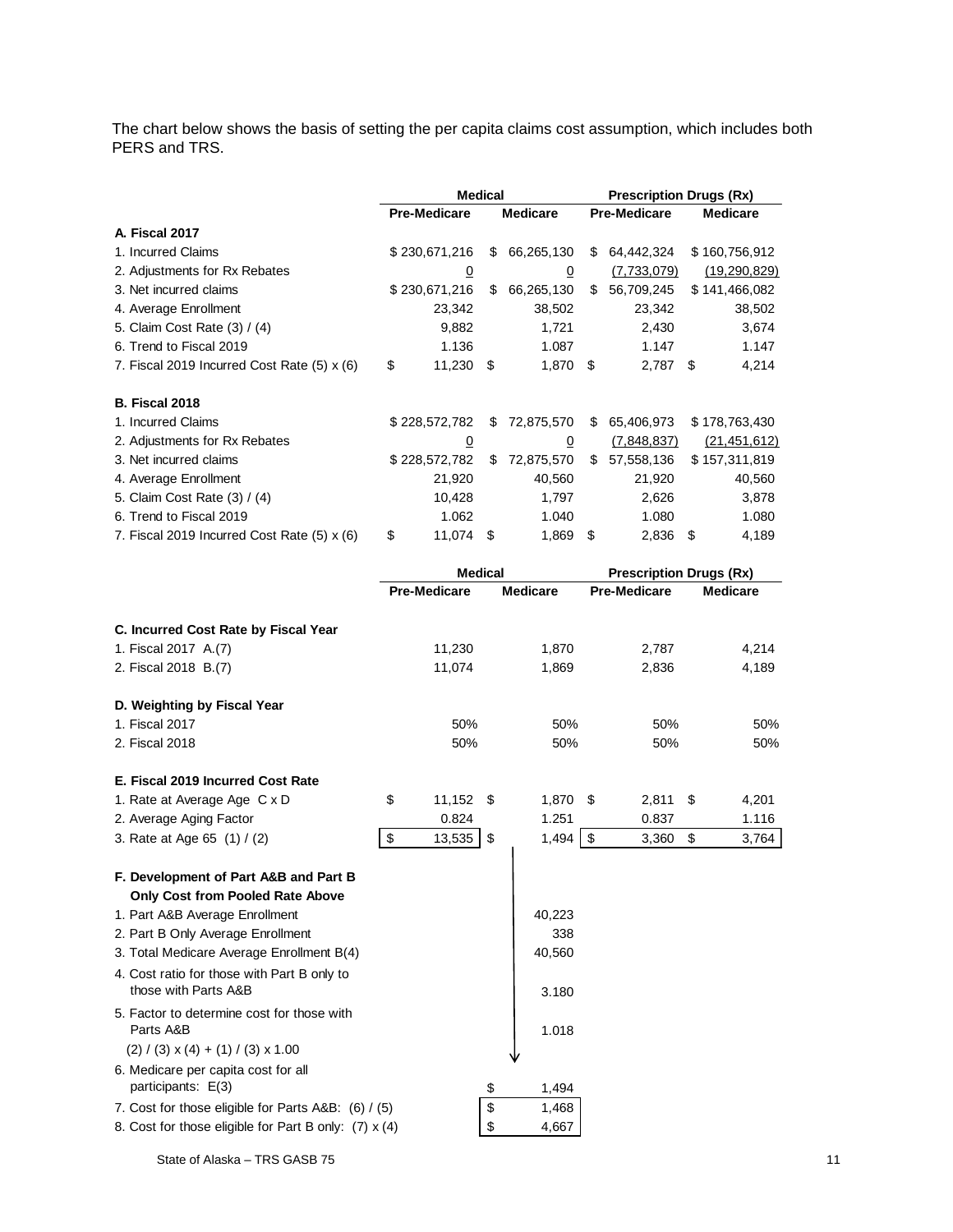Following the development of total projected costs, a distribution of per capita claims cost was developed. This was accomplished by allocating total projected costs to the population census used in the valuation. The allocation was done separately for each of prescription drugs and medical costs for the Medicare eligible and pre-Medicare populations. The allocation weights were developed using participant counts by age and assumed morbidity and aging factors. Results were tested for reasonableness based on historical trend and external benchmarks for costs paid by Medicare.

Below are the results of this analysis:

| Age | <b>Medical and</b><br><b>Medicare</b><br>Parts A & B | <b>Medical and</b><br><b>Medicare</b><br>Part B Only | <b>Prescription</b><br><b>Drug</b> | <b>Medicare</b><br><b>Retiree Drug</b><br><b>Subsidy</b> |     | <b>Medicare</b><br><b>EGWP</b><br><b>Subsidy</b> |
|-----|------------------------------------------------------|------------------------------------------------------|------------------------------------|----------------------------------------------------------|-----|--------------------------------------------------|
| 45  | \$<br>8,260                                          | \$<br>8,260                                          | \$<br>2,053                        | \$                                                       | 0   | \$<br>0                                          |
| 50  | 9,346                                                | 9,346                                                | 2,438                              |                                                          | 0   | $\Omega$                                         |
| 55  | 10,574                                               | 10,574                                               | 2,896                              |                                                          | 0   | $\Omega$                                         |
| 60  | 11,963                                               | 11,963                                               | 3,119                              |                                                          | 0   | 0                                                |
| 65  | 1,468                                                | 4,667                                                | 3,764                              |                                                          | 527 | 1,039                                            |
| 70  | 1,701                                                | 5,410                                                | 4,155                              |                                                          | 582 | 1,147                                            |
| 75  | 1,972                                                | 6,272                                                | 4,588                              |                                                          | 642 | 1,266                                            |
| 80  | 2,178                                                | 6,925                                                | 4.474                              |                                                          | 626 | 1,235                                            |

#### **Distribution of Per Capita Claims Cost by Age for the Period July 1, 2018 through June 30, 2019**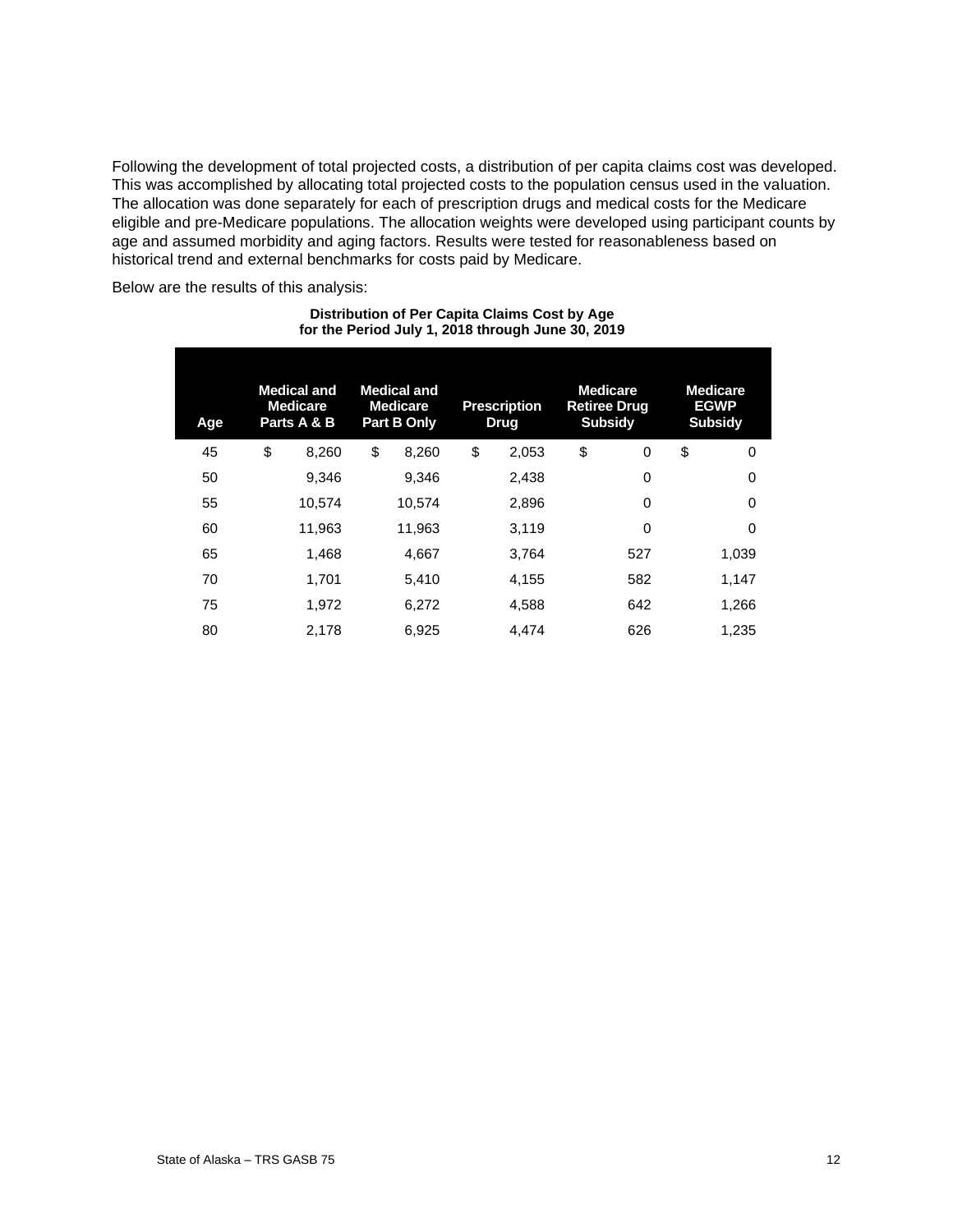The demographic and economic assumptions used in the June 30, 2018 valuation are described below. Unless noted otherwise, these assumptions were adopted by the Board in January 2019 based on the experience study for the period July 1, 2013 to June 30, 2017.

#### **Investment Return**

7.38% per year, net of investment expenses.

#### **Salary Scale**

Salary scale rates based upon the 2013-2017 actual experience (see Table 1).

Inflation – 2.50% per year.

Productivity – 0.25% per year.

#### **Payroll Growth**

2.75% per year. (Inflation + Productivity)

#### **Total Inflation**

Total inflation as measured by the Consumer Price Index for urban and clerical workers for Anchorage is assumed to be 2.50% annually.

#### **Mortality (Pre-termination)**

Mortality rates based upon the 2013-2017 actual experience.

100% of RP-2014 white-collar employee table with MP-2017 generational improvement.

#### **Mortality (Post-termination)**

Mortality rates based upon the 2013-2017 actual experience.

93% of male and 90% of female rates of RP-2014 white-collar healthy annuitant table with MP-2017 generational improvement.

Deaths are assumed to result from occupational causes 15% of the time.

#### **Turnover**

Based upon the 2013-2017 actual experience (see Table 2).

#### **Disability**

Incidence rates based upon the 2013-2017 actual experience (see Table 3).

Post-disability mortality in accordance with the RP-2014 disabled table with MP-2017 generational improvement. Deaths are assumed to be from non-occupational causes 85% of the time.

#### **Retirement**

Retirement rates based upon the 2013-2017 actual experience (see Table 4).

Deferred vested members are assumed to retire at their earliest unreduced retirement date.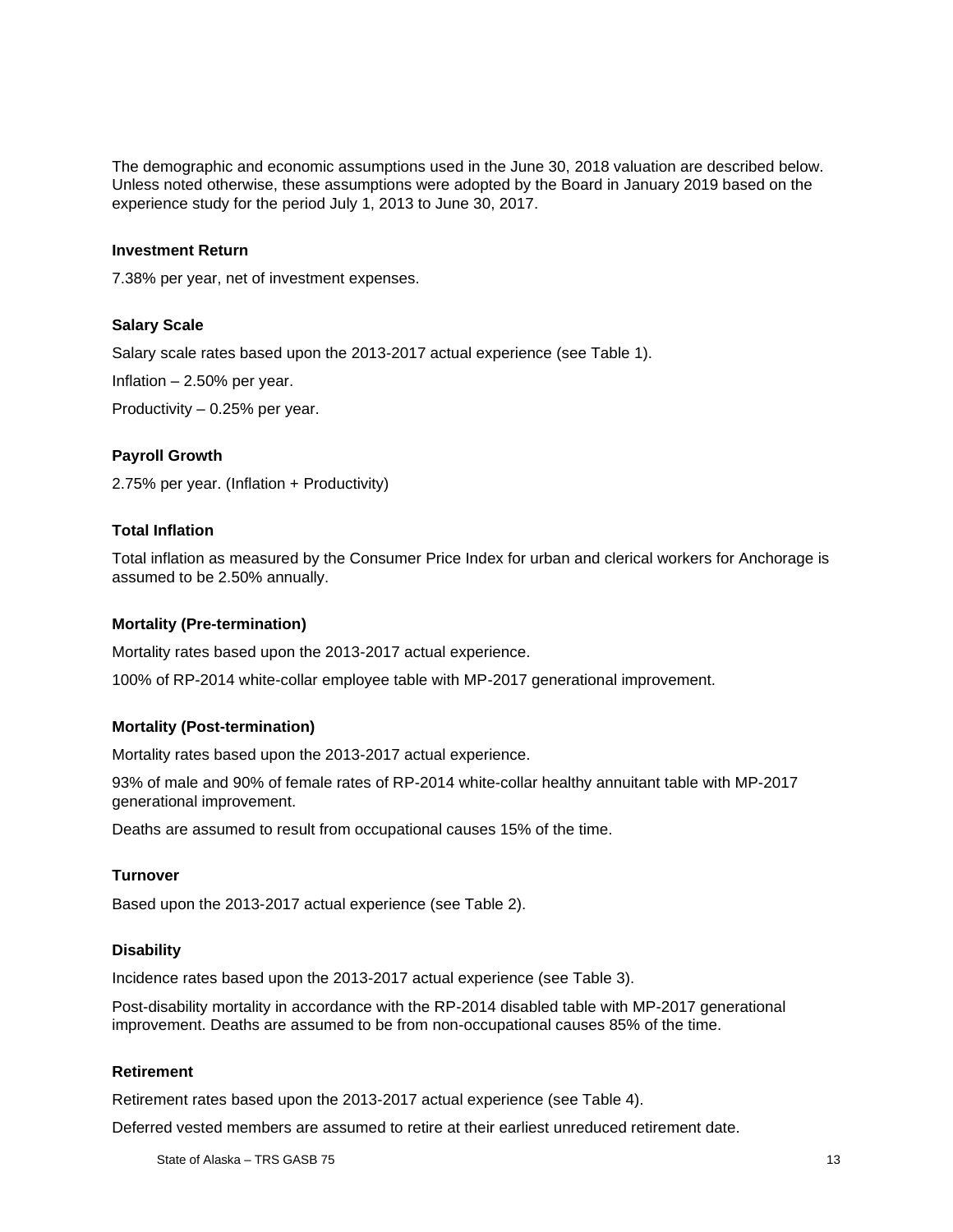The modified cash refund annuity is valued as a three-year certain and life annuity.

#### **Marriage and Age Difference**

Males are assumed to be three years older than their wives. Females are assumed to be two years younger than husbands.

#### **Percent Married for Pension**

85% of male members and 75% of female members are assumed to be married at termination from active service.

#### **Dependent Spouse Medical Coverage Election**

Applies to members who do not have dual medical coverage. 65% of male members and 60% female members are assumed to be married and cover a dependent spouse.

#### **Dependent Children**

Benefits for dependent children have been valued only for members currently covering their dependent children. These benefits are only valued through the dependent children's age 23 (unless the child is disabled).

#### **Contribution Refunds**

0% of terminating members with vested benefits are assumed to have their contributions refunded. 100% of those with non-vested benefits are assumed to have their contributions refunded.

#### **Imputed Data**

Data changes from the prior year which are deemed to have an immaterial impact on liabilities and contribution rates are assumed to be correct in the current year's client data. Non-vested terminations with appropriate refund dates are assumed to have received a full refund of contributions. Active members with missing salary and service are assumed to be terminated with status based on their vesting percentage.

#### **Active Rehire Assumption**

The Normal Cost used for determining contribution rates and in the projections includes a rehire assumption to account for anticipated rehires. The Normal Cost shown in the report includes the following assumptions (which were developed based on the 5 years of rehire loss experience through June 30, 2017). For projections, these assumptions were assumed to grade to zero uniformly over a 20-year period:

- Pension: 15.57%
- Healthcare: 12.03%

#### **Active Data Adjustment**

To reflect participants who terminate employment before the valuation date and are subsequently rehired after the valuation date, participants who are listed as terminated in the June 30 census data file but active in the October 1 census data file are updated to active status as of June 30.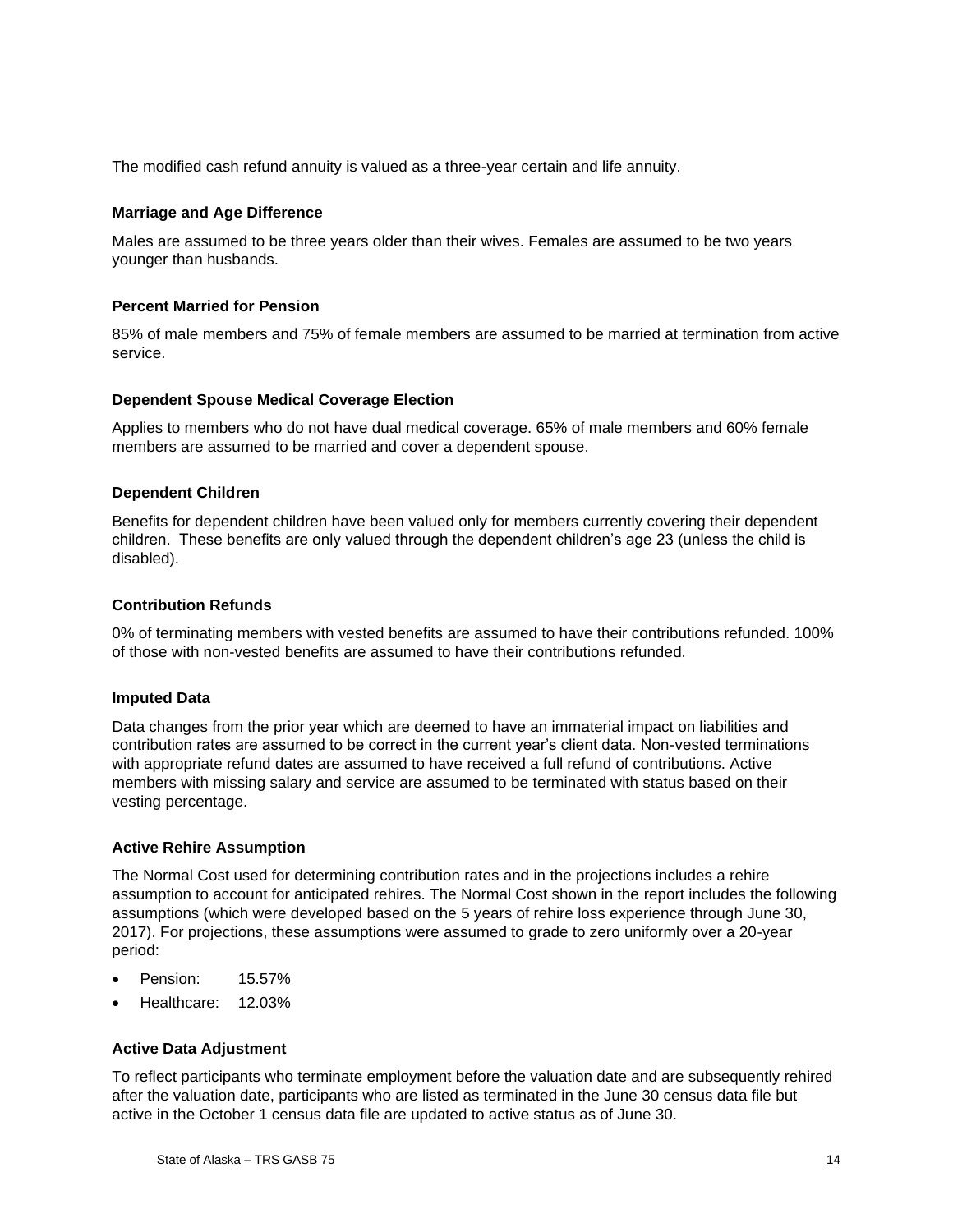#### **Alaska Cost-of-Living Adjustments (COLA)**

Of those benefit recipients who are eligible for the COLA, 60% are assumed to remain in Alaska and receive the COLA.

#### **Sick Leave**

4.5 days of unused sick leave for each year of service are assumed to be available to be credited once the member is retired, terminates or dies.

#### **Postretirement Pension Adjustment**

50% and 75% of assumed inflation, or 1.25% and 1.875% respectively, is valued for the annual automatic Postretirement Pension Adjustment (PRPA) as specified in the statute.

#### **Expenses**

The investment return assumption is net of investment expenses. The Normal Cost as of June 30, 2018 was increased by the following amounts for administrative expenses (for projections, the % increase was assumed to remain constant in future years):

- Pension: \$2,869,850
- Healthcare: \$1,651,600

#### **Part-Time Status**

Part-time employees are assumed to earn 0.75 years of credited service per year.

#### **Re-employment Option**

We assume all re-employed retirees return to work under the Standard Option.

#### **Service**

Total credited service is provided by the State. We assume that this service is the only service that should be used to calculate benefits. Additionally, the State provides claimed service (including Bureau of Indian Affairs Service). Claimed service is used for vesting and eligibility purposes as described in Section 3.

#### **Final Average Earnings**

Final Average Earnings is provided on the data for active members. This amount is used as a minimum in the calculation of the average earnings in the future.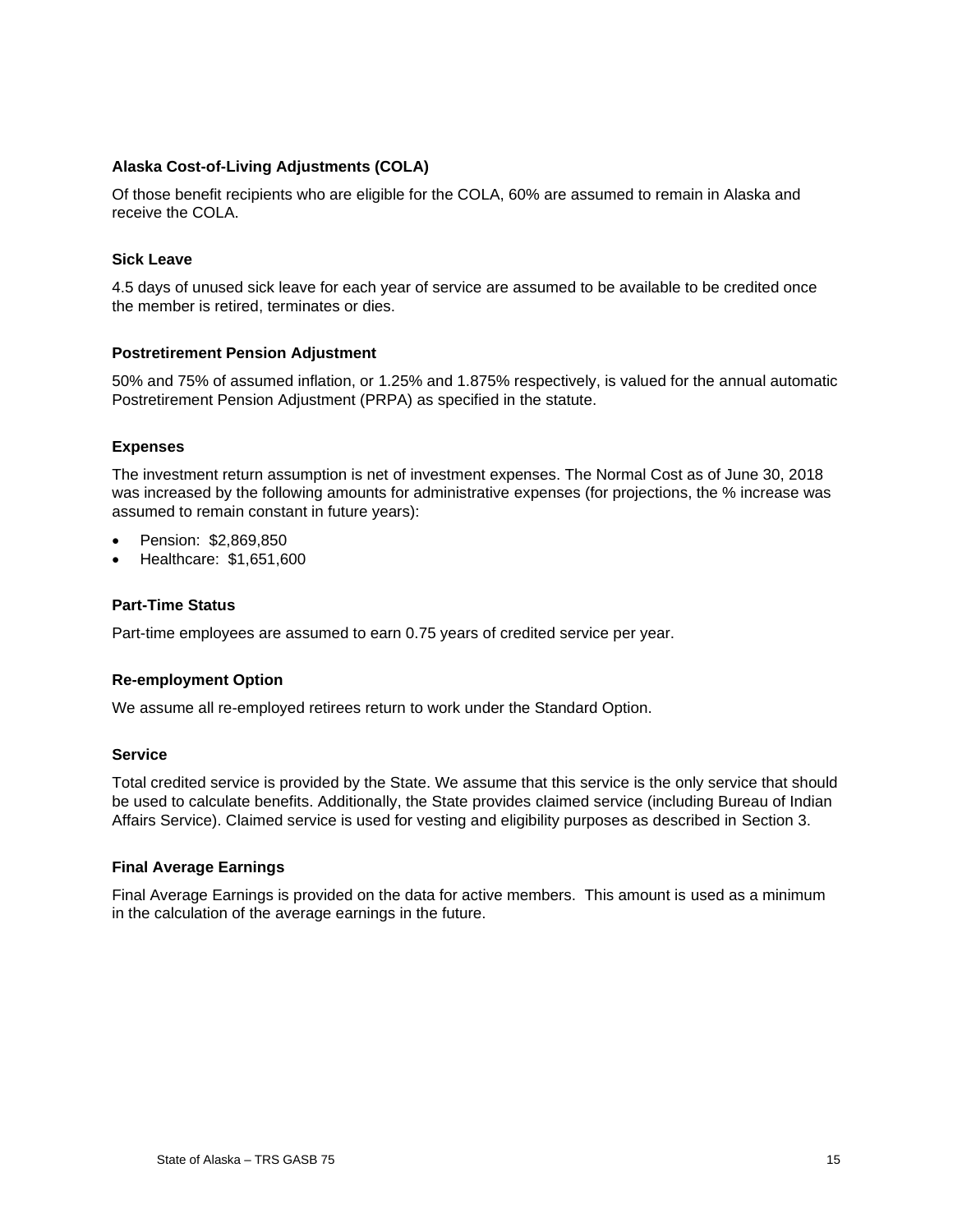#### **Per Capita Claims Cost**

Sample claims cost rates adjusted to age 65 for FY19 medical and prescription drugs are shown below:

|                        | <b>Medical</b> | <b>Prescription Drugs</b> |
|------------------------|----------------|---------------------------|
| Pre-Medicare           | \$13,535       | \$3,360                   |
| Medicare Parts A & B   | \$1,468        | \$3,764                   |
| Medicare Part B Only   | \$4,667        | \$3,764                   |
| Medicare Part D - RDS  | N/A            | 527<br>£.                 |
| Medicare Part D - EGWP | N/A            | \$1,039                   |

Members are assumed to attain Medicare eligibility at age 65. The EGWP cost shown above is for calendar year 2019. All other costs are for the 2019 fiscal year (July 1, 2018 – June 30, 2019).

The EGWP subsidy is assumed to increase in future years by the trend rates shown below. No future legislative changes or other events are anticipated to impact the EGWP subsidy. If any legislative or other changes occur in the future that impact the EGWP subsidy (which could either increase or decrease the plan's Actuarial Accrued Liability), those changes will be evaluated and quantified when they occur.

#### **Third Party Administrator Fees**

\$300 per person per year; assumed to increase at 4.5% per year.

#### **Medicare Part B Only**

We assume that 5% of actives hired before 4/1/1986 and current retirees who are not yet Medicare eligible will not be eligible for Medicare Part A.

#### **Healthcare Cost Trend**

The table below shows the rate used to project the cost from the shown fiscal year to the next fiscal year. For example, 7.5% is applied to the FY19 pre-Medicare medical claims costs to get the FY20 medical claims costs.

|             | <b>Medical</b><br><b>Pre-65</b> | <b>Medical</b><br><b>Post-65</b> | <b>Prescription</b><br>Drugs/<br><b>EGWP</b> | <b>RDS</b> |
|-------------|---------------------------------|----------------------------------|----------------------------------------------|------------|
| <b>FY19</b> | 7.5%                            | 5.5%                             | 8.5%                                         | 4.7%       |
| <b>FY20</b> | 7.0%                            | 5.4%                             | 8.0%                                         | 4.7%       |
| <b>FY21</b> | 6.5%                            | 5.4%                             | 7.5%                                         | 4.6%       |
| <b>FY22</b> | 6.3%                            | 5.4%                             | 7.1%                                         | 4.6%       |
| <b>FY23</b> | 6.1%                            | 5.4%                             | 6.8%                                         | 4.6%       |
| <b>FY24</b> | 5.9%                            | 5.4%                             | 6.4%                                         | 4.6%       |
| <b>FY25</b> | 5.8%                            | 5.4%                             | 6.1%                                         | 4.6%       |
| FY26        | 5.6%                            | 5.4%                             | 5.7%                                         | 4.6%       |
| FY27-FY40   | 5.4%                            | 5.4%                             | 5.4%                                         | 4.5%       |
| <b>FY41</b> | 5.3%                            | 5.3%                             | 5.3%                                         | 4.5%       |
| FY42        | 5.2%                            | 5.2%                             | 5.2%                                         | 4.5%       |
| <b>FY43</b> | 5.1%                            | 5.1%                             | 5.1%                                         | 4.5%       |
| <b>FY44</b> | 5.1%                            | 5.1%                             | 5.1%                                         | 4.5%       |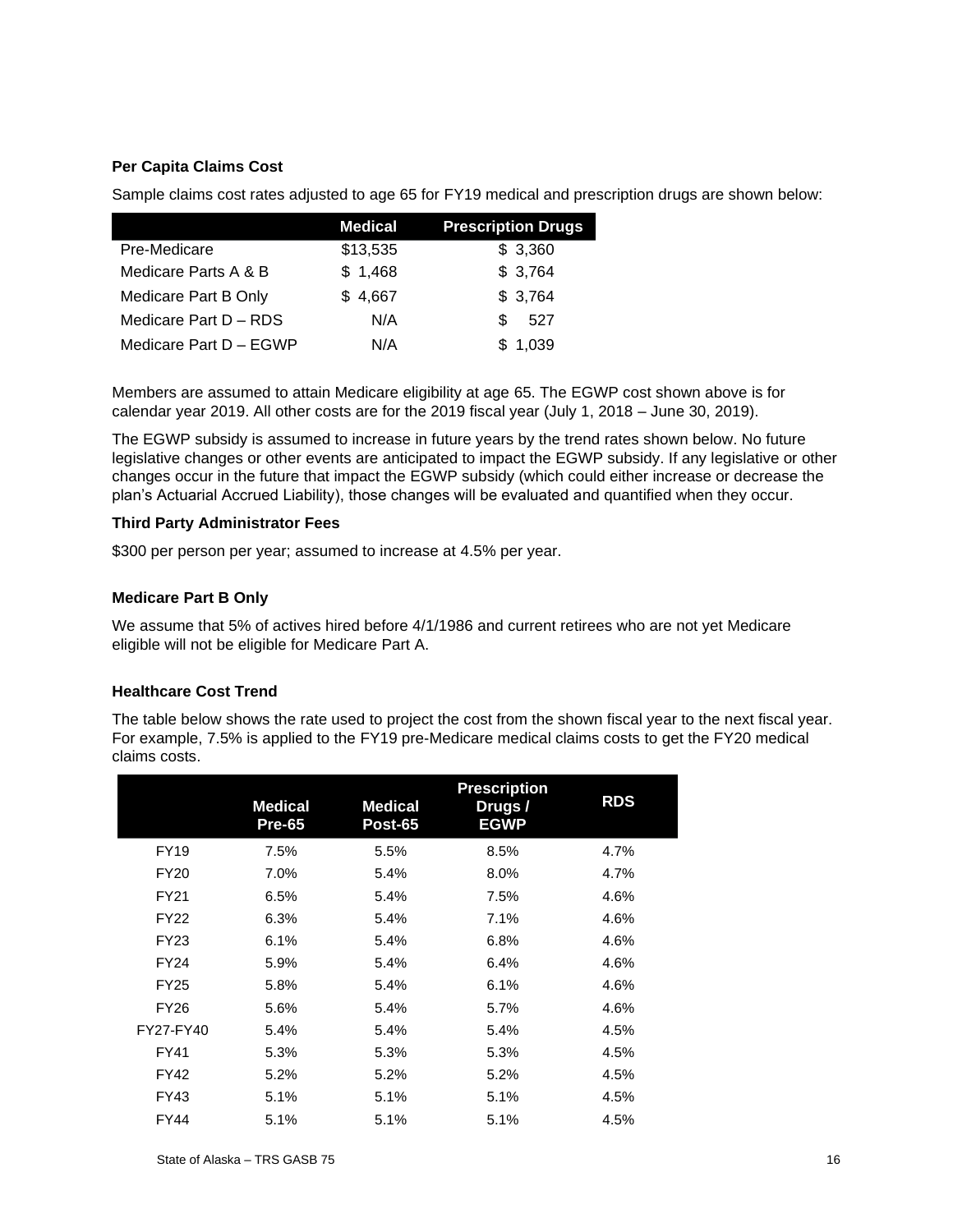|             | Medical<br><b>Pre-65</b> | <b>Medical</b><br>Post-65 | <b>Prescription</b><br>Drugs /<br><b>EGWP</b> | <b>RDS</b> |
|-------------|--------------------------|---------------------------|-----------------------------------------------|------------|
| <b>FY45</b> | 5.0%                     | 5.0%                      | 5.0%                                          | 4.5%       |
| <b>FY46</b> | 4.9%                     | 4.9%                      | 4.9%                                          | 4.5%       |
| <b>FY47</b> | 4.8%                     | 4.8%                      | 4.8%                                          | 4.5%       |
| <b>FY48</b> | 4.7%                     | 4.7%                      | 4.7%                                          | 4.5%       |
| <b>FY49</b> | 4.6%                     | 4.6%                      | 4.6%                                          | 4.5%       |
| FY50+       | 4.5%                     | 4.5%                      | 4.5%                                          | 4.5%       |

For the June 30, 2014 valuation and later, the updated Society of Actuaries' Healthcare Cost Trend Model is used to project medical and prescription drug costs. This model estimates trend amounts that are projected out for 80 years. The model has been populated with assumptions that are specific to the State of Alaska. The model was updated this year to use the newest version and incorporate recent trend survey information, which generated the updated trend rates shown above.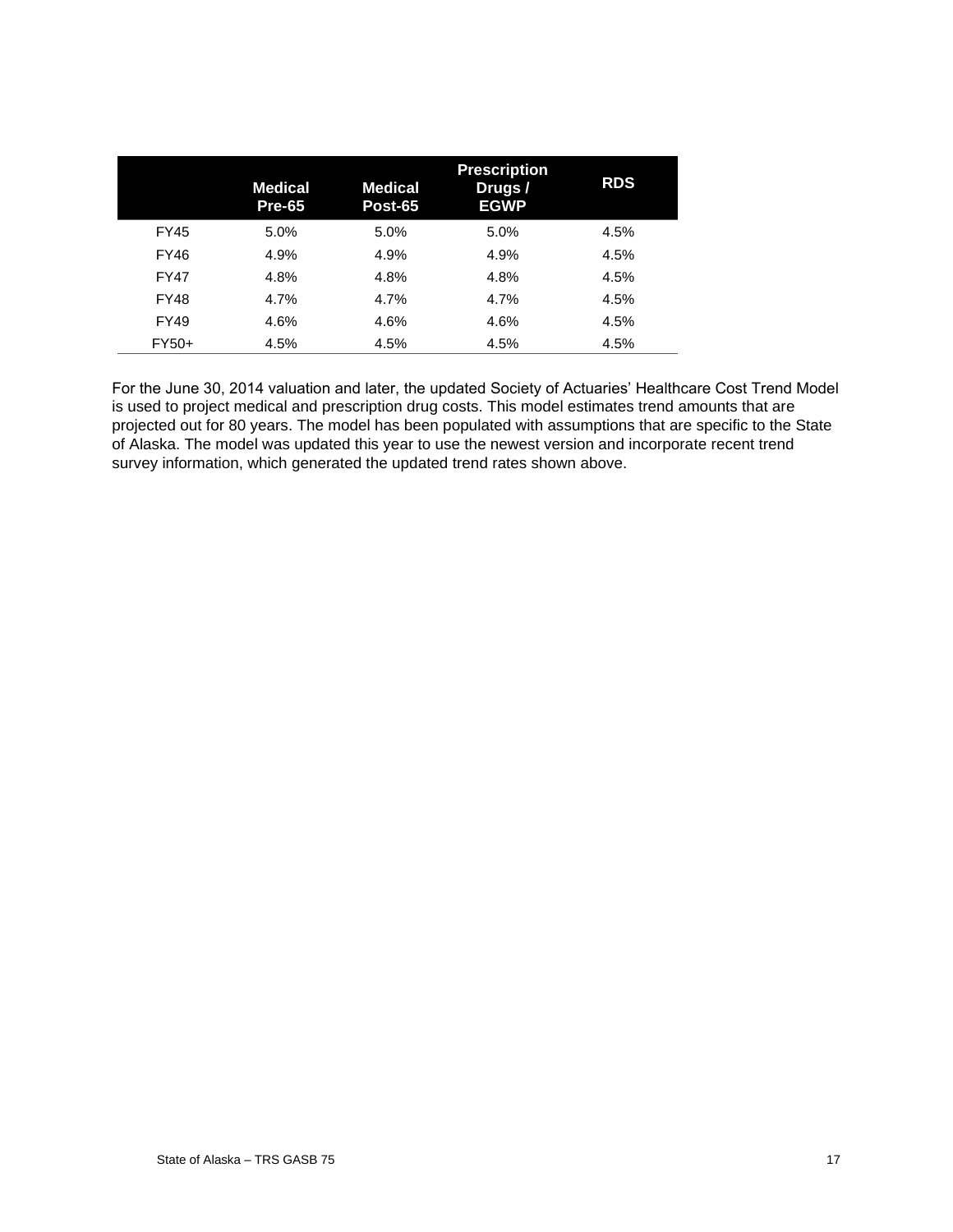| <b>Fiscal Year</b> | Pre-65   | Post-65  | <b>Fiscal Year</b> | <b>Pre-65</b> | Post-65 |
|--------------------|----------|----------|--------------------|---------------|---------|
| FY18-FY30          | 0.00%    | 0.00%    | <b>FY70</b>        | 0.21%         | 0.46%   |
| FY31               | 0.00%    | 0.15%    | <b>FY71</b>        | 0.21%         | 0.45%   |
| FY32               | 0.00%    | 0.34%    | <b>FY72</b>        | 0.20%         | 0.44%   |
| FY33               | 0.00%    | 0.30%    | <b>FY73</b>        | 0.20%         | 0.43%   |
| <b>FY34</b>        | $0.00\%$ | 0.28%    | <b>FY74</b>        | 0.20%         | 0.42%   |
| <b>FY35</b>        | 0.00%    | 0.26%    | <b>FY75</b>        | 0.19%         | 0.41%   |
| <b>FY36</b>        | 0.00%    | 0.26%    | <b>FY76</b>        | 0.19%         | 0.40%   |
| <b>FY37</b>        | 0.00%    | 0.21%    | FY77               | 0.18%         | 0.39%   |
| <b>FY38</b>        | 0.10%    | 0.22%    | <b>FY78</b>        | 0.18%         | 0.38%   |
| FY39               | 0.09%    | 0.20%    | <b>FY79</b>        | 0.17%         | 0.37%   |
| <b>FY40</b>        | 0.08%    | 0.16%    | <b>FY80</b>        | 0.17%         | 0.36%   |
| <b>FY41</b>        | 0.07%    | 0.14%    | <b>FY81</b>        | 0.17%         | 0.35%   |
| <b>FY42</b>        | 0.06%    | 0.12%    | FY82               | 0.16%         | 0.34%   |
| FY43               | 0.04%    | 0.06%    | <b>FY83</b>        | 0.16%         | 0.33%   |
| <b>FY44</b>        | 0.04%    | $0.07\%$ | <b>FY84</b>        | 0.15%         | 0.32%   |
| <b>FY45</b>        | 0.04%    | 0.06%    | <b>FY85</b>        | 0.15%         | 0.31%   |
| FY46               | 0.03%    | 0.05%    | FY86               | 0.15%         | 0.31%   |
| <b>FY47</b>        | 0.04%    | 0.10%    | <b>FY87</b>        | 0.14%         | 0.30%   |
| <b>FY48</b>        | 0.04%    | 0.43%    | <b>FY88</b>        | 0.14%         | 0.29%   |
| <b>FY49</b>        | 0.05%    | 0.57%    | <b>FY89</b>        | 0.14%         | 0.29%   |
| <b>FY50</b>        | 0.05%    | 0.52%    | <b>FY90</b>        | 0.13%         | 0.28%   |
| <b>FY51</b>        | 0.06%    | 0.60%    | FY91               | 0.13%         | 0.27%   |
| <b>FY52</b>        | 0.06%    | 0.63%    | <b>FY92</b>        | 0.13%         | 0.27%   |
| <b>FY53</b>        | 0.07%    | 0.69%    | FY93               | 0.13%         | 0.26%   |
| <b>FY54</b>        | 0.10%    | 0.69%    | <b>FY94</b>        | 0.12%         | 0.25%   |
| <b>FY55</b>        | 0.30%    | 0.68%    | <b>FY95</b>        | 0.12%         | 0.25%   |
| <b>FY56</b>        | 0.30%    | 0.67%    | <b>FY96</b>        | 0.12%         | 0.24%   |
| <b>FY57</b>        | 0.29%    | 0.66%    | <b>FY97</b>        | 0.11%         | 0.24%   |
| <b>FY58</b>        | 0.29%    | 0.64%    | <b>FY98</b>        | 0.11%         | 0.23%   |
| <b>FY59</b>        | 0.28%    | 0.62%    | <b>FY99</b>        | 0.11%         | 0.22%   |
| <b>FY60</b>        | 0.27%    | 0.60%    | <b>FY00</b>        | 0.11%         | 0.22%   |
| <b>FY61</b>        | 0.27%    | 0.58%    | <b>FY01</b>        | 0.10%         | 0.21%   |
| <b>FY62</b>        | 0.26%    | $0.57\%$ | <b>FY02</b>        | 0.10%         | 0.21%   |
| FY63               | 0.25%    | 0.56%    | FY03               | 0.10%         | 0.20%   |
| <b>FY64</b>        | 0.25%    | 0.54%    | <b>FY04</b>        | 0.10%         | 0.20%   |
| <b>FY65</b>        | 0.24%    | 0.53%    | <b>FY05</b>        | 0.10%         | 0.19%   |
| <b>FY66</b>        | 0.24%    | 0.51%    | <b>FY06</b>        | 0.09%         | 0.19%   |
| <b>FY67</b>        | 0.23%    | 0.50%    | <b>FY07</b>        | 0.09%         | 0.19%   |
| <b>FY68</b>        | 0.23%    | 0.49%    | <b>FY08</b>        | 0.09%         | 0.18%   |
| <b>FY69</b>        | 0.22%    | 0.47%    | <b>FY09</b>        | 0.09%         | 0.18%   |

The table below shows the amount each trend rate shown on the previous page was increased by to account for the Cadillac Tax: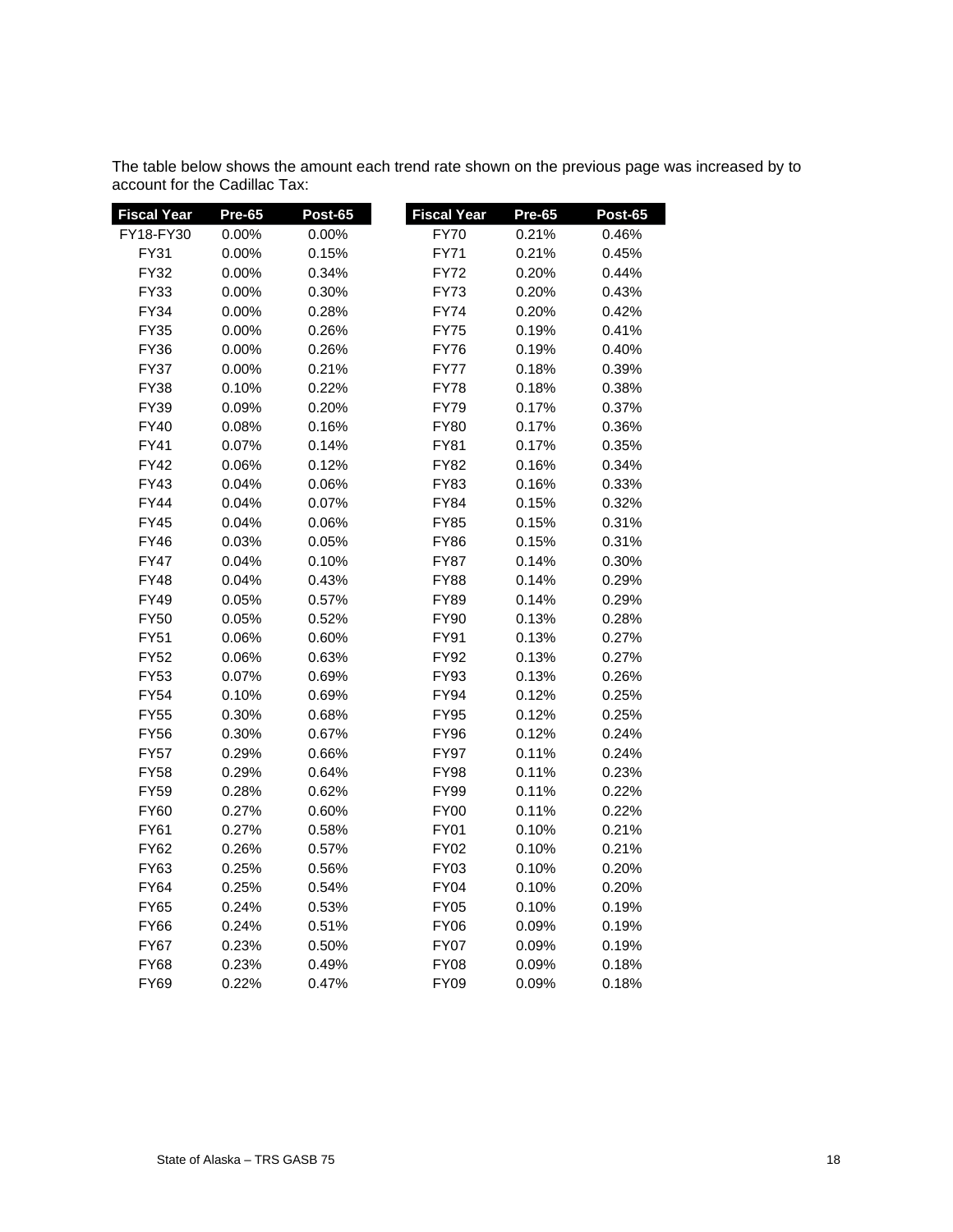#### **Aging Factors**

| Age      | <b>Medical</b> | <b>Prescription</b><br><b>Drugs</b> |
|----------|----------------|-------------------------------------|
| $0 - 44$ | 2.0%           | 4.5%                                |
| 45-54    | 2.5%           | 3.5%                                |
| 55-64    | 2.5%           | 1.5%                                |
| 65-74    | 3.0%           | 2.0%                                |
| 75-84    | 2.0%           | $-0.5%$                             |
| 85-95    | 0.3%           | $-2.5%$                             |
| $96+$    | 0.0%           | 0.0%                                |

#### **Retired Member Contributions for Medical Benefits**

Currently contributions are required for TRS members who are under age 60 and have less than 25 years of service. Eligible Tier 1 members are exempt from contribution requirements. Annual FY19 contributions based on monthly rates shown below for calendar 2018 and 2019 are assumed based on the coverage category for current retirees. The composite rate shown is used for current active and inactive members in Tier 2 who are assumed to retire prior to age 60 with less than 25 years of service and who are not disabled. For dependent children, we value 1/3 of the annual retiree contribution to estimate the per child rate based upon the assumed number of children in rates where children are covered.

| <b>Coverage Category</b>  | Calendar 2019       | Calendar 2019       | Calendar 2018       |  |  |
|---------------------------|---------------------|---------------------|---------------------|--|--|
|                           | Annual              | <b>Monthly</b>      | <b>Monthly</b>      |  |  |
|                           | <b>Contribution</b> | <b>Contribution</b> | <b>Contribution</b> |  |  |
| <b>Retiree Only</b>       | 9.876               | \$                  | 823                 |  |  |
|                           | S                   | 823                 | \$                  |  |  |
| Retiree and Spouse        | 19,764              | \$                  | 1.647               |  |  |
|                           | S                   | 1.647               | S                   |  |  |
| Retiree and Child(ren)    | 13,956              | \$                  | 1,163               |  |  |
|                           | \$.                 | 1.163               | S                   |  |  |
| <b>Retiree and Family</b> | 23,844              | \$                  | 1,987               |  |  |
|                           | \$.                 | 1.987               | S                   |  |  |
| Composite                 | 14,676              | 1.223<br>\$         | 1,223<br>\$         |  |  |

#### **Trend Rate for Retired Member Medical Contributions**

The table below shows the rate used to project the retired member medical contributions from the shown fiscal year to the next fiscal year. For example, 7.6% is applied to the FY19 retired member medical contributions to get the FY20 retired member medical contributions.

| <b>Trend Assumptions</b> |      |  |  |  |  |  |
|--------------------------|------|--|--|--|--|--|
| <b>FY19</b>              | 7.6% |  |  |  |  |  |
| <b>FY20</b>              | 7.2% |  |  |  |  |  |
| <b>FY21</b>              | 6.8% |  |  |  |  |  |
| <b>FY22</b>              | 6.5% |  |  |  |  |  |
| <b>FY23</b>              | 6.3% |  |  |  |  |  |
| <b>FY24</b>              | 6.0% |  |  |  |  |  |
| <b>FY25</b>              | 5.9% |  |  |  |  |  |
| <b>FY50</b>              | 4.5% |  |  |  |  |  |
| <b>FY100</b>             | 4.5% |  |  |  |  |  |
|                          |      |  |  |  |  |  |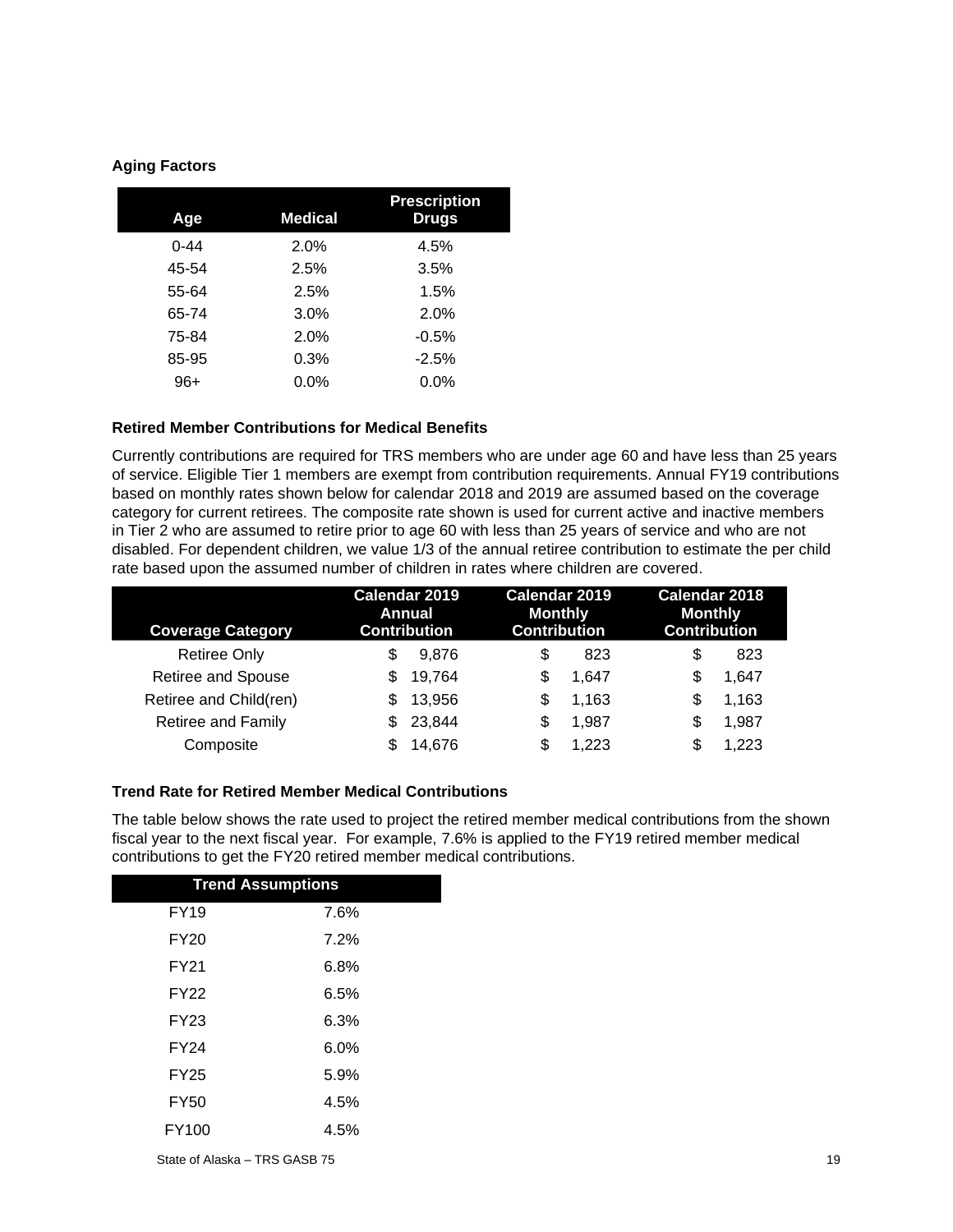Graded trend rates for retired member medical contributions were updated to the rates shown above for the June 30, 2018 valuation to reflect the updated ultimate trend assumption of 4.5% used for gross cost components. Actual FY19 retired member medical contributions are reflected in the valuation.

#### **Healthcare Participation**

100% system paid of members and their spouses are assumed to elect the healthcare benefits as soon as they are eligible. 20% of non-system paid members and their spouses are assumed to elect healthcare benefits as soon as they are eligible.

#### **Changes in Assumptions Since the Prior Valuation**

Effective for the June 30, 2018 valuation, the Board adopted changes to the demographic and economic assumptions recommended by the actuary, based on the results of an experience analysis performed on the population experience from July 1, 2013 to June 30, 2017. The changes in assumptions were adopted by the Board during the January 2019 Board meeting.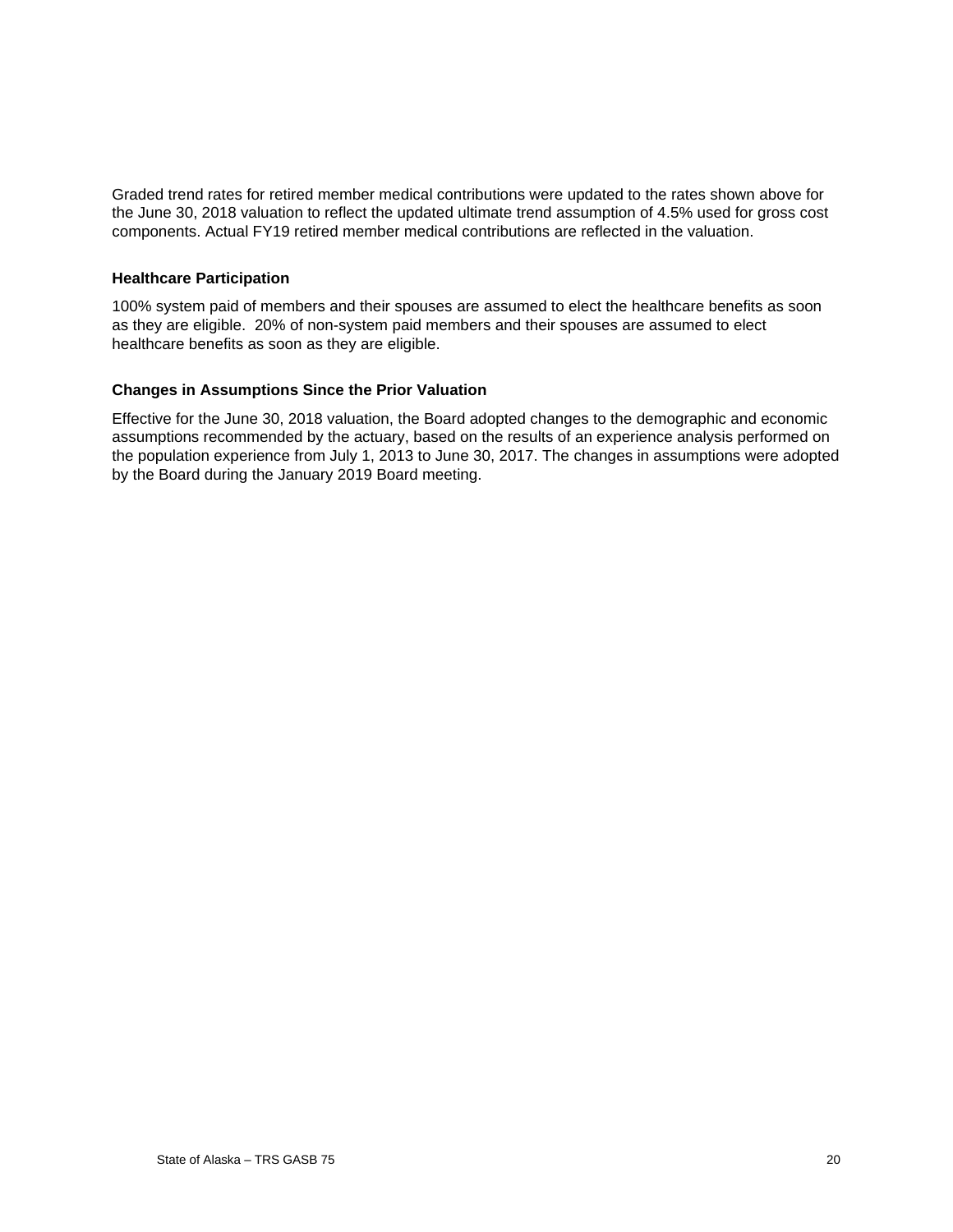| <b>Years of</b><br><b>Service</b> | <b>Percent</b><br><b>Increase</b> |
|-----------------------------------|-----------------------------------|
| 0                                 | 6.75%                             |
| 1                                 | 6.25                              |
| $\overline{c}$                    | 5.75                              |
| 3                                 | 5.25                              |
| 4                                 | 4.75                              |
| 5                                 | 4.25                              |
| 6                                 | 3.75                              |
| $\overline{7}$                    | 3.65                              |
| 8                                 | 3.55                              |
| 9                                 | 3.45                              |
| 10                                | 3.35                              |
| 11                                | 3.25                              |
| 12                                | 3.15                              |
| 13                                | 3.05                              |
| 14                                | 2.95                              |
| 15                                | 2.85                              |
| 16+                               | 2.75                              |

| Table 1: Salary Scale |
|-----------------------|
|-----------------------|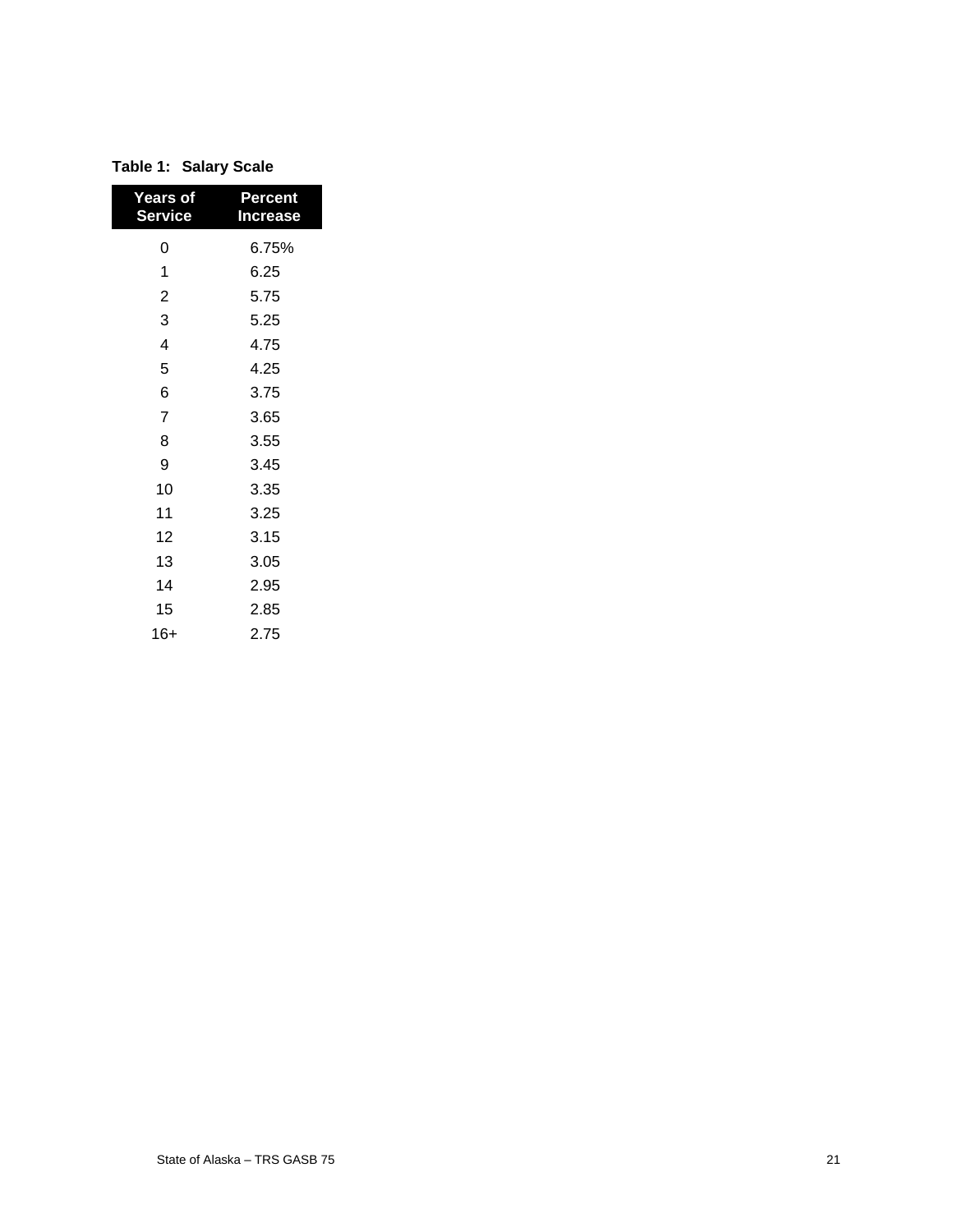#### **Table 2: Turnover Rates**

### **Select Rates during the First 8 Years of Employment**

| Years of<br><b>Service</b> | <b>Male</b> | <b>Female</b> |
|----------------------------|-------------|---------------|
| 0                          | 20.4%       | 17.0%         |
| 1                          | 20.4        | 17.0          |
| $\overline{2}$             | 16.8        | 14.0          |
| 3                          | 14.4        | 12.0          |
| 4                          | 12.0        | 10.0          |
| 5                          | 10.8        | 9.0           |
| 6                          | 9.0         | 7.5           |
| 7                          | 7.2         | 6.0           |

#### **Ultimate Rates after the First 8 Years of Employment**

| Age | <b>Male</b> | <b>Female</b> | Age   | <b>Male</b> | <b>Female</b> |
|-----|-------------|---------------|-------|-------------|---------------|
| 22  | 2.62%       | 3.79%         | 39    | 2.57%       | 3.74%         |
| 23  | 2.62        | 3.79          | 40    | 2.26        | 2.75          |
| 24  | 2.61        | 3.79          | 41    | 2.26        | 2.75          |
| 25  | 2.61        | 3.79          | 42    | 2.25        | 2.74          |
| 26  | 2.61        | 3.79          | 43    | 2.24        | 2.73          |
| 27  | 2.60        | 3.79          | 44    | 2.23        | 2.73          |
| 28  | 2.60        | 4.27          | 45    | 2.22        | 2.72          |
| 29  | 2.60        | 4.76          | 46    | 2.21        | 2.71          |
| 30  | 2.60        | 5.24          | 47    | 2.20        | 2.70          |
| 31  | 2.60        | 5.73          | 48    | 2.18        | 2.69          |
| 32  | 2.59        | 6.22          | 49    | 2.16        | 2.68          |
| 33  | 2.59        | 5.72          | 50    | 3.43        | 4.42          |
| 34  | 2.59        | 5.23          | 51    | 3.39        | 4.39          |
| 35  | 2.59        | 4.74          | 52    | 3.35        | 4.36          |
| 36  | 2.58        | 4.25          | 53    | 3.30        | 4.32          |
| 37  | 2.58        | 3.75          | 54    | 3.00        | 7.56          |
| 38  | 2.58        | 3.75          | $55+$ | 2.00        | 5.00          |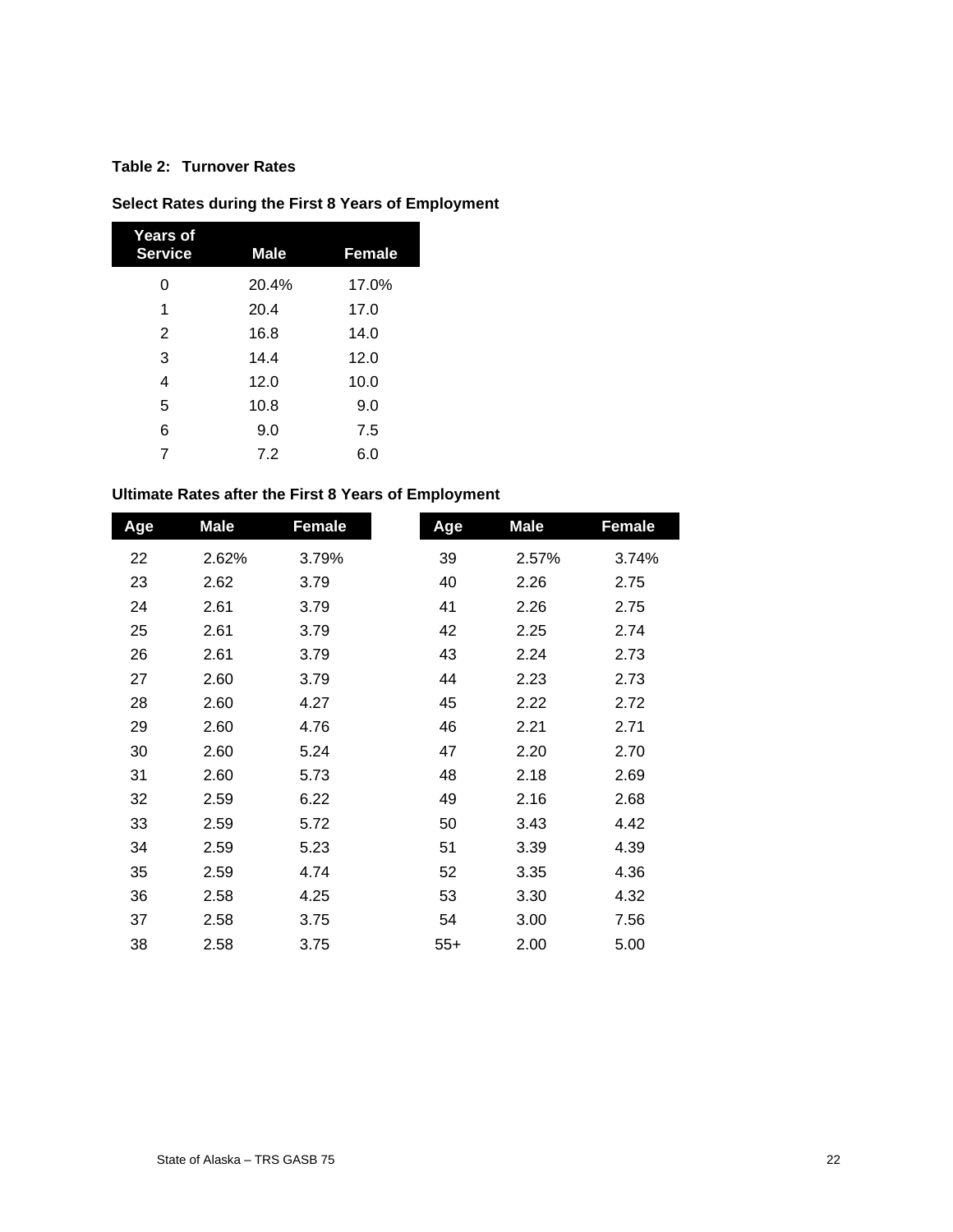| Age  | <b>Male</b> | <b>Female</b> |
|------|-------------|---------------|
| < 31 | 0.0337%     | 0.0612%       |
| 31   | 0.0337      | 0.0613        |
| 32   | 0.0337      | 0.0613        |
| 33   | 0.0342      | 0.0622        |
| 34   | 0.0347      | 0.0631        |
| 35   | 0.0353      | 0.0641        |
| 36   | 0.0357      | 0.0650        |
| 37   | 0.0362      | 0.0659        |
| 38   | 0.0371      | 0.0674        |
| 39   | 0.0379      | 0.0689        |
| 40   | 0.0387      | 0.0703        |
| 41   | 0.0395      | 0.0718        |
| 42   | 0.0403      | 0.0733        |
| 43   | 0.0423      | 0.0770        |
| 44   | 0.0443      | 0.0806        |
| 45   | 0.0464      | 0.0843        |
| 46   | 0.0483      | 0.0879        |
| 47   | 0.0504      | 0.0916        |
| 48   | 0.0536      | 0.0975        |
| 49   | 0.0569      | 0.1034        |
| 50   | 0.0601      | 0.1093        |
| 51   | 0.0634      | 0.1152        |
| 52   | 0.0666      | 0.1211        |
| 53   | 0.0746      | 0.1356        |
| 54   | 0.0826      | 0.1501        |

**Table 3: Disability Rates**

I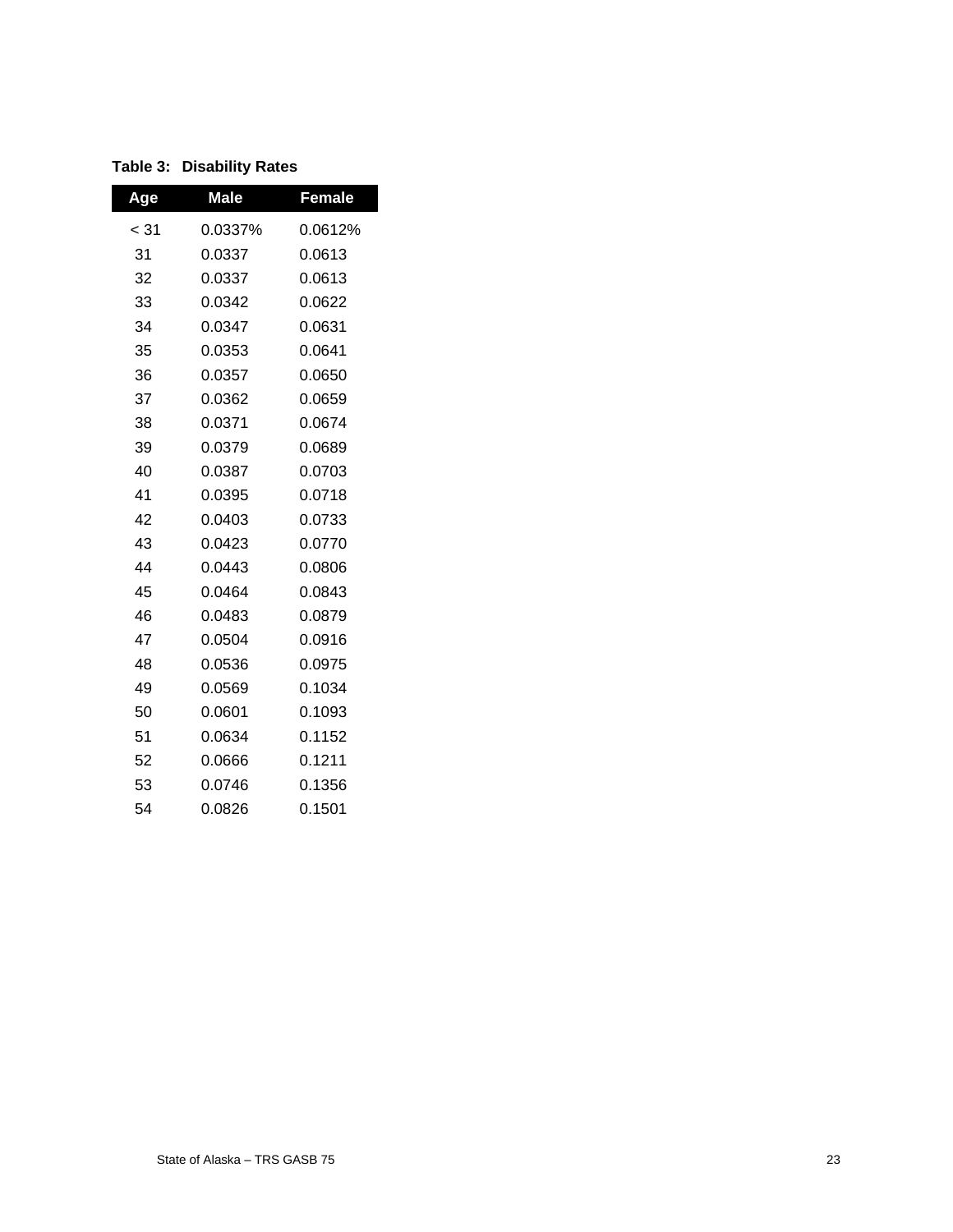|           | <b>Reduced</b> |               | <b>Unreduced</b> |               |  |  |
|-----------|----------------|---------------|------------------|---------------|--|--|
| Age       | <b>Male</b>    | <b>Female</b> | <b>Male</b>      | <b>Female</b> |  |  |
| < 45      | N/A            | N/A           | 3.0%             | 3.0%          |  |  |
| 45        | N/A            | N/A           | 5.0              | 5.0           |  |  |
| 46        | N/A            | N/A           | 5.0              | 8.0           |  |  |
| 47        | N/A            | N/A           | 5.0              | 8.0           |  |  |
| 48        | N/A            | N/A           | 5.0              | 8.0           |  |  |
| 49        | N/A            | N/A           | 5.0              | 8.0           |  |  |
| 50        | 10.0%          | 10.0%         | 5.0              | 14.0          |  |  |
| 51        | 10.0           | 10.0          | 8.0              | 13.0          |  |  |
| 52        | 10.0           | 10.0          | 15.0             | 13.0          |  |  |
| 53        | 10.0           | 12.0          | 15.0             | 14.0          |  |  |
| 54        | 10.0           | 12.0          | 15.0             | 15.0          |  |  |
| 55        | 15.0           | 8.0           | 20.0             | 17.0          |  |  |
| 56        | 10.0           | 8.0           | 17.0             | 17.0          |  |  |
| 57        | 10.0           | 8.0           | 15.0             | 17.0          |  |  |
| 58        | 10.0           | 8.0           | 20.0             | 17.0          |  |  |
| 59        | 10.0           | 8.0           | 20.0             | 23.0          |  |  |
| 60        | N/A            | N/A           | 25.0             | 23.0          |  |  |
| 61        | N/A            | N/A           | 18.0             | 23.0          |  |  |
| 62        | N/A            | N/A           | 18.0             | 21.0          |  |  |
| 63        | N/A            | N/A           | 18.0             | 21.0          |  |  |
| 64        | N/A            | N/A           | 18.0             | 26.0          |  |  |
| 65        | N/A            | N/A           | 30.0             | 21.0          |  |  |
| 66        | N/A            | N/A           | 25.0             | 21.0          |  |  |
| 67        | N/A            | N/A           | 25.0             | 21.0          |  |  |
| 68        | N/A            | N/A           | 25.0             | 26.0          |  |  |
| 69        | N/A            | N/A           | 35.0             | 26.0          |  |  |
| 70        | N/A            | N/A           | 30.0             | 26.0          |  |  |
| 71        | N/A            | N/A           | 30.0             | 37.0          |  |  |
| 72        | N/A            | N/A           | 30.0             | 37.0          |  |  |
| 73        | N/A            | N/A           | 30.0             | 37.0          |  |  |
| 74        | N/A            | N/A           | 30.0             | 37.0          |  |  |
| $75 - 79$ | N/A            | N/A           | 50.0             | 50.0          |  |  |
| $80+$     | N/A            | N/A           | 100.0            | 100.0         |  |  |

**Table 4: Retirement Rates**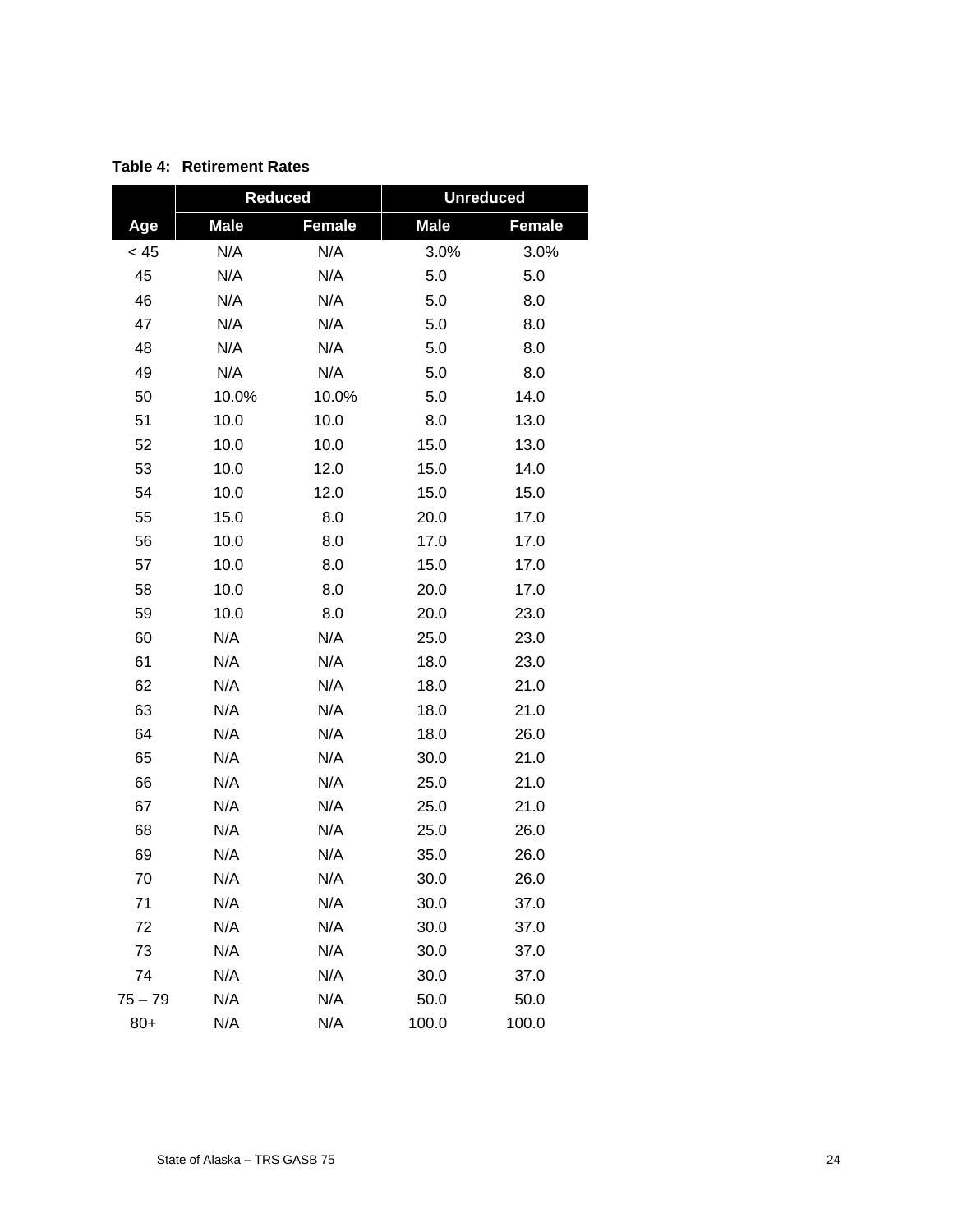## <span id="page-28-0"></span>**Section 3 – Summary of Plan Provisions**

#### **Effective Date**

July 1, 1955, with amendments through June 30, 2018. Chapter 97, 1990 Session Laws of Alaska, created a two-tier retirement system. Members who were first hired under TRS before July 1, 1990 (Tier 1) are eligible for different benefits than members hired after June 30, 1990 (Tier 2). Chapter 9, 2005 Session Laws of Alaska, closed the plan to new members hired after June 30, 2006.

#### **Administration of Plan**

The Commissioner of Administration or the Commissioner's designee is the administrator of the system. The Attorney General of the state is the legal counsel for the system and shall advise the administrator and represent the system in legal proceedings.

Prior to June 30, 2005, the Teachers' Retirement Board prescribed policies and adopted regulations and performed other activities necessary to carry out the provisions of the system. The Alaska State Pension Investment Board, Department of Revenue, Treasury Division was responsible for investing TRS funds.

On July 27, 2005, Senate Bill 141, enacted as Chapter 9, 2005 Session laws of Alaska, replaced the Teachers' Retirement Board and the Alaska State Pension Investment Board with the Alaska Retirement Management Board.

#### **Employers Included**

Currently, there are 56 employers participating in TRS, including the State of Alaska, 52 school districts, and three other eligible organizations.

#### **Membership**

Membership in TRS is mandatory for the following employees hired before July 1, 2006:

- certificated full-time and part-time elementary and secondary teachers, certificated school nurses, and certificated employees in positions requiring teaching certificates;
- positions requiring a teaching certificate as a condition of employment in the Department of Education and Early Development and the Department of Labor and Workforce Development;
- University of Alaska full-time and part-time teachers, and full-time administrative employees in positions requiring academic standing if approved by the TRS administrator;
- certain full-time or part-time teachers of Alaska Native language or culture who have elected to be covered under TRS;
- members on approved sabbatical leave under AS 14.20.310;
- certain State legislators who have elected to be covered under TRS; and
- a teacher who has filed for worker's compensation benefits due to an on-the-job assault and who, as a result of the physical injury, is placed on leave without pay.

Employees participating in the University of Alaska's Optional Retirement Plan or other retirement plans funded by the State are not covered by TRS.

Employees who work half-time in TRS and Public Employees' Retirement System (PERS) simultaneously are eligible for half-time TRS and PERS credit.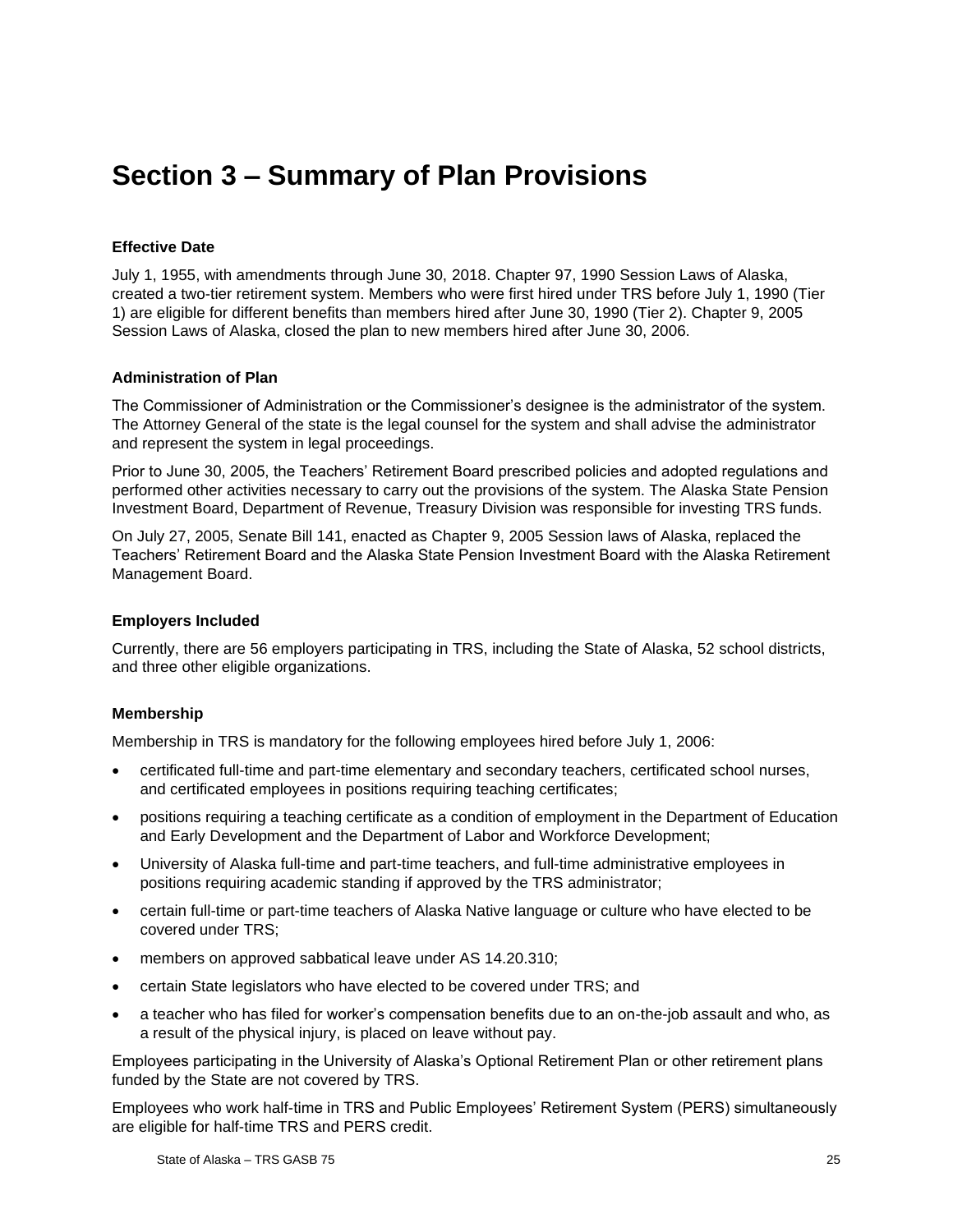Senate Bill 141, signed into law on July 27, 2005, closes the plan effective July 1, 2006 to new members first hired on or after July 1, 2006.

#### **Credited Service**

TRS members receive a year of membership credit if they work a minimum of 172 days during the school year (July 1 through June 30 of the following year). Fractional credit is determined based on the number of days worked. Part-time members who work at least 50% of full-time receive membership credit for each day in proportion to full-time service. Credit is granted for all Alaskan public school service.

Members may claim other types of service, including:

- Outside teaching service in out-of-state schools or Alaska private schools (not more than ten years may be claimed);
- Military service (not more than five years of military service or ten years of combined outside and military service may be claimed);
- Alaska Bureau of Indian Affairs (BIA) service;
- Retroactive Alaskan service that was not creditable at the time it occurred, but later became creditable because of legislative change;
- Unused sick leave credit after members retire; and
- Leave of absence without pay.

Except for retroactive Alaska service that occurred before July 1, 1955, and unused sick leave, contributions are required for all claimed service.

Members receiving TRS disability benefits continue to earn TRS credit while disabled.

Survivors who are receiving occupational death benefits continue to earn TRS service credit while occupational survivor benefits are being paid.

#### **Employer Contributions**

TRS employers contribute the amounts required, in addition to employees' contributions, to fund the benefits of the system.

The normal cost rate is a uniform rate for all participating employers (less the value of members' contributions).

The past service rate is a uniform rate for all participating employers to amortize the unfunded past service liability with payments that are a level percentage of payroll amount over a closed 25-year period starting June 30, 2014. Effective June 30, 2018, each future year's unfunded service liability is separately amortized on a level percent of pay basis over 25 years.

Employer rates cannot be less than the normal cost rate.

#### **Additional State Contributions**

Pursuant to AS14.25.070 effective July 1, 2008, the State shall contribute an amount (in addition to the State contribution as an employer) that when combined with the employer contribution (12.56%) will be sufficient to pay the total contribution rate adopted by The State of Alaska Retirement Management Board.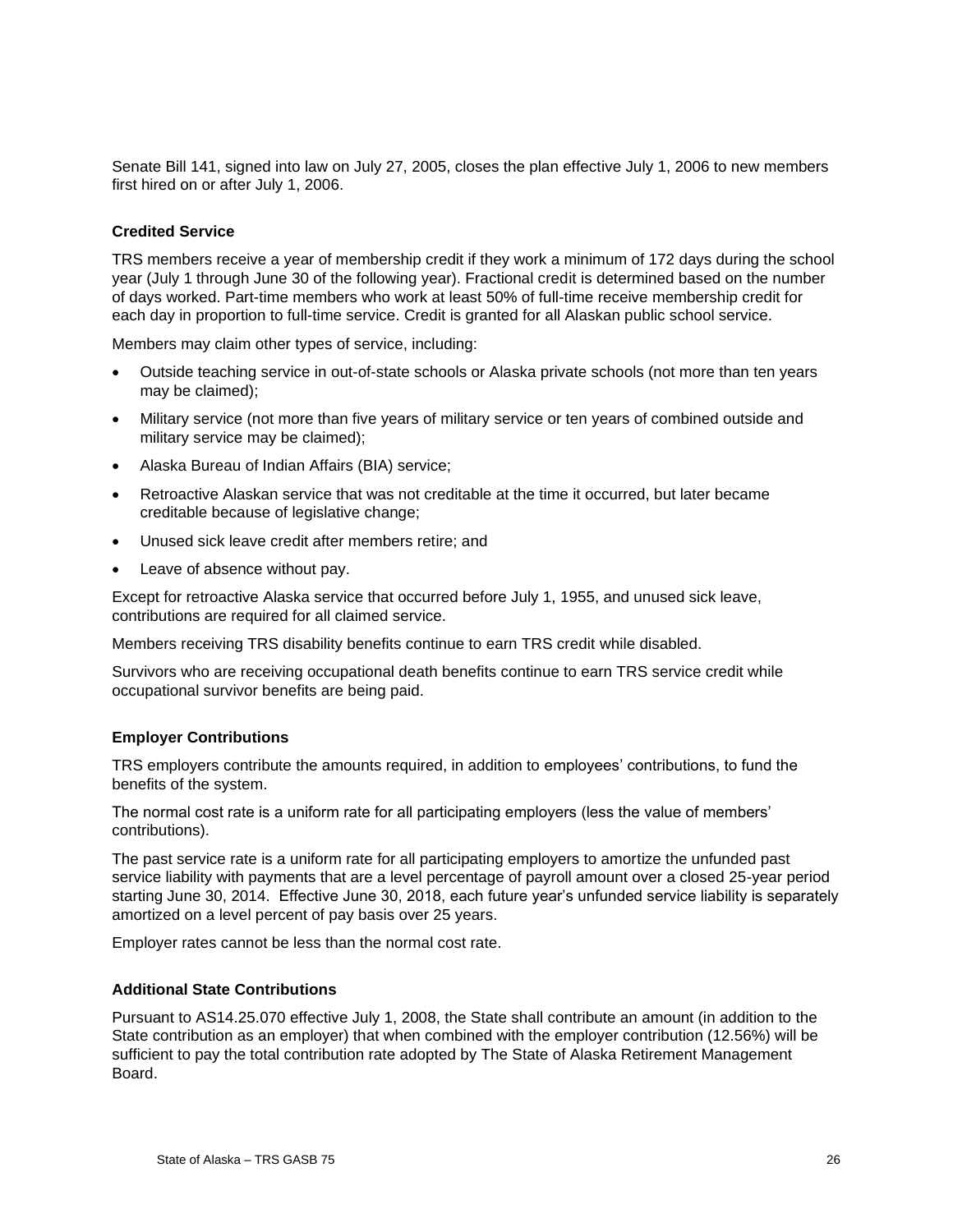#### **Member Contributions**

**Mandatory Contributions:** Members are required to contribute 8.65% of their base salaries. Members' contributions are deducted from gross salaries before federal income taxes are withheld.

**Contributions for Claimed Service:** Member contributions are also required for most of the claimed service described above.

**1% Supplemental Contributions:** Members who joined the system before July 1, 1982 and elected to participate in the supplemental contributions provision are required to contribute an additional 1% of their salaries. Supplemental contributions are deducted from gross salaries after federal income taxes are withheld. Under the supplemental provision, an eligible spouse or dependent child will receive a survivor's allowance or spouse's pension if the member dies (see below). Supplemental contributions are only refundable upon death (see below).

**Interest:** Members' contributions earn 4.5% interest, compounded annually on June 30.

**Refund of Contributions:** Terminated members may receive refunds of their member contribution accounts which includes their mandatory contributions, indebtedness payments, and interest earned. Terminated members' accounts may be attached to satisfy claims under Alaska Statute 09.38.065, federal income tax levies, and valid Qualified Domestic Relations Orders.

**Reinstatement of Contributions:** Refunded accounts and the corresponding TRS service may be reinstated upon reemployment in TRS prior to July 1, 2010. Interest accrues on refunds until paid in full or members retire.

#### **Retirement Benefits**

#### **Eligibility:**

- a. Members, including deferred vested members, are eligible for normal retirement at age 55 or early retirement at age 50 if they were hired before July 1, 1990 (Tier 1) and age 60 or early retirement at age 55 if they were hired on or after July 1, 1990 (Tier 2). Additionally, they must have at least:
	- (i) eight years of paid-up membership service;
	- (ii) 15 years of paid-up creditable service, the last five years of which are membership service, and they were first hired under TRS before July 1, 1975;
	- (iii) five years of paid-up membership service and three years of paid-up Alaska Bureau of Indian Affairs service;
	- (iv) 12 years of combined part-time and full-time paid-up membership service;
	- (v) two years of paid-up membership service if they are vested in PERS; or
	- (vi) one year of paid-up membership service if they are retired from PERS.
- b. Members may retire at any age when they have:
	- (i) 25 years of paid-up creditable service, the last five years of which are membership service;
	- (ii) 20 years of paid-up membership service;
	- (iii) 20 years of combined paid-up membership and Alaska Bureau of Indian Affairs service, the last five years of which are membership service; or
	- (iv) 20 years of combined paid-up part-time and full-time membership service.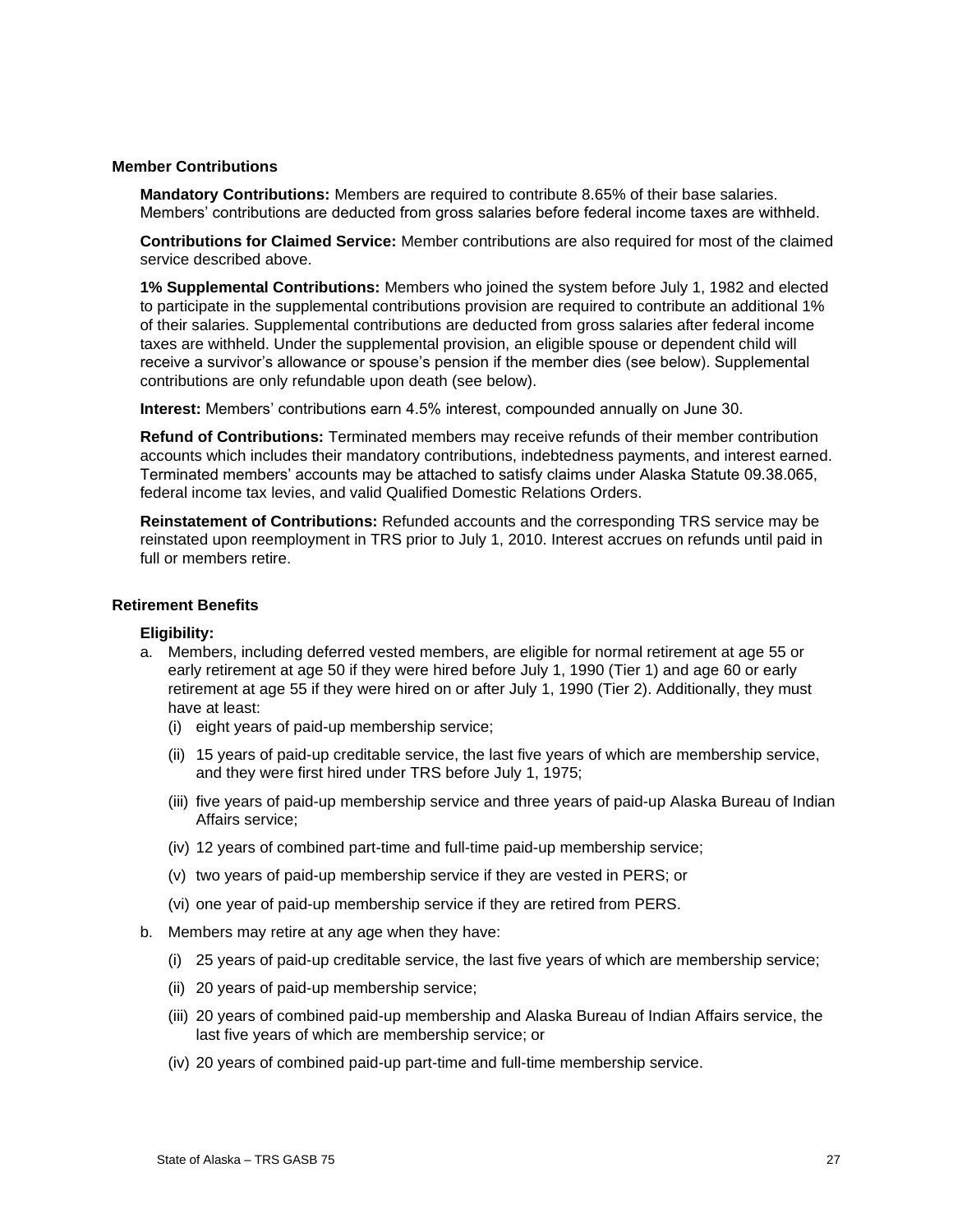#### **Benefit Type**

Lifetime benefits are paid to members. Eligible members may receive normal, unreduced benefits when they (1) reach normal retirement age and complete the service required; or (2) satisfy the minimum service requirements to retire at any age under (b) above. Members may receive early, actuarially reduced benefits when they reach early retirement age and complete the service required.

Members may select joint and survivor options and a last survivor option. Under those options and early retirement, benefits are actuarially adjusted so that members receive the actuarial equivalents of their normal benefit amounts.

#### **Benefit Calculation**

Retirement benefits are calculated by multiplying the average base salary (ABS) times the total TRS service times the percentage multiplier. The ABS is determined by averaging the salaries earned during the three highest school years. Members must earn at least 115 days of credit in a school year to include it in the ABS calculation. TRS pays a minimum benefit of \$25.00 per month for each year of service when the calculated benefit is less.

The percentage multipliers are 2% for the first 20 years and 2.5% for all remaining service. Service before July 1, 1990 is calculated at 2%.

#### **Indebtedness**

Members who terminate and refund their TRS contributions are not eligible to retire unless they return to TRS employment and pay back their refunds plus interest or accrue additional service which qualifies them for retirement. TRS refunds must be paid in full if the corresponding service is to count toward the minimum service requirements for retirement. Refunded TRS service is included in total service for the purpose of calculating retirement benefits. However, when refunds are not completely paid before retirement, benefits are actuarially reduced for life. Indebtedness balances may also be created when a member purchases qualified claimed service.

#### **Reemployment of Retired Members**

Retirees who return to work in a permanent full-time or part-time TRS position after a Normal Retirement are eligible to return under the Standard Option.

Under the Standard Option, retirement and retiree healthcare benefits are suspended while retired members are reemployed under TRS. During reemployment, members earn additional TRS service and contributions are withheld from their wages.

Members retired under the RIP who return to employment under TRS, PERS, Judicial Retirement System (JRS) or the University of Alaska's Optional Retirement Plan will:

- a. forfeit the three years of incentive credits that they received;
- b. owe TRS 110% of the benefits that they received under the RIP, which may include costs for health insurance, excluding amounts that they paid to participate; and
- c. be charged 7% interest from the date that they are reemployed until their indebtedness is paid in full or they retire again. If the indebtedness is not completely paid, future benefits will be actuarially reduced for life.

Employers make contributions to the unfunded liability of the plan on behalf of rehired retired members at the rate the employer is making contributions to the unfunded liability of the plan for other members.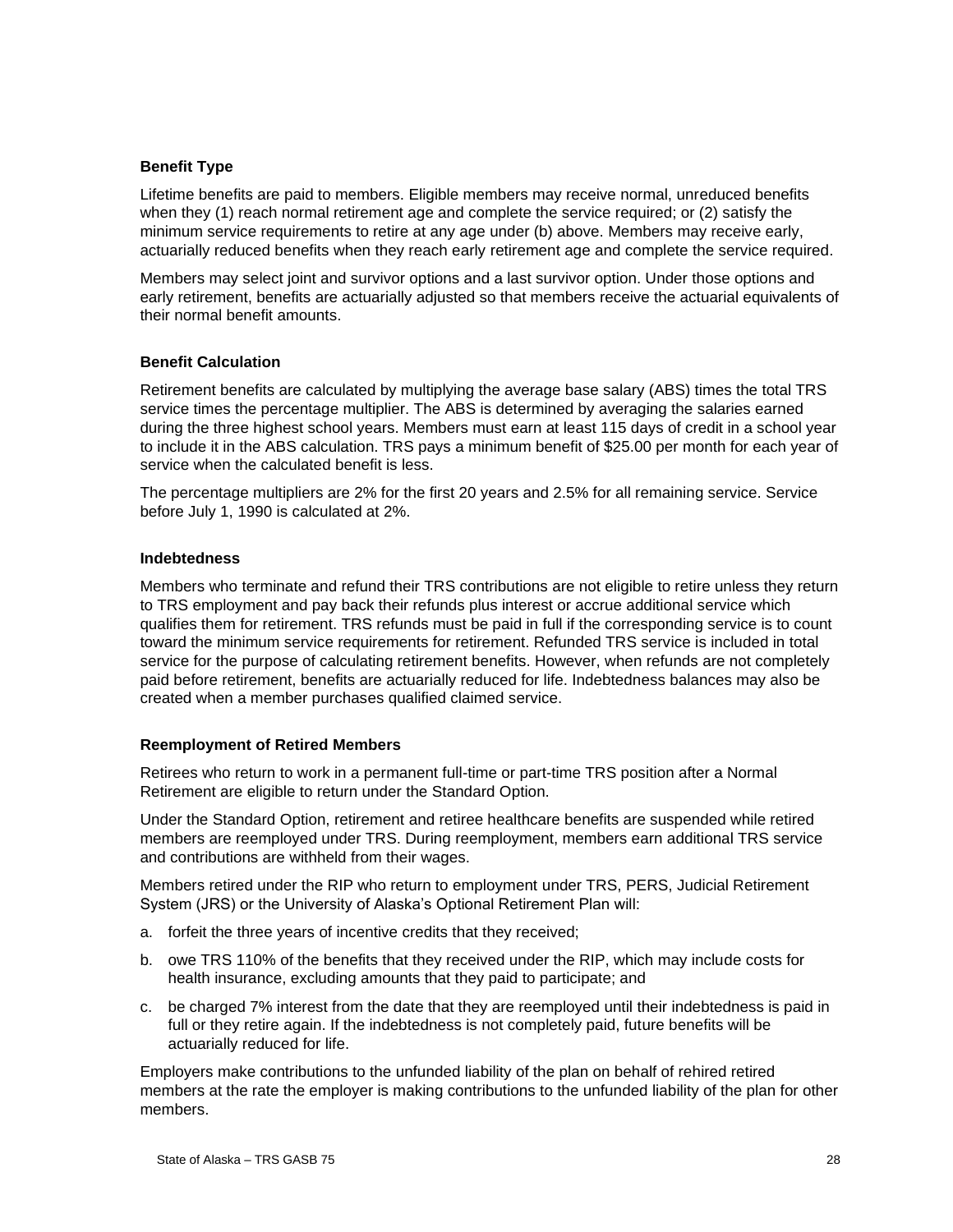#### **Postemployment Healthcare Benefits**

When pension benefits begin, major medical benefits are provided by TRS to (1) all employees first hired before July 1, 1990 (Tier 1) and their surviving spouses and (2) members and their surviving spouses who have twenty-five years of membership service, are disabled or age sixty or older, regardless of their initial hire dates. Employees first hired after June 30, 1990 (Tier 2) and their surviving spouses may receive major medical benefits prior to age sixty by paying premiums.

Medical, prescription drug, dental, vision and audio coverage is provided through the AlaskaCare Retiree Health Plan. Health plan provisions do not vary by retirement tier or age, except for Medicare coordination. Participants in dental, vision, and audio coverage pay a full self-supporting rate and those benefits are not included in this valuation.

Surviving spouses continue coverage only if a pension payment form that provided survivor benefits was elected. Alternate payees (i.e. individuals who are the subject of a domestic relations order or DRO) are allowed to participate in the plan, but must pay the full cost.

Where premiums are required prior to age 60 (Tier 2), the valuation bases this payment upon the age of the retiree.

Participants in the defined benefit plan are covered under the following benefit design:

| <b>Plan Feature</b>                                              | <b>Amounts</b>  |
|------------------------------------------------------------------|-----------------|
| Deductible (single/family)                                       | \$150 / \$450   |
| Coinsurance - most services                                      | <b>20%</b>      |
| Outpatient surgery/testing                                       | $0\%$           |
| Maximum Out-of-Pocket (single/family, excl. deductible)          | \$800 / \$2,400 |
| Rx Copays (generic/ brand/mail-order), does not apply to OOP max | $$4/$ \$8/\$0   |
| Lifetime Maximum                                                 | \$2,000,000     |

The plan coordinates with Medicare on a traditional Coordination of Benefits Method. Starting in 2019, the prescription drug coverage will be through a Medicare Part D EGWP arrangement.

#### **Disability Benefits**

Monthly disability benefits are paid to permanently disabled members until they die, recover or become eligible for normal retirement. To be eligible, members must have at least five years of paid-up membership service.

Disability benefits are equal to 50% of the member's base salary at the time of disability. The benefit is increased by 10% of the base salary for each minor child, up to a maximum of 40%. Members continue to earn TRS service until eligible for normal retirement.

Members are appointed to normal retirement on the first of the month after they become eligible.

#### **Death Benefits**

Monthly death benefits may be paid to a spouse or dependent children upon the death of a member. If monthly benefits are not payable under the supplemental contributions provision or occupational and nonoccupational death provisions, the designated beneficiary receives the lump sum benefit described below.

#### **Occupational Death**

When an active member dies from occupational causes, a monthly survivor's pension may be paid to the spouse, unless benefits are payable under the supplemental contributions provision (below). The pension equals 40% of the member's base salary on the date of death or disability, if earlier. If there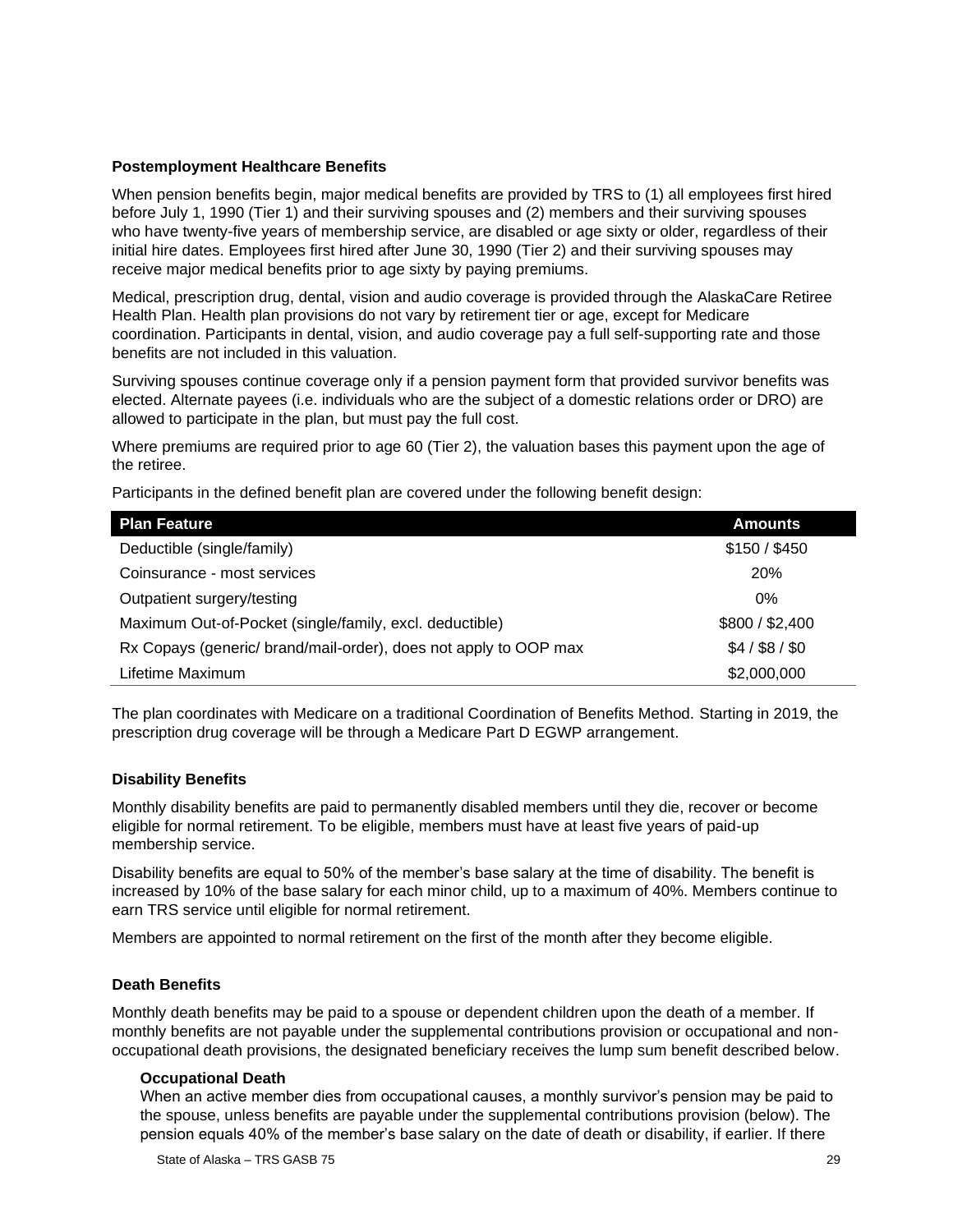is no spouse, the pension may be paid to the member's dependent children. On the member's normal retirement date, the benefit converts to a normal retirement benefit. The normal benefit is based on the member's average base salary on the date of death and service, including service accumulated from the date of the member's death to the normal retirement date.

#### **Non-occupational Death**

When a vested member dies from non-occupational causes, the surviving spouse may elect to receive a monthly 50% joint and survivor benefit or a lump sum benefit, unless benefits are payable under the supplemental contributions provision (below). The monthly benefit is calculated on the member's average base salary and TRS service accrued at the time of death.

#### **Lump Sum Benefit**

Upon the death of an active member who has less than one year of service or an inactive member who is not vested, the designated beneficiary receives the member's contribution account, which includes mandatory contributions, indebtedness payments, and interest earned. Any supplemental contributions will also be refunded. If the member has more than one year of TRS service or is vested, the beneficiary also receives \$1,000 and \$100 for each year of TRS service, up to a maximum of \$3,000. An additional \$500 may be payable if the member is survived by dependent children.

Supplemental Contributions Provision: Members are eligible for supplemental coverage if they joined TRS before July 1, 1982, elected to participate in the supplemental provision, and made the required contributions. A survivor's allowance or spouse's pension (below) may be payable if the member made supplemental contributions for at least one year and dies while in membership service or while disabled under TRS. In addition, the allowance and pension may be payable if the member dies while retired or in deferred vested status if supplemental contributions were made for at least five years.

- a. **Survivor's Allowance**: If the member is survived by dependent children, the surviving spouse and dependent children are entitled to a survivor's allowance. The allowance for the spouse is equal to 35% of the member's base salary at the time of death or disability, plus 10% for each dependent child up to a maximum of 40%. The allowance terminates and a spouse's pension becomes payable when there is no longer an eligible dependent child.
- b. **Spouse's Pension:** The spouse's pension is equal to 50% of the retirement benefit that the deceased member was receiving or the unreduced retirement benefit that the deceased member would have received if retired at the time of death. The spouse's pension begins on the first of the month after the member's death or termination of the survivor's allowance.
- c. **Death After Retirement:** If a joint and survivor option was selected at retirement, the eligible spouse receives continuing, lifetime monthly benefits after the member dies. A survivor's allowance or spouse's pension may be payable if the member participated in the supplemental contributions provision. If a joint and survivor option was not selected and benefits are not payable under the supplemental contributions provision, the designated beneficiary receives the member's contribution account, less any benefits already paid and the member's last benefit check.

#### **Postretirement Pension Adjustments**

Postretirement pension adjustments (PRPAs) are granted annually to eligible benefit recipients when the consumer price index (CPI) for urban wage earners and clerical workers for Anchorage increases during the preceding calendar year. PRPAs are calculated by multiplying the recipient's base benefit, including past PRPAs, excluding the Alaska COLA, times: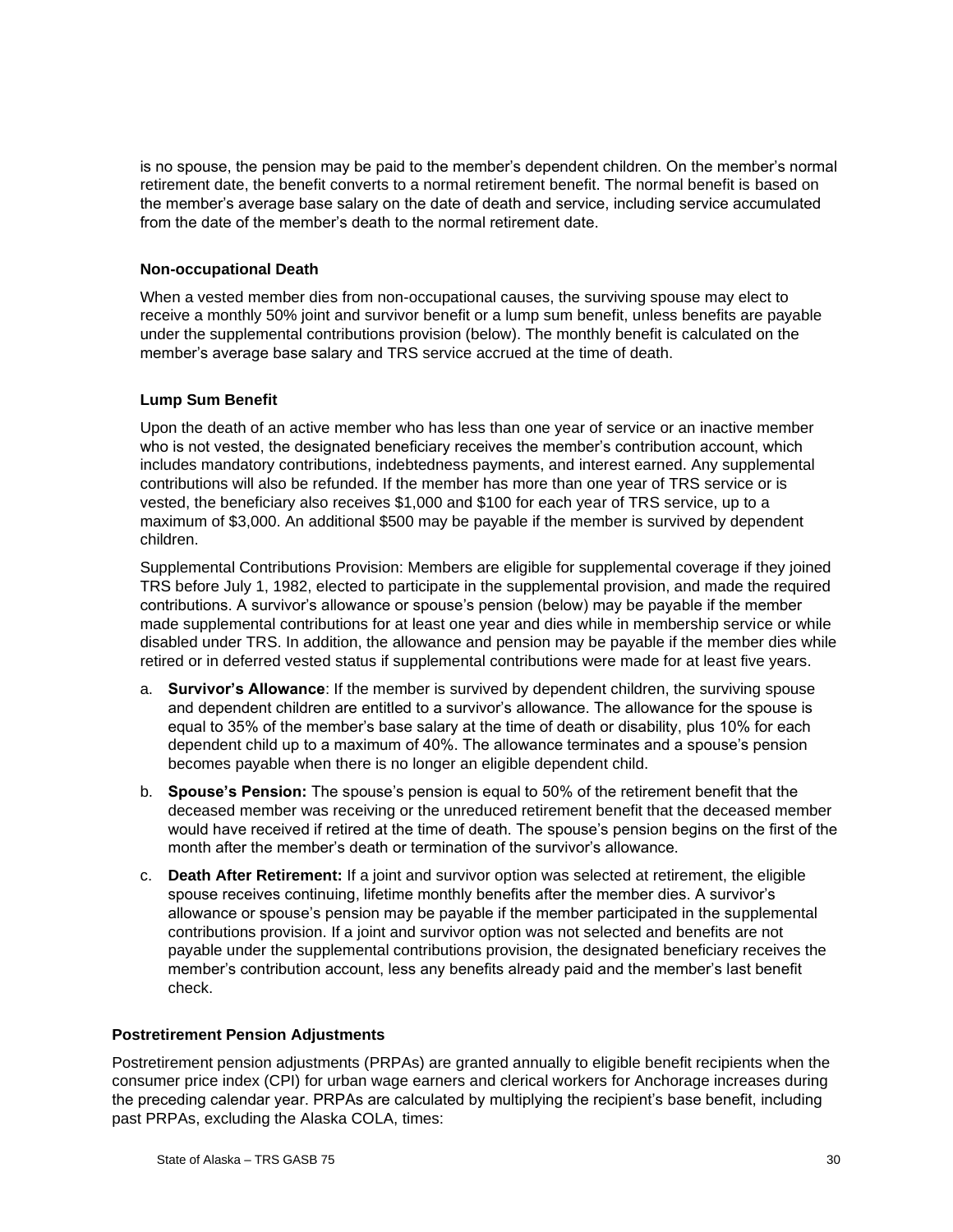- a. 75% of the CPI increase in the preceding calendar year or 9%, whichever is less, if the recipient is at least age 65 or on TRS disability; or
- b. 50% of the CPI increase in the preceding calendar year or 6%, whichever is less, if the recipient is at least age 60, or under age 60 if the recipient has been receiving benefits for at least eight years.

Ad hoc PRPAs, up to a maximum of 4%, may be granted to eligible recipients who were first hired before July 1, 1990 (Tier 1) if the CPI increases and the funded ratio is at least 105%.

In a year where an Ad Hoc PRPA is granted, eligible recipients will receive the higher of the two calculations.

#### **Alaska Cost of Living Allowance**

Eligible benefit recipients who reside in Alaska receive an Alaska COLA equal to 10% of their base benefits. The following benefit recipients are eligible:

- a. members who were first hired under TRS before July 1, 1990 (Tier 1) and their survivors;
- b. members who were first hired under TRS after June 30, 1990 (Tier 2) and their survivors if they are at least age 65; and
- c. all disabled members.

#### **Changes in Benefit Provisions Since the Prior Valuation**

The TRS medical benefit provisions were changed since the prior valuation to reflect the implementation of EGWP as of January 1, 2019.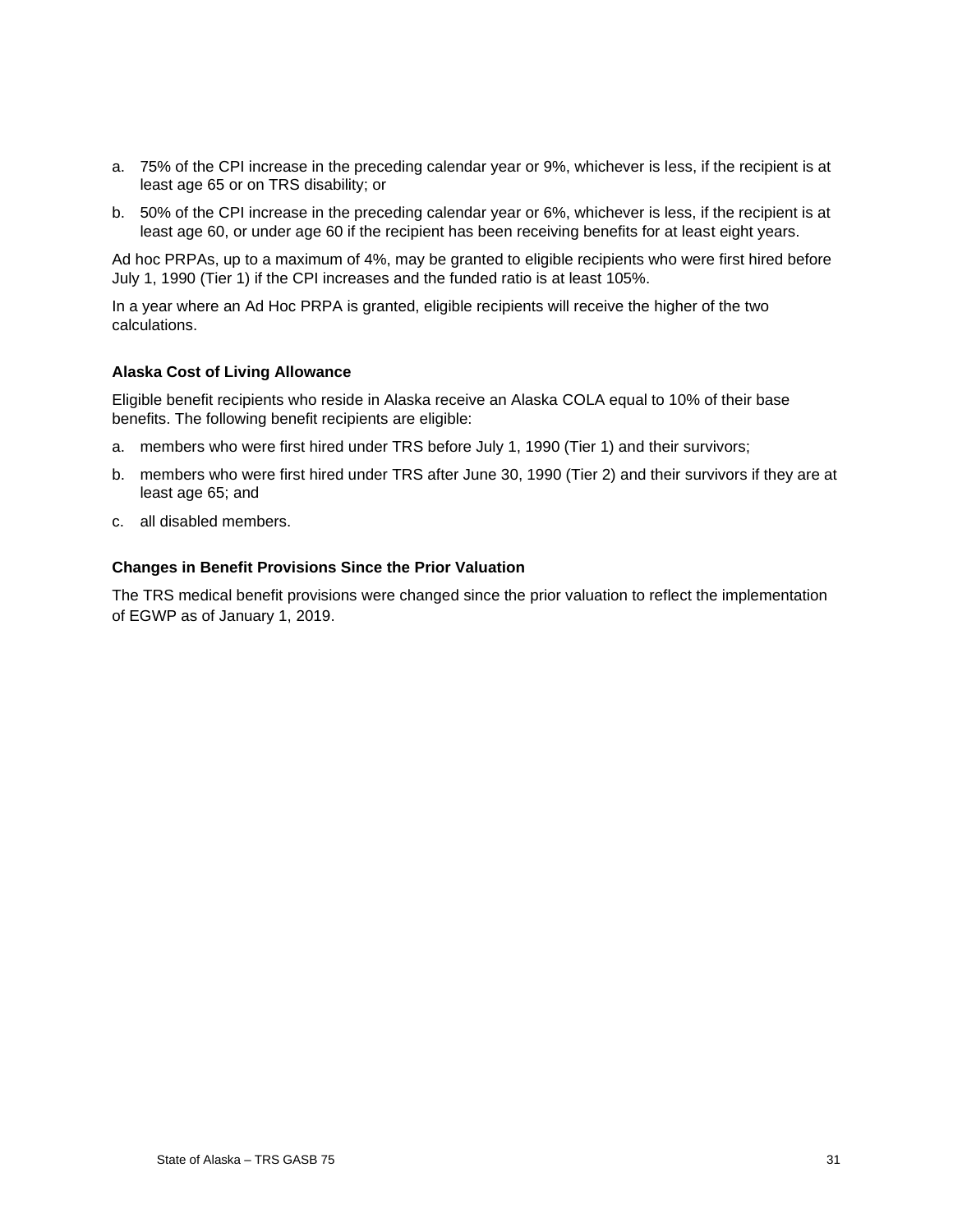## **Appendix**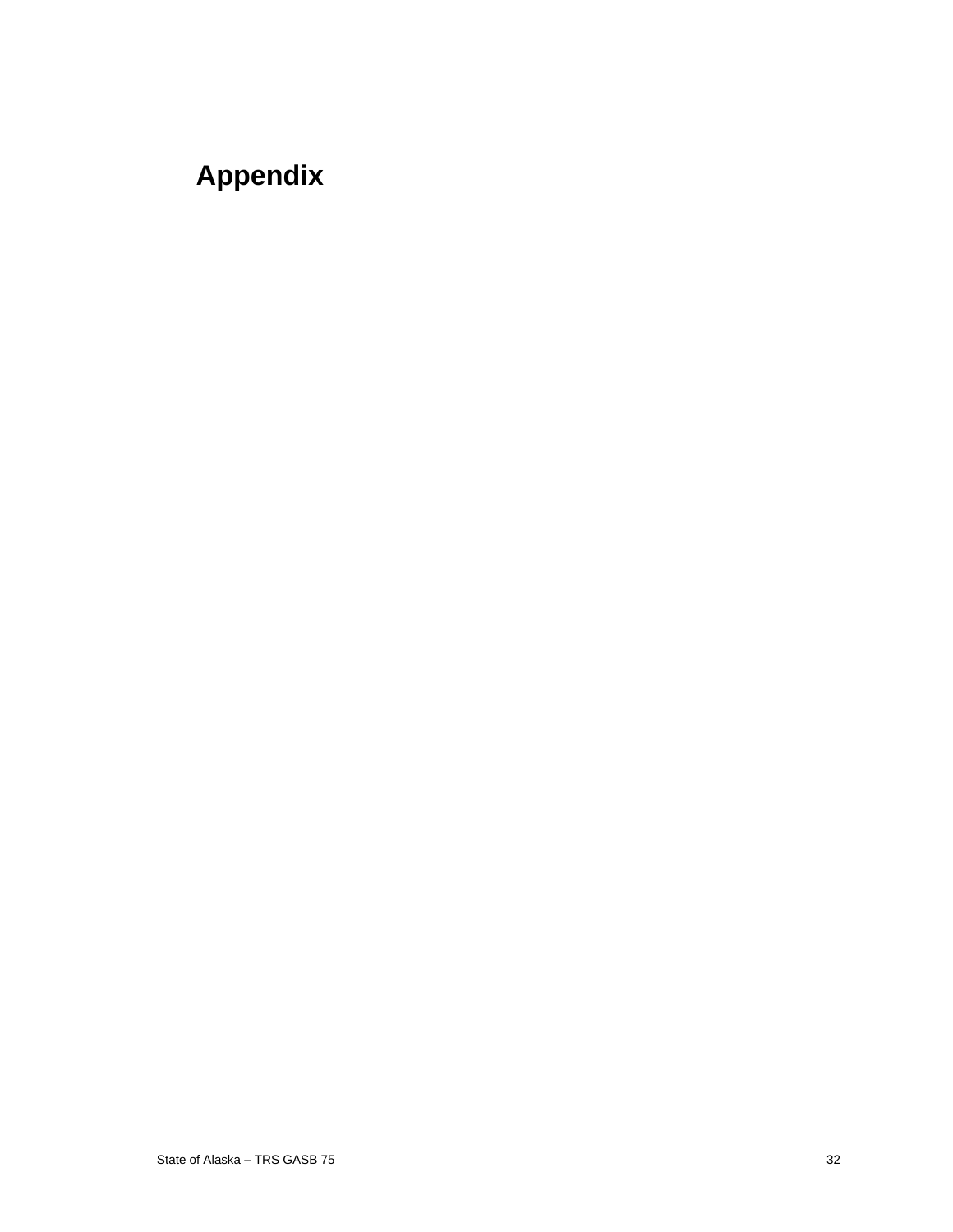#### **State of Alaska Teachers' Retirement System Schedule A - Employers' Allocation of Net OPEB Liability as of 6/30/2018**

|                        |                                                        |                             |                      |                          |                          |                        |                      |                            | Fiduciary<br><b>Net Position</b><br>as % of |             | <b>Net</b><br><b>OPEB</b><br>Liability |
|------------------------|--------------------------------------------------------|-----------------------------|----------------------|--------------------------|--------------------------|------------------------|----------------------|----------------------------|---------------------------------------------|-------------|----------------------------------------|
|                        |                                                        | FY2018                      |                      | Total                    | Plan                     | <b>Net</b>             | Total                | Total                      | Total                                       |             | as % of                                |
|                        |                                                        | <b>Present Value of</b>     | Employer             | OPEB                     | Fiduciary                | OPEB                   | Deferred             | Deferred                   | OPEB                                        | Covered     | Covered                                |
| <b>Employer Number</b> | <b>Employer Name</b>                                   | <b>Future Contributions</b> | Proportion           | Liability                | <b>Net Position</b>      | Liability              | Outflows             | <b>Inflows</b>             | Liability                                   | Payroll     | Payroll                                |
| 701                    | ANCHORAGE SD                                           | 123,525,000                 | 13.85521%            | 440,744,425              | 397,663,179              | 43,081,246             | 16,925,686           | (17, 209, 396)             |                                             |             |                                        |
| 704                    | <b>CORDOVA CITY SD</b>                                 | 1,041,000                   | 0.11676%             | 3,714,349                | 3,351,284                | 363.065                | 174,818              | (139, 845)                 |                                             |             |                                        |
| 705<br>706             | CRAIG CITY SD<br>FAIRBANKS NORTH STAR BOROUGH SD       | 1,155,000<br>34,524,000     | 0.12955%<br>3.87239% | 4,121,108                | 3,718,284                | 402,824<br>12,040,777  | 178,708              | (157, 398)                 |                                             |             |                                        |
| 707                    | HAINES BOROUGH SD                                      | 787.000                     | 0.08827%             | 123,183,651<br>2.808.062 | 111,142,875<br>2.533.584 | 274.478                | 4,758,725<br>102.403 | (4,889,308)<br>(107, 966)  |                                             |             |                                        |
| 708                    | HOONAH CITY SD                                         | 287.000                     | 0.03219%             | 1.024.033                | 923.937                  | 100.096                | 31,907               | (66, 769)                  |                                             |             |                                        |
| 709                    | <b>HYDABURG CITY SD</b>                                | 305,000                     | 0.03421%             | 1,088,258                | 981,884                  | 106,373                | 47,533               | (40, 855)                  |                                             |             |                                        |
| 710                    | JUNEAU BOROUGH SD                                      | 13,107,000                  | 1.47015%             | 46,766,543               | 42,195,275               | 4,571,268              | 1,747,557            | (1,795,376)                |                                             |             |                                        |
| 712                    | <b>KAKE CITY SD</b>                                    | 348,000                     | 0.03903%             | 1.241.684                | 1,120,314                | 121.370                | 34.898               | (63, 189)                  |                                             |             |                                        |
| 714                    | KETCHIKAN GATEWAY BOROUGH SD                           | 6,821,000                   | 0.76508%             | 24.337.727               | 21,958,798               | 2,378,929              | 956,047              | (939, 524)                 |                                             |             |                                        |
| 717                    | <b>KLAWOCK CITY SD</b>                                 | 601,000                     | 0.06741%             | 2,144,403                | 1,934,795                | 209,608                | 89,949               | (81,665)                   |                                             |             |                                        |
| 718<br>719             | KODIAK ISLAND BOROUGH SD                               | 7,053,000                   | 0.79110%             | 25, 165, 517             | 22,705,674               | 2,459,842              | 1,029,844            | (967, 715)                 |                                             |             |                                        |
| 720                    | <b>NENANA CITY SD</b><br>NOME CITY SD                  | 1,032,000<br>1,896,000      | 0.11575%<br>0.21267% | 3,682,236<br>6,765,039   | 3,322,310<br>6,103,780   | 359,926<br>661,259     | 149,564<br>229,035   | (142, 563)<br>(275, 659)   |                                             |             |                                        |
| 722                    | MATANUSKA-SUSITNA BOROUGH SD                           | 45,996,000                  | 5.15915%             | 164,116,418              | 148,074,605              | 16,041,813             | 6,355,618            | (6, 351, 931)              |                                             |             |                                        |
| 723                    | PELICAN CITY SD                                        | 31,000                      | 0.00348%             | 110,610                  | 99,798                   | 10,812                 | 3,456                | (4,213)                    |                                             |             |                                        |
| 724                    | PETERSBURG CITY SD                                     | 1,519,000                   | 0.17038%             | 5,419,881                | 4,890,106                | 529.775                | 221,674              | (203, 472)                 |                                             |             |                                        |
| 727                    | SITKA BOROUGH SD                                       | 4,134,000                   | 0.46369%             | 14,750,354               | 13,308,558               | 1,441,796              | 567,665              | (566, 893)                 |                                             |             |                                        |
| 728                    | <b>SKAGWAY CITY SD</b>                                 | 422.000                     | 0.04733%             | 1,505,721                | 1,358,542                | 147.179                | 54,290               | (56, 527)                  |                                             |             |                                        |
| 729                    | <b>UNALASKA CITY SD</b>                                | 1,200,000                   | 0.13460%             | 4,281,670                | 3,863,152                | 418,518                | 153,140              | (174, 097)                 |                                             |             |                                        |
| 730                    | VALDEZ CITY SD                                         | 2,432,000                   | 0.27279%             | 8,677,518                | 7,829,321                | 848.197                | 378,057              | (325, 769)                 |                                             |             |                                        |
| 731                    | <b>WRANGELL PUBLIC SD</b>                              | 812,000                     | 0.09108%             | 2,897,263                | 2,614,066                | 283,198                | 98,459               | (110, 903)                 |                                             |             |                                        |
| 732<br>733             | YAKUTAT SD<br>UNIVERSITY OF ALASKA                     | 236,000<br>14,897,000       | 0.02647%<br>1.67093% | 842,062<br>53,153,367    | 759.753<br>47,957,809    | 82.309<br>5,195,558    | 28,318<br>1,993,522  | (33, 419)<br>(2, 111, 070) |                                             |             |                                        |
| 735                    | <b>GALENA CITY SD</b>                                  | 2,709,000                   | 0.30386%             | 9,665,870                | 8,721,065                | 944.805                | 400,620              | (365, 305)                 |                                             |             |                                        |
| 736                    | NORTH SLOPE BOROUGH SD                                 | 6,871,000                   | 0.77069%             | 24,516,130               | 22,119,763               | 2,396,367              | 968,168              | (1,009,853)                |                                             |             |                                        |
| 737                    | STATE OF ALASKA (EMPLOYER AND NONEMPLOYER)             | 5,963,000                   | 0.66884%             | 21,276,333               | 19,196,645               | 2.079.688              | 609,332              | (833, 626)                 |                                             |             |                                        |
| 742                    | BRISTOL BAY BOROUGH SD                                 | 306,000                     | 0.03432%             | 1,091,826                | 985,104                  | 106,722                | 41,445               | (46, 719)                  |                                             |             |                                        |
| 743                    | SOUTHEAST REGIONAL RESOURCE CENTER                     | 315,000                     | 0.03533%             | 1,123,938                | 1,014,077                | 109,861                | 37,086               | (42, 195)                  |                                             |             |                                        |
| 744                    | <b>DILLINGHAM CITY SD</b>                              | 1,491,000                   | 0.16724%             | 5,319,975                | 4,799,966                | 520,009                | 163,945              | (218, 295)                 |                                             |             |                                        |
| 746                    | KENAI PENINSULA BOROUGH SD                             | 23,262,000                  | 2.60919%             | 83,000,177               | 74,887,196               | 8,112,981              | 3,199,535            | (3,311,384)                |                                             |             |                                        |
| 748                    | SAINT MARY'S SD                                        | 618,000                     | 0.06932%             | 2,205,060                | 1,989,523                | 215,537                | 101,305              | (82, 782)                  |                                             |             |                                        |
| 751<br>752             | NORTHWEST ARCTIC BOROUGH SD<br><b>BERING STRAIT SD</b> | 6,703,000<br>7,900,000      | 0.75184%<br>0.88611% | 23,916,696<br>28,187,662 | 21,578,922<br>25,432,415 | 2,337,774<br>2,755,247 | 891,329<br>1,121,188 | (943, 818)                 |                                             |             |                                        |
| 753                    | <b>LOWER YUKON SD</b>                                  | 6,273,000                   | 0.70361%             | 22,382,431               | 20,194,626               | 2,187,805              | 898,899              | (1,086,218)<br>(921, 871)  |                                             |             |                                        |
| 754                    | LOWER KUSKOKWIM SD                                     | 12,961,000                  | 1.45377%             | 46,245,606               | 41,725,258               | 4,520,348              | 1,752,075            | (1,791,519)                |                                             |             |                                        |
| 755                    | <b>KUSPUK SD</b>                                       | 1,257,000                   | 0.14099%             | 4,485,050                | 4,046,651                | 438,398                | 140,388              | (185, 542)                 |                                             |             |                                        |
| 756                    | SOUTHWEST REGION SD                                    | 2,506,000                   | 0.28109%             | 8,941,555                | 8,067,548                | 874,006                | 401,137              | (359, 427)                 |                                             |             |                                        |
| 757                    | LAKE AND PENINSULA BOROUGH SD                          | 1,799,000                   | 0.20179%             | 6,418,937                | 5,791,508                | 627,429                | 261,033              | (262, 520)                 |                                             |             |                                        |
| 758                    | ALEUTIAN REGION SD                                     | 160,000                     | 0.01795%             | 570,889                  | 515,087                  | 55,802                 | 21,252               | (21, 696)                  |                                             |             |                                        |
| 759                    | PRIBILOF SD                                            | 277,000                     | 0.03107%             | 988,352                  | 891,744                  | 96,608                 | 44,006               | (38, 377)                  |                                             |             |                                        |
| 761                    | <b>IDITAROD AREA SD</b>                                | 696,000                     | 0.07807%             | 2,483,369                | 2,240,628                | 242,741                | 96,737               | (123, 180)                 |                                             |             |                                        |
| 762<br>763             | YUKON / KOYUKUK SD<br>YUKON FLATS SD                   | 2.103.000<br>999,000        | 0.23588%<br>0.11205% | 7.503.627<br>3.564.490   | 6.770.173<br>3,216,074   | 733.454<br>348.417     | 297.735<br>144.197   | (317.363)<br>(146, 642)    |                                             |             |                                        |
| 764                    | DENALI BOROUGH SD                                      | 1,104,000                   | 0.12383%             | 3,939,137                | 3,554,100                | 385,037                | 159,452              | (147, 882)                 |                                             |             |                                        |
| 765                    | DELTA/GREELY SD                                        | 1,926,000                   | 0.21603%             | 6,872,081                | 6,200,358                | 671,722                | 260,718              | (264, 948)                 |                                             |             |                                        |
| 766                    | ALASKA GATEWAY SD                                      | 1,255,000                   | 0.14077%             | 4.477.913                | 4.040.213                | 437.701                | 181.331              | (182, 653)                 |                                             |             |                                        |
| 767                    | <b>COPPER RIVER SD</b>                                 | 783,000                     | 0.08783%             | 2,793,790                | 2,520,706                | 273.083                | 83,339               | (115,936)                  |                                             |             |                                        |
| 768                    | <b>CHATHAM SD</b>                                      | 567,000                     | 0.06360%             | 2,023,089                | 1,825,339                | 197,750                | 60,597               | (76, 892)                  |                                             |             |                                        |
| 769                    | SOUTHEAST ISLAND SD                                    | 804,000                     | 0.09018%             | 2,868,719                | 2,588,312                | 280,407                | 111,920              | (121, 717)                 |                                             |             |                                        |
| 770                    | ANNETTE ISLAND SD                                      | 975.000                     | 0.10936%             | 3.478.857                | 3.138.811                | 340.046                | 113.544              | (153, 937)                 |                                             |             |                                        |
| 771                    | CHUGACH SD                                             | 654,000                     | 0.07336%             | 2,333,510                | 2,105,418                | 228.093                | 87,882               | (88,910)                   |                                             |             |                                        |
| 775                    | <b>TANANA SD</b><br><b>KASHUNAMIUT SD</b>              | 135,000                     | 0.01514%             | 481,688                  | 434,605                  | 47,083                 | 14,827               | (27, 416)                  |                                             |             |                                        |
| 777<br>778             | YUPIIT SD                                              | 845,000<br>1,459,000        | 0.09478%<br>0.16365% | 3,015,009<br>5,205,797   | 2,720,303<br>4,696,949   | 294,707<br>508.849     | 97,315<br>245.103    | (121, 622)<br>(233, 624)   |                                             |             |                                        |
| 779                    | SPECIAL EDUCATION SERVICE AGENCY                       | 410,000                     | 0.04599%             | 1,462,904                | 1,319,910                | 142.994                | 53,122               | (59, 121)                  |                                             |             |                                        |
| 780                    | ALEUTIANS EAST BOROUGH SD                              | 1,055,000                   | 0.11833%             | 3,764,302                | 3,396,354                | 367,947                | 139,230              | (147, 524)                 |                                             |             |                                        |
| <b>Subtotal</b>        |                                                        | 361,302,000                 | 40.52552%            | 1,289,146,668            | 1,163,137,032            | 126,009,636            | 49,510,667           | (50,666,036)               |                                             |             |                                        |
| Nonemployer:           |                                                        |                             |                      |                          |                          |                        |                      |                            |                                             |             |                                        |
| 999                    | STATE OF ALASKA                                        | 530,240,000                 | 59.47448%            | 1,891,927,332            | 1,706,997,968            | 184,929,364            | 55,368,346           | (84, 229, 887)             |                                             |             |                                        |
| Total                  |                                                        | 891,542,000                 | 100.00000%           | 3,181,074,000            | 2,870,135,000            | 310.939.000            | 104,879,013          | (134, 895, 922)            | 90.23%                                      | 425,841,000 | 73.02%                                 |

All amounts are determined without rounding. Rounded amounts are displayed.

### **Plan**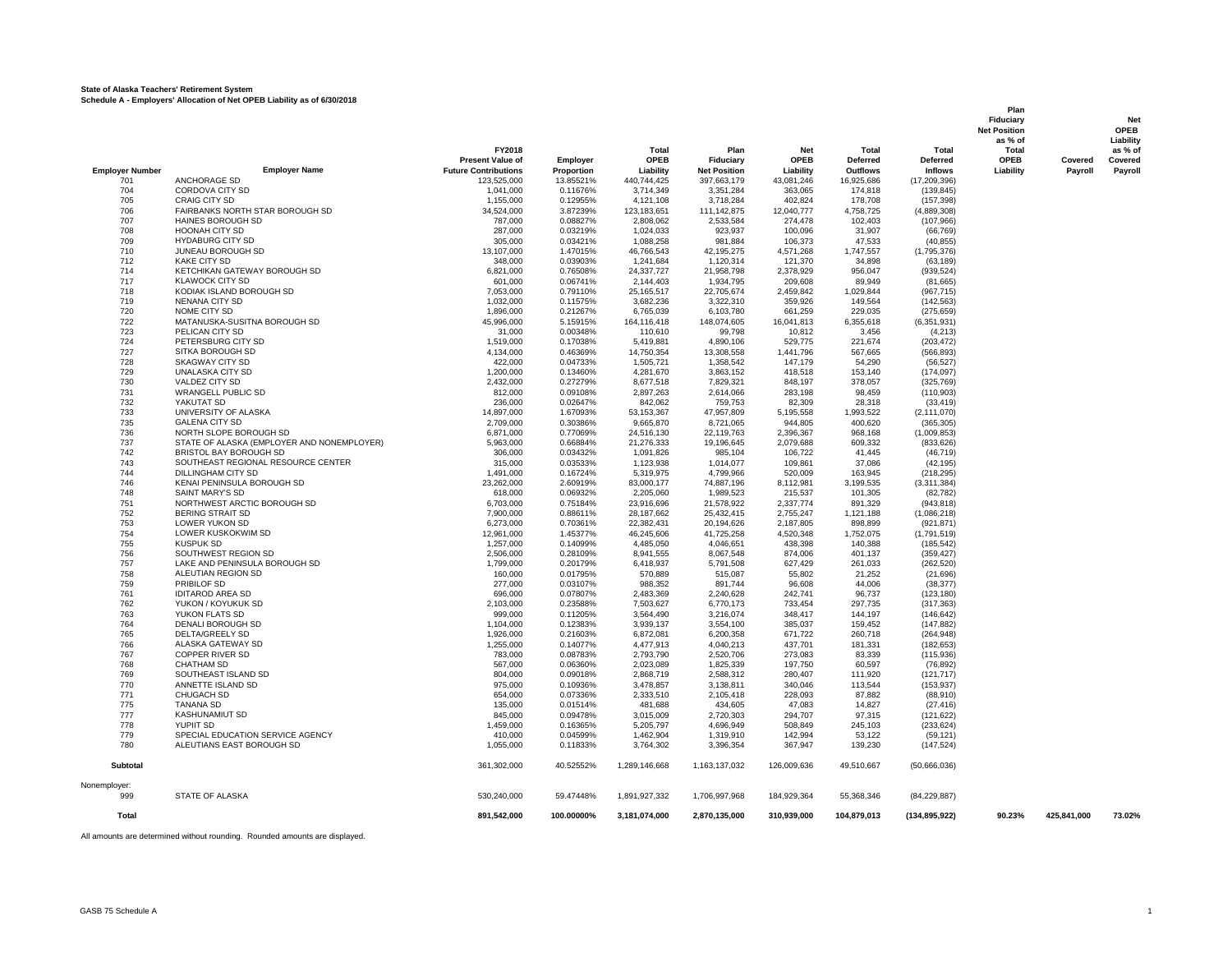#### **State of Alaska Teachers' Retirement System Schedule A - Employers' Allocation of Net OPEB Liability as of 6/30/2018**

**Employer Number Employer Name** 701 ANCHORAGE SD<br>704 CORDOVA CITY S CORDOVA CITY SD 705 CRAIG CITY SD 706 FAIRBANKS NORTH STAR BOROUGH SD 707 HAINES BOROUGH SD<br>708 HOONAH CITY SD 708 HOONAH CITY SD 709 HYDABURG CITY SD<br>710 JUNEAU BOROUGH S 710 JUNEAU BOROUGH SD<br>712 KAKE CITY SD KAKE CITY SD 714 KETCHIKAN GATEWAY BOROUGH SD 717 KLAWOCK CITY SD<br>718 KODIAK ISLAND BOI 718 KODIAK ISLAND BOROUGH SD<br>719 NENANA CITY SD 719 NENANA CITY SD<br>720 NOME CITY SD NOME CITY SD 722 MATANUSKA-SUSITNA BOROUGH SD 723 PELICAN CITY SD 724 PETERSBURG CITY SD 727 SITKA BOROUGH SD<br>728 SKAGWAY CITY SD SKAGWAY CITY SD 729 UNALASKA CITY SD 730 VALDEZ CITY SD 731 WRANGELL PUBLIC SD<br>732 YAKUTAT SD 732 YAKUTAT SD UNIVERSITY OF ALASKA 735 GALENA CITY SD<br>736 NORTH SLOPE BO NORTH SLOPE BOROUGH SD 737 STATE OF ALASKA (EMPLOYER AND NONEMPLOYER)<br>742 BRISTOL BAY BOROUGH SD BRISTOL BAY BOROUGH SD 743 SOUTHEAST REGIONAL RESOURCE CENTER 744 DILLINGHAM CITY SD<br>746 KENAI PENINSULA BC 746 KENAI PENINSULA BOROUGH SD<br>748 SAINT MARY'S SD SAINT MARY'S SD 751 NORTHWEST ARCTIC BOROUGH SD<br>752 BERING STRAIT SD 752 BERING STRAIT SD 753 LOWER YUKON SD 754 LOWER KUSKOKWIM SD **755** KUSPUK SD<br>756 SOUTHWES SOUTHWEST REGION SD 757 LAKE AND PENINSULA BOROUGH SD 758 ALEUTIAN REGION SD<br>759 PRIBILOF SD 759 PRIBILOF SD<br>761 IDITAROD ARI **IDITAROD AREA SD** 762 YUKON / KOYUKUK SD<br>763 YUKON FLATS SD 763 YUKON FLATS SD 764 DENALI BOROUGH SD<br>765 DELTA/GREELY SD 765 DELTA/GREELY SD<br>766 ALASKA GATEWAY 766 ALASKA GATEWAY SD<br>767 COPPER RIVER SD 767 COPPER RIVER SD<br>768 CHATHAM SD CHATHAM SD 769 SOUTHEAST ISLAND SD<br>770 ANNETTE ISLAND SD 770 ANNETTE ISLAND SD 771 CHUGACH SD<br>775 TANANA SD 775 TANANA SD KASHUNAMIUT SD 778 YUPIIT SD 779 SPECIAL EDUCATION SERVICE AGENCY 780 ALEUTIANS EAST BOROUGH SD **Subtotal** Nonemployer:<br>ggg STATE OF ALASKA **Total Net Net OPEB OPEB Net Net Liability Liability OPEB OPEB 1% Decrease 1% Increase Liability Liability Discount Rate Discount Rate 1% Decrease 1% Increase (7.0% Discount Rate) (9.0% Discount Rate) Trend Trend** 109,983,751 (5,769,863) (11,735,223) 109,983,751<br>
861,816 (48,625) (98,898) 926,882 861,816 (48,625) (98,898) 926,882 956,194 (53,950) (109,728) 1,028,385 28,581,505 (1,612,619) (3,279,877) 30,739,357 651,536 (36,761) (74,767) 700,726 237,600 (13,406) (27,266) 255,538 252,501 (14,247) (28,976) 271,565 10,850,938 (612,229) (1,245,202) 11,670,164<br>288,100 (16,255) (33,061) 309,851 288,100 (16,255) (33,061) 309,851 5,646,925 (318,609) (648,014) 6,073,258 497,552 (28,073) (57,097) 535,116 5,838,992 (329,446) (670,055) 6,279,825 854,365 (48,205) (98,043) 918,868 1,569,648 (88,562) (180,125) 1,688,154 38,078,870 (2,148,477) (4,369,749) 40,953,755 25,664 (1,448) (2,945) 27,602 1,257,540 (70,953) (144,309) 1,352,482 3,422,429 (193,099) (392,742) 3,680,816 349,363 (19,712) (40,091) 375,739 993,448 (56,052) (114,003) 1,068,452<br>2,013,388 (113,599) (231,047) 2,165,396 2,013,388 (113,599) (231,047) 2,165,396 672,233 (37,929) (77,142) 722,986 195,378 (11,024) (22,421) 210,129 12,332,832 (695,840) (1,415,257) 13,263,938 2,242,709 (126,538) (257,363) 2,412,030 5,688,319 (320,945) (652,764) 6,117,777 4,936,610 (278,532) (566,502) 5,309,315<br>253,329 (14,293) (29,071) 272,455 253,329 (14,293) (29,071) 272,455 260,780 (14,714) (29,926) 280,469 1,234,359 (69,645) (69,645) (141,649) 1,327,551<br>19,257,993 (1,086,570) (2,209,955) 20,711,937 19,257,993 (1,086,570) (2,209,955) 20,711,937 511,626 (28,867) (58,712) 550,253 5,549,236 (313,098) (636,804) 5,968,193 6,540,201 (369,010) (750,522) 7,033,974 5,193,250 (293,012) (595,953) 5,585,331 0,730,068 (605,409) (1,231,331) 11,540,169<br>1,040,637 (58,715) (119,419) 1,119,203 1,040,637 (58,715) (119,419) 1,119,203<br>2.074.651 (117.055) (238.077) 2.231.283 2,074,651 (117,055) (238,077) 2,231,283 1,489,344 (84,031) (170,910) 1,601,787 132,460 (7,474) (15,200) 142,460 229,321 (12,939) (26,316) 246,634 576,200 (32,510) (66,122) 619,702 1,741,018 (98,231) (199,791) 1,872,462 827,046 (46,663) (94,908) 889,486 913,972 (51,568) (104,883) 982,976 1,594,484 (89,964) (182,975) 1,714,865<br>1,038,981 (58,621) (19,229) 1,117,422 1,038,981 (58,621) (119,229) 1,117,422<br>
648,225 (36,574) (74,387) 697,165 648,225 (36,574) (74,387) 697,165 469,404 (26,485) (53,867) 504,843 665,610 (37,555) (76,382) 715,863 807,177 (45,542) (92,628) 868,117 541,429 (30,548) (62,132) 582,306 111,763 (6,306) (12,825) 120,201 699,553 (39,470) (80,277) 752,368 1,207,867 (68,150) (138,609) 1,299,059 339,428 (19,151) (38,951) 365,054 873,407 (49,279) (100,228) 939,347 299,112,353 (16,876,446) (34,324,707) 321,694,792 438,971,647 (24,767,554) (50,374,293) 472,113,208  **738,084,000 (41,644,000) (84,699,000) 793,808,000**

All amounts are determined without rounding. Rounded amounts are displayed.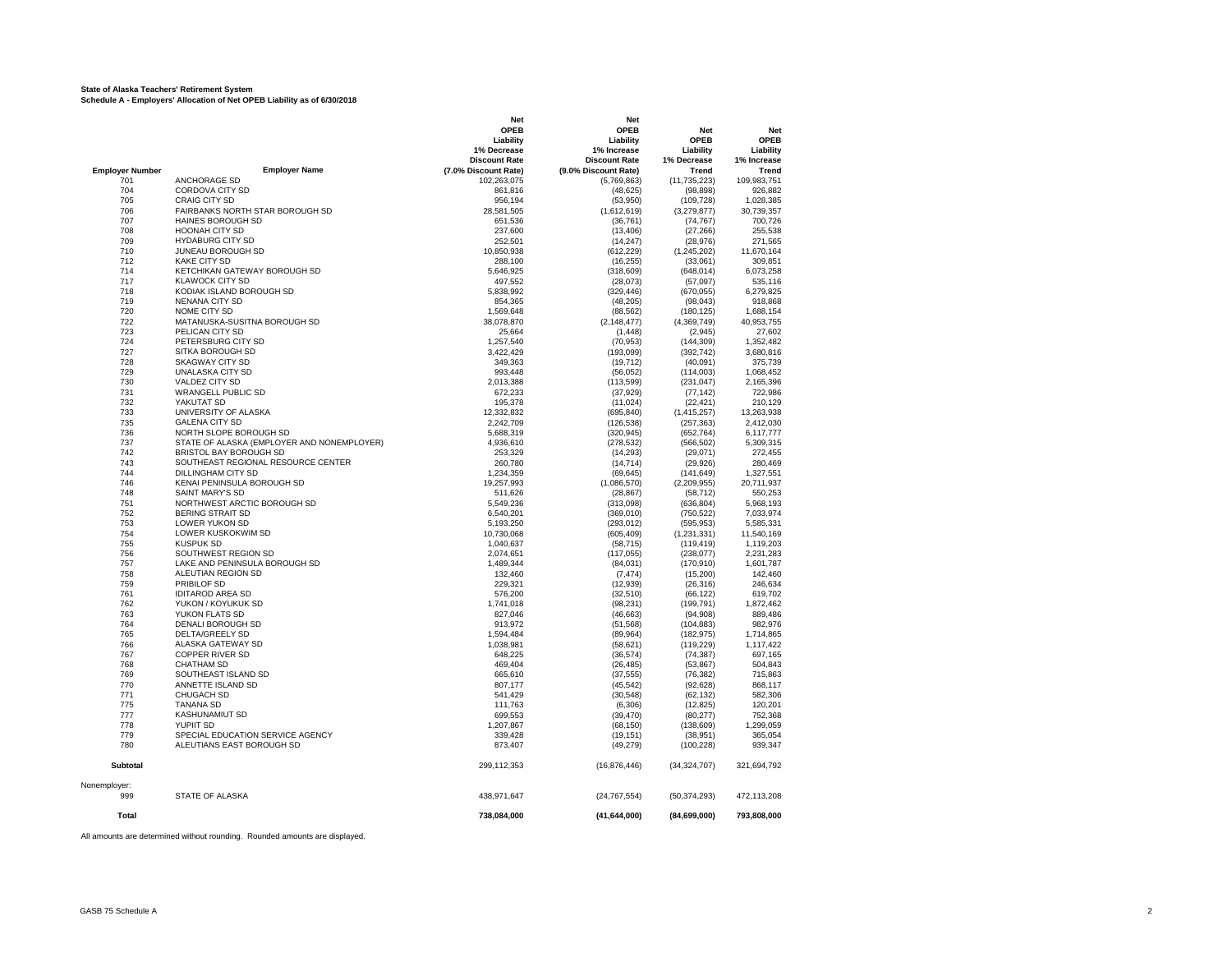#### **State of Alaska Teachers' Retirement System Schedule B - Employers' Allocation of Net OPEB Liability as of 6/30/2019**

|                        |                                                 |                             |                      |                          |                          |                        |                    |                        | <b>Net Position</b> |             | <b>OPEB</b>          |
|------------------------|-------------------------------------------------|-----------------------------|----------------------|--------------------------|--------------------------|------------------------|--------------------|------------------------|---------------------|-------------|----------------------|
|                        |                                                 | FY2019                      |                      | Total                    | Plan                     | <b>Net</b>             | Total              | Total                  | as % of<br>Total    |             | Liability<br>as % of |
|                        |                                                 | <b>Present Value of</b>     | <b>Employer</b>      | <b>OPEB</b>              | Fiduciary                | <b>OPEB</b>            | Deferred           | Deferred               | OPEB                | Covered     | Covered              |
| <b>Employer Number</b> | <b>Employer Name</b>                            | <b>Future Contributions</b> | Proportion           | Liability                | <b>Net Position</b>      | Liability              | Outflows           | <b>Inflows</b>         | Liability           | Payroll     | Payroll              |
| 701                    | ANCHORAGE SD                                    | 107,019,000                 | 13.76563%            | 382,202,573              | 403,239,354              | (21, 036, 781)         | 5,352,864          | (13, 462, 034)         |                     |             |                      |
| 704                    | CORDOVA CITY SD                                 | 969,000                     | 0.12464%             | 3,460,641                | 3,651,117                | (190, 477)             | 69,114             | (121, 892)             |                     |             |                      |
| 705                    | <b>CRAIG CITY SD</b>                            | 849,000                     | 0.10921%             | 3,032,078                | 3,198,967                | (166, 888)             | 26,753             | (114, 895)             |                     |             |                      |
| 706                    | FAIRBANKS NORTH STAR BOROUGH SD                 | 31,066,000                  | 3.99596%             | 110,947,637              | 117,054,297              | (6, 106, 660)          | 1,724,385          | (3,907,825)            |                     |             |                      |
| 707                    | HAINES BOROUGH SD                               | 589,000                     | 0.07576%             | 2,103,527                | 2,219,307                | (115,780)              | 15,203             | (92, 405)              |                     |             |                      |
| 708                    | HOONAH CITY SD                                  | 250,000                     | 0.03216%             | 892,838                  | 941,981                  | (49, 143)              | 8,903              | (36, 169)              |                     |             |                      |
| 709                    | <b>HYDABURG CITY SD</b>                         | 202,000                     | 0.02598%             | 721,413                  | 761,120                  | (39, 707)              | 5,981              | (35,694)               |                     |             |                      |
| 710                    | JUNEAU BOROUGH SD                               | 11,768,000                  | 1.51369%             | 42,027,676               | 44,340,918               | (2,313,242)            | 652,337            | (1,480,309)            |                     |             |                      |
| 712                    | <b>KAKE CITY SD</b>                             | 390,000                     | 0.05016%             | 1,392,827                | 1,469,490                | (76,663)               | 27,982             | (51, 634)              |                     |             |                      |
| 714                    | KETCHIKAN GATEWAY BOROUGH SD                    | 5,808,000                   | 0.74707%             | 20,742,415               | 21,884,097               | (1, 141, 682)          | 307,269            | (730, 595)             |                     |             |                      |
| 717                    | <b>KLAWOCK CITY SD</b>                          | 515,000                     | 0.06624%             | 1,839,247                | 1,940,480                | (101, 234)             | 26,323             | (64, 782)              |                     |             |                      |
| 718                    | KODIAK ISLAND BOROUGH SD                        | 5,543,000                   | 0.71298%             | 19,796,007               | 20,885,597               | (1,089,590)            | 160,001            | (721, 694)             |                     |             |                      |
| 719                    | NENANA CITY SD                                  | 956,000                     | 0.12297%             | 3,414,213                | 3,602,134                | (187, 921)             | 58,649             | (120, 256)             |                     |             |                      |
| 720                    | NOME CITY SD                                    | 1,435,000                   | 0.18458%             | 5,124,891                | 5,406,970                | (282, 079)             | 33,988             | (203, 098)             |                     |             |                      |
| 722                    | MATANUSKA-SUSITNA BOROUGH SD                    | 39,894,000                  | 5.13148%             | 142,475,537              | 150,317,521              | (7,841,984)            | 2,043,793          | (5,018,309)            |                     |             |                      |
| 723                    | PELICAN CITY SD                                 | 27,000                      | 0.00347%             | 96,427                   | 101,734                  | (5,307)                | 575                | (3,805)                |                     |             |                      |
| 724                    | PETERSBURG CITY SD                              | 1,349,000                   | 0.17352%             | 4,817,755                | 5,082,928                | (265, 174)             | 82,535             | (169, 692)             |                     |             |                      |
| 727                    | SITKA BOROUGH SD                                | 3,952,000                   | 0.50834%             | 14,113,985               | 14,890,832               | (776, 847)             | 251,027            | (497, 126)             |                     |             |                      |
| 728                    | <b>SKAGWAY CITY SD</b>                          | 404,000                     | 0.05197%             | 1,442,826                | 1,522,241                | (79, 414)              | 21,406             | (50, 820)              |                     |             |                      |
| 729                    | <b>UNALASKA CITY SD</b>                         | 1,025,000                   | 0.13184%             | 3,660,636                | 3,862,121                | (201, 485)             | 35,311             | (128, 936)             |                     |             |                      |
| 730                    | VALDEZ CITY SD                                  | 1,626,000                   | 0.20915%             | 5,807,019                | 6,126,643                | (319, 624)             | 53,020             | (252, 281)             |                     |             |                      |
| 731                    | <b>WRANGELL PUBLIC SD</b>                       | 690,000                     | 0.08875%             | 2,464,233                | 2,599,867                | (135, 634)             | 25,875             | (86, 796)              |                     |             |                      |
| 732                    | YAKUTAT SD                                      | 181.000                     | 0.02328%             | 646,415                  | 681.994                  | (35, 579)              | 4,245              | (22, 768)              |                     |             |                      |
| 733                    | UNIVERSITY OF ALASKA                            | 12,436,000                  | 1.59962%             | 44,413,340               | 46,857,891               | (2,444,551)            | 603,573            | (1,564,338)            |                     |             |                      |
| 735<br>736             | <b>GALENA CITY SD</b><br>NORTH SLOPE BOROUGH SD | 2,218,000                   | 0.28530%             | 7,921,260                | 8,357,253                | (435,993)              | 70,330             | (279,005)              |                     |             |                      |
| 737                    | STATE OF ALASKA (EMPLOYER AND NONEMPLOYER)      | 7,188,000<br>5,176,000      | 0.92458%             | 25,670,882<br>18,485,321 | 27,083,831<br>19,502,770 | (1,412,949)            | 498.863<br>110,122 | (904, 186)             |                     |             |                      |
| 742                    | BRISTOL BAY BOROUGH SD                          | 335,000                     | 0.66578%<br>0.04309% | 1,196,403                | 1,262,254                | (1,017,449)            | 25,915             | (651,095)              |                     |             |                      |
| 743                    | SOUTHEAST REGIONAL RESOURCE CENTER              | 167,000                     | 0.02148%             | 596.416                  | 629.243                  | (65, 851)<br>(32, 827) | 3,640              | (42, 140)<br>(40, 475) |                     |             |                      |
| 744                    | <b>DILLINGHAM CITY SD</b>                       | 1,369,000                   | 0.17609%             | 4,889,182                | 5,158,287                | (269, 105)             | 52,967             | (172, 208)             |                     |             |                      |
| 746                    | KENAI PENINSULA BOROUGH SD                      | 20,801,000                  | 2.67559%             | 74,287,703               | 78,376,567               | (4,088,863)            | 1,082,467          | (2,616,580)            |                     |             |                      |
| 748                    | SAINT MARY'S SD                                 | 512,000                     | 0.06586%             | 1,828,532                | 1,929,177                | (100, 644)             | 22,854             | (64, 405)              |                     |             |                      |
| 751                    | NORTHWEST ARCTIC BOROUGH SD                     | 6,507,000                   | 0.83698%             | 23,238,791               | 24,517,875               | (1, 279, 084)          | 365,029            | (818, 522)             |                     |             |                      |
| 752                    | <b>BERING STRAIT SD</b>                         | 6,184,000                   | 0.79544%             | 22,085,244               | 23,300,836               | (1, 215, 592)          | 173,354            | (846, 531)             |                     |             |                      |
| 753                    | LOWER YUKON SD                                  | 5,205,000                   | 0.66951%             | 18,588,890               | 19,612,039               | (1,023,150)            | 175,565            | (654, 742)             |                     |             |                      |
| 754                    | <b>LOWER KUSKOKWIM SD</b>                       | 11,115,000                  | 1.42970%             | 39,695,583               | 41,880,464               | (2, 184, 881)          | 399,519            | (1,398,168)            |                     |             |                      |
| 755                    | <b>KUSPUK SD</b>                                | 1,140,000                   | 0.14664%             | 4,071,342                | 4,295,432                | (224,090)              | 45,356             | (143, 402)             |                     |             |                      |
| 756                    | SOUTHWEST REGION SD                             | 2,247,000                   | 0.28903%             | 8,024,829                | 8,466,523                | (441, 694)             | 98,645             | (282, 653)             |                     |             |                      |
| 757                    | LAKE AND PENINSULA BOROUGH SD                   | 1,580,000                   | 0.20323%             | 5,642,737                | 5,953,318                | (310, 581)             | 50,792             | (198, 750)             |                     |             |                      |
| 758                    | ALEUTIAN REGION SD                              | 143,000                     | 0.01839%             | 510,703                  | 538,813                  | (28, 110)              | 5,824              | (17,988)               |                     |             |                      |
| 759                    | <b>PRIBILOF SD</b>                              | 215,000                     | 0.02766%             | 767,841                  | 810,103                  | (42, 263)              | 6,826              | (32, 268)              |                     |             |                      |
| 761                    | <b>IDITAROD AREA SD</b>                         | 650,000                     | 0.08361%             | 2.321.379                | 2.449.150                | (127, 771)             | 33.143             | (81, 764)              |                     |             |                      |
| 762                    | YUKON / KOYUKUK SD                              | 2,044,000                   | 0.26292%             | 7,299,845                | 7,701,635                | (401,790)              | 130,483            | (257, 117)             |                     |             |                      |
| 763                    | YUKON FLATS SD                                  | 962,000                     | 0.12374%             | 3,435,641                | 3,624,742                | (189, 101)             | 60,238             | (121, 011)             |                     |             |                      |
| 764                    | <b>DENALI BOROUGH SD</b>                        | 1.032.000                   | 0.13274%             | 3.685.636                | 3.888.497                | (202.861)              | 66.353             | (129, 816)             |                     |             |                      |
| 765                    | <b>DELTA/GREELY SD</b>                          | 1,681,000                   | 0.21622%             | 6,003,444                | 6,333,879                | (330, 435)             | 81,622             | (211, 455)             |                     |             |                      |
| 766                    | ALASKA GATEWAY SD                               | 1,130,000                   | 0.14535%             | 4,035,628                | 4,257,753                | (222, 125)             | 54,850             | (142, 144)             |                     |             |                      |
| 767                    | <b>COPPER RIVER SD</b>                          | 774.000                     | 0.09956%             | 2,764,227                | 2.916.372                | (152.146)              | 44.220             | (97, 362)              |                     |             |                      |
| 768                    | <b>CHATHAM SD</b>                               | 515,000                     | 0.06624%             | 1,839,247                | 1,940,480                | (101, 234)             | 16,316             | (64, 782)              |                     |             |                      |
| 769                    | SOUTHEAST ISLAND SD                             | 727,000                     | 0.09351%             | 2,596,373                | 2,739,280                | (142, 907)             | 31,571             | (91, 450)              |                     |             |                      |
| 770                    | ANNETTE ISLAND SD                               | 997.000                     | 0.12824%             | 3,560,638                | 3.756.619                | (195, 981)             | 59.751             | (125, 414)             |                     |             |                      |
| 771                    | CHUGACH SD                                      | 617,000                     | 0.07936%             | 2,203,524                | 2,324,809                | (121, 284)             | 42,915             | (77, 613)              |                     |             |                      |
| 775                    | <b>TANANA SD</b>                                | 173,000                     | 0.02225%             | 617,844                  | 651,851                  | (34,007)               | 15,972             | (23, 317)              |                     |             |                      |
| 777                    | <b>KASHUNAMIUT SD</b>                           | 687.000                     | 0.08837%             | 2.453.519                | 2.588.563                | (135.044)              | 15.264             | (91.768)               |                     |             |                      |
| 778                    | YUPIIT SD                                       | 1,245,000                   | 0.16014%             | 4,446,334                | 4.691.064                | (244, 730)             | 48,926             | (156, 610)             |                     |             |                      |
| 779                    | SPECIAL EDUCATION SERVICE AGENCY                | 383,000                     | 0.04926%             | 1,367,828                | 1,443,115                | (75, 287)              | 17,857             | (48, 178)              |                     |             |                      |
| 780                    | ALEUTIANS EAST BOROUGH SD                       | 914.000                     | 0.11757%             | 3.264.216                | 3,443,882                | (179, 665)             | 38.907             | (114, 973)             |                     |             |                      |
| Subtotal               |                                                 | 315,576,000                 | 40.59189%            | 1,127,033,136            | 1,189,066,075            | (62,032,939)           | 15,537,568         | (39,936,043)           |                     |             |                      |
| Nonemployer:           |                                                 |                             |                      |                          |                          |                        |                    |                        |                     |             |                      |
| 999                    | <b>STATE OF ALASKA</b>                          | 461,860,000                 | 59.40811%            | 1,649,464,864            | 1,740,252,925            | (90,788,061)           | 8,852,402          | (67, 347, 430)         |                     |             |                      |
| Total                  |                                                 | 777.436.000                 | 100.00000%           | 2.776.498.000            | 2.929.319.000            | (152.821.000)          | 24.389.970         | (107, 283, 472)        | 105.50%             | 392.609.000 | $-38.92%$            |

All amounts are determined without rounding. Rounded amounts are displayed.

**Fiduciary Net**

**Plan**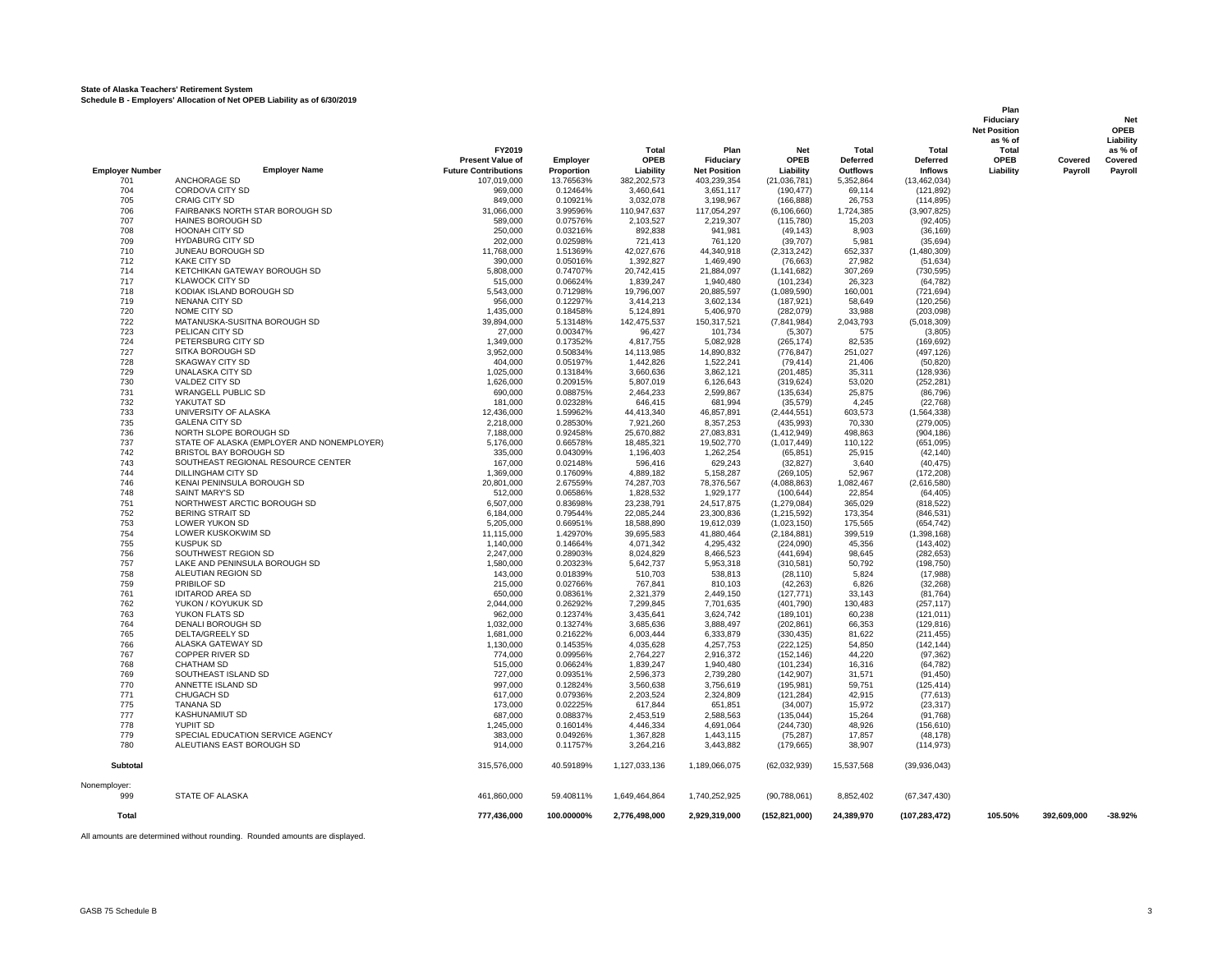#### **State of Alaska Teachers' Retirement System Schedule B - Employers' Allocation of Net OPEB Liability as of 6/30/2019**

|                        |                                            | Net                   | Net                   |                 |             |
|------------------------|--------------------------------------------|-----------------------|-----------------------|-----------------|-------------|
|                        |                                            | <b>OPEB</b>           | OPEB                  | Net             | Net         |
|                        |                                            | Liability             | Liability             | <b>OPEB</b>     | <b>OPEB</b> |
|                        |                                            | 1% Decrease           | 1% Increase           | Liability       | Liability   |
|                        |                                            | <b>Discount Rate</b>  | <b>Discount Rate</b>  | 1% Decrease     | 1% Increase |
| <b>Employer Number</b> | <b>Employer Name</b>                       | (6.38% Discount Rate) | (8.38% Discount Rate) | Trend           | Trend       |
| 701                    | <b>ANCHORAGE SD</b>                        | 31,566,665            | (64,095,824)          | (68, 845, 243)  | 37,608,678  |
| 704                    | <b>CORDOVA CITY SD</b>                     | 285,819               | (580, 354)            | (623, 357)      | 340,527     |
| 705                    | CRAIG CITY SD                              | 250,424               | (508, 483)            | (546, 161)      | 298,356     |
| 706                    | FAIRBANKS NORTH STAR BOROUGH SD            | 9,163,326             | (18,606,050)          | (19,984,735)    | 10,917,231  |
| 707                    | <b>HAINES BOROUGH SD</b>                   | 173,733               | (352, 764)            | (378, 903)      | 206,987     |
| 708                    | <b>HOONAH CITY SD</b>                      | 73.741                | (149, 730)            | (160, 825)      | 87.855      |
| 709                    | <b>HYDABURG CITY SD</b>                    | 59,583                | (120, 982)            | (129, 946)      | 70,987      |
| 710                    | JUNEAU BOROUGH SD                          | 3,471,127             | (7,048,091)           | (7,570,346)     | 4,135,517   |
| 712                    | <b>KAKE CITY SD</b>                        | 115,036               | (233, 579)            | (250, 887)      | 137,054     |
| 714                    | KETCHIKAN GATEWAY BOROUGH SD               | 1.713.146             | (3,478,528)           | (3,736,282)     | 2.041.051   |
| 717                    | <b>KLAWOCK CITY SD</b>                     | 151,906               | (308, 444)            | (331, 299)      | 180,982     |
| 718                    | KODIAK ISLAND BOROUGH SD                   | 1,634,981             | (3,319,814)           | (3,565,808)     | 1,947,924   |
| 719                    | <b>NENANA CITY SD</b>                      | 281,985               | (572, 568)            | (614, 994)      | 335,958     |
| 720                    | NOME CITY SD                               | 423,272               | (859, 450)            | (923, 134)      | 504,289     |
| 722                    | MATANUSKA-SUSITNA BOROUGH SD               | 11,767,261            | (23, 893, 316)        | (25,663,780)    | 14,019,572  |
| 723                    | PELICAN CITY SD                            | 7,964                 | (16, 171)             | (17, 369)       | 9,488       |
| 724                    | PETERSBURG CITY SD                         | 397,905               | (807, 943)            | (867, 811)      | 474,066     |
| 727                    | SITKA BOROUGH SD                           | 1,165,695             | (2,366,932)           | (2,542,319)     | 1,388,814   |
| 728                    | <b>SKAGWAY CITY SD</b>                     | 119,165               | (241, 964)            | (259, 893)      | 141,974     |
| 729                    | UNALASKA CITY SD                           | 302,337               | (613, 893)            | (659, 382)      | 360,206     |
| 730                    | VALDEZ CITY SD                             | 479,610               | (973, 844)            | (1,046,005)     | 571,410     |
| 731                    | <b>WRANGELL PUBLIC SD</b>                  | 203.525               | (413, 255)            | (443, 876)      | 242.480     |
| 732                    | YAKUTAT SD                                 | 53,388                | (108, 405)            | (116, 437)      | 63,607      |
| 733                    | UNIVERSITY OF ALASKA                       |                       |                       |                 |             |
| 735                    |                                            | 3,668,162             | (7, 448, 170)         | (8,000,070)     | 4,370,266   |
|                        | <b>GALENA CITY SD</b>                      | 654,228               | (1,328,405)           | (1,426,838)     | 779,451     |
| 736                    | NORTH SLOPE BOROUGH SD                     | 2.120.195             | (4,305,037)           | (4,624,035)     | 2.526.011   |
| 737                    | STATE OF ALASKA (EMPLOYER AND NONEMPLOYER) | 1,526,729             | (3, 100, 010)         | (3,329,717)     | 1,818,953   |
| 742                    | BRISTOL BAY BOROUGH SD                     | 98,813                | (200, 638)            | (215, 505)      | 117,726     |
| 743                    | SOUTHEAST REGIONAL RESOURCE CENTER         | 49,259                | (100, 020)            | (107, 431)      | 58,687      |
| 744                    | DILLINGHAM CITY SD                         | 403,805               | (819, 922)            | (880, 677)      | 481,095     |
| 746                    | KENAI PENINSULA BOROUGH SD                 | 6,135,529             | (12, 458, 136)        | (13, 381, 268)  | 7,309,899   |
| 748                    | <b>SAINT MARY'S SD</b>                     | 151,021               | (306, 647)            | (329, 369)      | 179,927     |
| 751                    | NORTHWEST ARCTIC BOROUGH SD                | 1,919,325             | (3,897,173)           | (4, 185, 948)   | 2,286,694   |
| 752                    | <b>BERING STRAIT SD</b>                    | 1,824,052             | (3,703,722)           | (3,978,163)     | 2,173,185   |
| 753                    | <b>LOWER YUKON SD</b>                      | 1,535,283             | (3, 117, 379)         | (3,348,373)     | 1,829,144   |
| 754                    | LOWER KUSKOKWIM SD                         | 3,278,516             | (6,656,996)           | (7, 150, 271)   | 3,906,040   |
| 755                    | <b>KUSPUK SD</b>                           | 336,258               | (682, 769)            | (733, 361)      | 400,619     |
| 756                    | SOUTHWEST REGION SD                        | 662,782               | (1, 345, 773)         | (1, 445, 493)   | 789,642     |
| 757                    | LAKE AND PENINSULA BOROUGH SD              | 466.042               | (946, 294)            | (1,016,413)     | 555.244     |
| 758                    | ALEUTIAN REGION SD                         | 42,180                | (85, 646)             | (91, 992)       | 50,253      |
| 759                    | PRIBILOF SD                                | 63,417                | (128, 768)            | (138, 309)      | 75,555      |
| 761                    | <b>IDITAROD AREA SD</b>                    | 191,726               | (389, 298)            | (418, 145)      | 228,423     |
| 762                    | YUKON / KOYUKUK SD                         | 602,905               | (1, 224, 193)         | (1,314,904)     | 718,304     |
| 763                    | YUKON FLATS SD                             | 283,755               | (576, 161)            | (618, 854)      | 338,067     |
| 764                    | DENALI BOROUGH SD                          | 304,402               | (618, 085)            | (663, 885)      | 362,666     |
| 765                    | <b>DELTA/GREELY SD</b>                     | 495,833               | (1,006,785)           | (1,081,386)     | 590,738     |
| 766                    | ALASKA GATEWAY SD                          | 333,308               | (676, 780)            | (726, 928)      | 397,105     |
| 767                    | <b>COPPER RIVER SD</b>                     | 228,302               | (463, 564)            | (497, 914)      | 272,000     |
| 768                    | <b>CHATHAM SD</b>                          | 151,906               | (308, 444)            | (331, 299)      | 180,982     |
| 769                    | SOUTHEAST ISLAND SD                        | 214,438               | (435, 415)            | (467, 679)      | 255,483     |
| 770                    | ANNETTE ISLAND SD                          | 294.078               | (597, 123)            | (641, 369)      | 350.366     |
| 771                    | CHUGACH SD                                 | 181,992               | (369, 534)            | (396, 916)      | 216,826     |
| 775                    | <b>TANANA SD</b>                           | 51,029                | (103, 613)            | (111, 291)      | 60,796      |
| 777                    | <b>KASHUNAMIUT SD</b>                      | 202,640               | (411, 458)            | (441, 947)      | 241,426     |
| 778                    | <b>YUPIIT SD</b>                           | 367.229               | (745, 655)            | (800.908)       | 437.519     |
| 779                    | SPECIAL EDUCATION SERVICE AGENCY           | 112,971               | (229, 386)            | (246, 384)      | 134,594     |
|                        | ALEUTIANS EAST BOROUGH SD                  |                       |                       |                 |             |
| 780                    |                                            | 269,596               | (547, 413)            | (587, 976)      | 321,198     |
| <b>Subtotal</b>        |                                            | 93,083,303            | (189,004,790)         | (203,009,806)   | 110,899,897 |
|                        |                                            |                       |                       |                 |             |
| Nonemployer:           |                                            |                       |                       |                 |             |
| 999                    | STATE OF ALASKA                            | 136,231,697           | (276, 617, 210)       | (297, 114, 194) | 162,307,103 |
| <b>Total</b>           |                                            | 229,315,000           | (465, 622, 000)       | (500, 124, 000) | 273,207,000 |

All amounts are determined without rounding. Rounded amounts are displayed.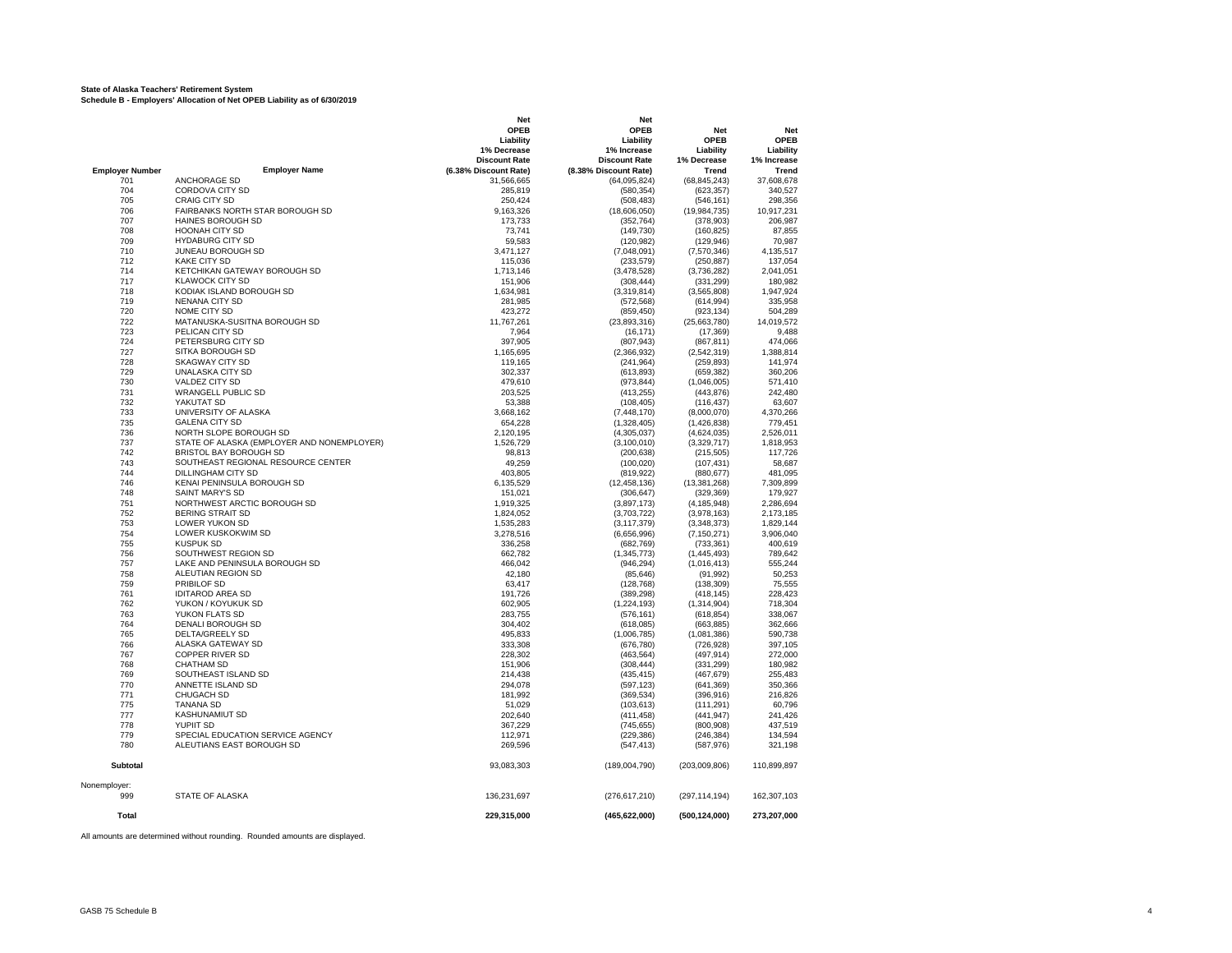#### **State of Alaska Teachers' Retirement System Schedule C - Employers' Allocation of OPEB Amounts as of 6/30/2019**

|                        |                                                         |                             |                      |                               |                    |                   | <b>Deferred Outflows of Resources</b>            |                                            |                     |                                     |                            |                          | <b>Deferred Inflows of Resor</b>                 |
|------------------------|---------------------------------------------------------|-----------------------------|----------------------|-------------------------------|--------------------|-------------------|--------------------------------------------------|--------------------------------------------|---------------------|-------------------------------------|----------------------------|--------------------------|--------------------------------------------------|
|                        |                                                         | <b>Net</b>                  |                      | <b>Difference</b><br>Between  |                    |                   | <b>Difference</b><br><b>Between</b><br>Projected | Changes in<br>Proportion                   | <b>Total</b>        | <b>Difference</b><br><b>Between</b> |                            |                          | <b>Difference</b><br><b>Between</b><br>Projected |
|                        |                                                         | <b>OPEB</b>                 | Employer             | <b>Expected</b><br>and Actual | Changes in         | <b>Changes in</b> | and Actual<br>Investment                         | and Differences<br><b>Between Employer</b> | Deferred            | <b>Expected</b><br>and Actual       | Changes in                 | Changes in               | and Actual<br>Investment                         |
| <b>Employer Number</b> | <b>Employer Name</b>                                    | Liability                   | Proportion           | <b>Experience</b>             | <b>Assumptions</b> | <b>Benefits</b>   | Earnings                                         | <b>Contributions</b>                       | <b>Outflows</b>     | <b>Experience</b>                   | <b>Assumptions</b>         | <b>Benefits</b>          | Earnings                                         |
| 701                    | ANCHORAGE SD                                            | (21,036,781)                | 13.76563%            |                               | 2,051,217          |                   |                                                  | 3,301,647                                  | 5,352,864           | (3,849,767)                         | (6,356,832)                | $\sim$                   | (3, 255, 435)                                    |
| 704                    | <b>CORDOVA CITY SD</b>                                  | (190, 477)                  | 0.12464%             |                               | 18,573             |                   |                                                  | 50,541                                     | 69,114              | (34, 858)                           | (57, 558)                  | $\sim$                   | (29, 476)                                        |
| 705<br>706             | <b>CRAIG CITY SD</b><br>FAIRBANKS NORTH STAR BOROUGH SD | (166, 888)                  | 0.10921%<br>3.99596% |                               | 16,273             |                   |                                                  | 10,480                                     | 26,753              | (30, 541)                           | (50, 430)                  | $\sim$                   | (25, 826)                                        |
| 707                    | HAINES BOROUGH SD                                       | (6, 106, 660)<br>(115,780)  | 0.07576%             |                               | 595,437<br>11,289  |                   |                                                  | 1,128,947<br>3,913                         | 1,724,385<br>15,203 | (1, 117, 529)<br>(21, 188)          | (1, 845, 292)<br>(34,986)  |                          | (945,004)<br>(17, 917)                           |
| 708                    | HOONAH CITY SD                                          | (49, 143)                   | 0.03216%             |                               | 4,792              |                   |                                                  | 4.111                                      | 8.903               | (8.993)                             | (14, 850)                  |                          | (7,605)                                          |
| 709                    | <b>HYDABURG CITY SD</b>                                 | (39.707)                    | 0.02598%             |                               | 3.872              |                   |                                                  | 2.109                                      | 5.981               | (7, 266)                            | (11, 999)                  |                          | (6.145)                                          |
| 710                    | JUNEAU BOROUGH SD                                       | (2,313,242)                 | 1.51369%             |                               | 225,556            |                   |                                                  | 426,781                                    | 652,337             | (423, 327)                          | (699,009)                  |                          | (357, 973)                                       |
| 712                    | <b>KAKE CITY SD</b><br>KETCHIKAN GATEWAY BOROUGH SD     | (76, 663)                   | 0.05016%             |                               | 7,475              |                   |                                                  | 20,507                                     | 27,982              | (14, 029)                           | (23, 166)                  |                          | (11, 863)                                        |
| 714<br>717             | <b>KLAWOCK CITY SD</b>                                  | (1, 141, 682)<br>(101, 234) | 0.74707%<br>0.06624% |                               | 111,321<br>9,871   |                   |                                                  | 195,948<br>16.452                          | 307,269<br>26,323   | (208, 930)<br>(18, 526)             | (344,990)<br>(30, 591)     |                          | (176, 675)<br>(15,666)                           |
| 718                    | KODIAK ISLAND BOROUGH SD                                | (1,089,590)                 | 0.71298%             |                               | 106.242            |                   |                                                  | 53.759                                     | 160.001             | (199, 397)                          | (329.249)                  |                          | (168, 614)                                       |
| 719                    | <b>NENANA CITY SD</b>                                   | (187, 921)                  | 0.12297%             |                               | 18.324             |                   |                                                  | 40.326                                     | 58,649              | (34, 390)                           | (56, 786)                  |                          | (29, 081)                                        |
| 720                    | NOME CITY SD                                            | (282, 079)                  | 0.18458%             |                               | 27,504             |                   |                                                  | 6.483                                      | 33,988              | (51, 621)                           | (85, 238)                  |                          | (43, 652)                                        |
| 722                    | MATANUSKA-SUSITNA BOROUGH SD<br>PELICAN CITY SD         | (7, 841, 984)               | 5.13148%             |                               | 764,642            |                   |                                                  | 1,279,151<br>58                            | 2,043,793           | (1,435,096)                         | (2,369,668)                |                          | (1, 213, 545)                                    |
| 723<br>724             | PETERSBURG CITY SD                                      | (5, 307)<br>(265, 174)      | 0.00347%<br>0.17352% |                               | 518<br>25,856      |                   |                                                  | 56,679                                     | 575<br>82,535       | (971)<br>(48, 527)                  | (1,604)<br>(80, 129)       |                          | (821)<br>(41, 036)                               |
| 727                    | SITKA BOROUGH SD                                        | (776.847)                   | 0.50834%             |                               | 75.747             |                   |                                                  | 175.279                                    | 251.027             | (142.164)                           | (234.745)                  |                          | (120.217)                                        |
| 728                    | <b>SKAGWAY CITY SD</b>                                  | (79, 414)                   | 0.05197%             |                               | 7.743              |                   |                                                  | 13.663                                     | 21,406              | (14, 533)                           | (23,997)                   |                          | (12, 289)                                        |
| 729                    | <b>UNALASKA CITY SD</b>                                 | (201, 485)                  | 0.13184%             |                               | 19,646             |                   |                                                  | 15,665                                     | 35,311              | (36, 872)                           | (60, 884)                  |                          | (31, 180)                                        |
| 730                    | VALDEZ CITY SD                                          | (319, 624)                  | 0.20915%             |                               | 31,165             |                   |                                                  | 21,855                                     | 53,020              | (58, 492)                           | (96, 583)                  |                          | (49, 462)                                        |
| 731                    | <b>WRANGELL PUBLIC SD</b>                               | (135, 634)                  | 0.08875%             |                               | 13,225             |                   |                                                  | 12,650                                     | 25,875              | (24, 821)                           | (40, 985)                  |                          | (20, 989)                                        |
| 732                    | YAKUTAT SD<br>UNIVERSITY OF ALASKA                      | (35, 579)                   | 0.02328%             |                               | 3,469              |                   |                                                  | 776                                        | 4.245               | (6, 511)                            | (10, 751)                  |                          | (5,506)                                          |
| 733<br>735             | <b>GALENA CITY SD</b>                                   | (2, 444, 551)<br>(435, 993) | 1.59962%<br>0.28530% |                               | 238,359<br>42,512  |                   |                                                  | 365,214<br>27,818                          | 603,573<br>70,330   | (447, 357)<br>(79, 788)             | (738,687)<br>(131, 747)    |                          | (378, 293)<br>(67, 470)                          |
| 736                    | NORTH SLOPE BOROUGH SD                                  | (1,412,949)                 | 0.92458%             |                               | 137.771            |                   |                                                  | 361.091                                    | 498.863             | (258, 572)                          | (426, 961)                 |                          | (218, 653)                                       |
| 737                    | STATE OF ALASKA (EMPLOYER AND NONEMPLOYER)              | (1,017,449)                 | 0.66578%             |                               | 99,208             |                   |                                                  | 10,915                                     | 110,122             | (186, 195)                          | (307, 450)                 |                          | (157, 450)                                       |
| 742                    | BRISTOL BAY BOROUGH SD                                  | (65, 851)                   | 0.04309%             |                               | 6,421              |                   |                                                  | 19,494                                     | 25,915              | (12,051)                            | (19, 899)                  |                          | (10, 190)                                        |
| 743                    | SOUTHEAST REGIONAL RESOURCE CENTER                      | (32, 827)                   | 0.02148%             |                               | 3.201              |                   |                                                  | 440                                        | 3,640               | (6,007)                             | (9,920)                    |                          | (5,080)                                          |
| 744                    | <b>DILLINGHAM CITY SD</b>                               | (269, 105)                  | 0.17609%             |                               | 26,239             |                   |                                                  | 26,727                                     | 52,967              | (49, 247)                           | (81, 317)                  |                          | (41, 644)                                        |
| 746<br>748             | KENAI PENINSULA BOROUGH SD<br>SAINT MARY'S SD           | (4,088,863)<br>(100, 644)   | 2.67559%<br>0.06586% |                               | 398,690<br>9,813   |                   |                                                  | 683.777<br>13,041                          | 1,082,467<br>22,854 | (748, 269)<br>(18, 418)             | (1, 235, 561)<br>(30, 412) |                          | (632, 750)<br>(15, 575)                          |
| 751                    | NORTHWEST ARCTIC BOROUGH SD                             | (1,279,084)                 | 0.83698%             |                               | 124,719            |                   |                                                  | 240,311                                    | 365,029             | (234, 075)                          | (386, 510)                 |                          | (197, 938)                                       |
| 752                    | <b>BERING STRAIT SD</b>                                 | (1,215,592)                 | 0.79544%             |                               | 118,528            |                   |                                                  | 54,826                                     | 173,354             | (222, 455)                          | (367, 324)                 |                          | (188, 112)                                       |
| 753                    | LOWER YUKON SD                                          | (1,023,150)                 | 0.66951%             |                               | 99,763             |                   |                                                  | 75,801                                     | 175,565             | (187, 238)                          | (309, 172)                 |                          | (158, 332)                                       |
| 754                    | LOWER KUSKOKWIM SD                                      | (2, 184, 881)               | 1.42970%             |                               | 213,040            |                   |                                                  | 186,480                                    | 399,519             | (399, 837)                          | (660, 221)                 |                          | (338, 110)                                       |
| 755                    | <b>KUSPUK SD</b>                                        | (224.090)                   | 0.14664%             |                               | 21.850             |                   |                                                  | 23,506                                     | 45.356              | (41.009)                            | (67.715)                   |                          | (34.678)                                         |
| 756<br>757             | SOUTHWEST REGION SD<br>LAKE AND PENINSULA BOROUGH SD    | (441, 694)<br>(310, 581)    | 0.28903%<br>0.20323% |                               | 43.068<br>30,284   |                   |                                                  | 55,578<br>20,509                           | 98.645<br>50,792    | (80, 831)<br>(56, 837)              | (133, 470)<br>(93, 851)    |                          | (68, 352)<br>(48,062)                            |
| 758                    | ALEUTIAN REGION SD                                      | (28, 110)                   | 0.01839%             |                               | 2.741              |                   |                                                  | 3,083                                      | 5,824               | (5, 144)                            | (8, 494)                   |                          | (4, 350)                                         |
| 759                    | PRIBILOF SD                                             | (42, 263)                   | 0.02766%             |                               | 4,121              |                   |                                                  | 2,705                                      | 6,826               | (7, 734)                            | (12, 771)                  |                          | (6, 540)                                         |
| 761                    | <b>IDITAROD AREA SD</b>                                 | (127, 771)                  | 0.08361%             |                               | 12,458             |                   |                                                  | 20,685                                     | 33,143              | (23, 382)                           | (38, 609)                  |                          | (19, 772)                                        |
| 762                    | YUKON / KOYUKUK SD                                      | (401,790)                   | 0.26292%             |                               | 39,177             |                   |                                                  | 91,306                                     | 130,483             | (73, 528)                           | (121, 412)                 |                          | (62, 177)                                        |
| 763                    | YUKON FLATS SD                                          | (189, 101)                  | 0.12374%             |                               | 18.439             |                   |                                                  | 41.799                                     | 60.238              | (34.606)                            | (57, 142)                  |                          | (29, 263)                                        |
| 764<br>765             | <b>DENALI BOROUGH SD</b><br>DELTA/GREELY SD             | (202, 861)<br>(330, 435)    | 0.13274%<br>0.21622% |                               | 19,780<br>32,219   |                   |                                                  | 46,573<br>49,403                           | 66,353<br>81,622    | (37, 124)<br>(60, 470)              | (61, 300)<br>(99, 850)     |                          | (31, 393)<br>(51, 135)                           |
| 766                    | ALASKA GATEWAY SD                                       | (222, 125)                  | 0.14535%             |                               | 21,659             |                   |                                                  | 33,192                                     | 54,850              | (40, 649)                           | (67, 121)                  |                          | (34, 374)                                        |
| 767                    | <b>COPPER RIVER SD</b>                                  | (152, 146)                  | 0.09956%             |                               | 14,835             |                   |                                                  | 29.385                                     | 44,220              | (27, 843)                           | (45, 975)                  |                          | (23, 544)                                        |
| 768                    | <b>CHATHAM SD</b>                                       | (101, 234)                  | 0.06624%             |                               | 9,871              |                   |                                                  | 6,445                                      | 16,316              | (18, 526)                           | (30, 591)                  |                          | (15, 666)                                        |
| 769                    | SOUTHEAST ISLAND SD                                     | (142, 907)                  | 0.09351%             |                               | 13.934             |                   |                                                  | 17,636                                     | 31,571              | (26, 152)                           | (43, 183)                  |                          | (22, 115)                                        |
| 770                    | ANNETTE ISLAND SD                                       | (195, 981)                  | 0.12824%             |                               | 19,109             |                   |                                                  | 40.641                                     | 59,751              | (35, 865)                           | (59, 221)                  |                          | (30, 328)                                        |
| 771<br>775             | CHUGACH SD<br><b>TANANA SD</b>                          | (121, 284)<br>(34,007)      | 0.07936%<br>0.02225% |                               | 11.826<br>3,316    |                   |                                                  | 31,089<br>12,656                           | 42,915<br>15,972    | (22, 195)                           | (36, 649)                  |                          | (18, 769)                                        |
| 777                    | KASHUNAMIUT SD                                          | (135, 044)                  | 0.08837%             |                               | 13,168             |                   |                                                  | 2,096                                      | 15,264              | (6, 223)<br>(24, 713)               | (10, 276)<br>(40, 807)     |                          | (5,263)<br>(20, 898)                             |
| 778                    | YUPIIT SD                                               | (244, 730)                  | 0.16014%             |                               | 23.863             |                   |                                                  | 25,063                                     | 48,926              | (44, 786)                           | (73, 952)                  |                          | (37, 872)                                        |
| 779                    | SPECIAL EDUCATION SERVICE AGENCY                        | (75, 287)                   | 0.04926%             |                               | 7.341              |                   |                                                  | 10.516                                     | 17,857              | (13.778)                            | (22, 750)                  |                          | (11, 651)                                        |
| 780                    | ALEUTIANS EAST BOROUGH SD                               | (179, 665)                  | 0.11757%             |                               | 17,519             |                   |                                                  | 21,389                                     | 38,907              | (32, 879)                           | (54, 291)                  |                          | (27, 803)                                        |
| Subtotal               |                                                         | (62,032,939)                | 40.59189%            |                               | 6,048,598          |                   |                                                  | 9,488,970                                  | 15,537,568          | (11, 352, 133)                      | (18, 744, 931)             | $\sim$                   | (9,599,577)                                      |
| Nonemployer:<br>999    | <b>STATE OF ALASKA</b>                                  | (90.788.061)                | 59.40811%            |                               | 8.852.402          |                   |                                                  |                                            | 8.852.402           | (16, 614, 369)                      | (27, 434, 069)             |                          | (14,049,423)                                     |
| Total                  |                                                         | (152, 821, 000)             | 100.00000%           |                               | 14,901,000         |                   |                                                  | 9,488,970                                  | 24,389,970          | (27,966,502)                        | (46, 179, 000)             | $\overline{\phantom{a}}$ | (23, 649, 000)                                   |
|                        |                                                         |                             |                      |                               |                    |                   |                                                  |                                            |                     |                                     |                            |                          |                                                  |

All amounts are determined without rounding. Rounded amounts are displayed.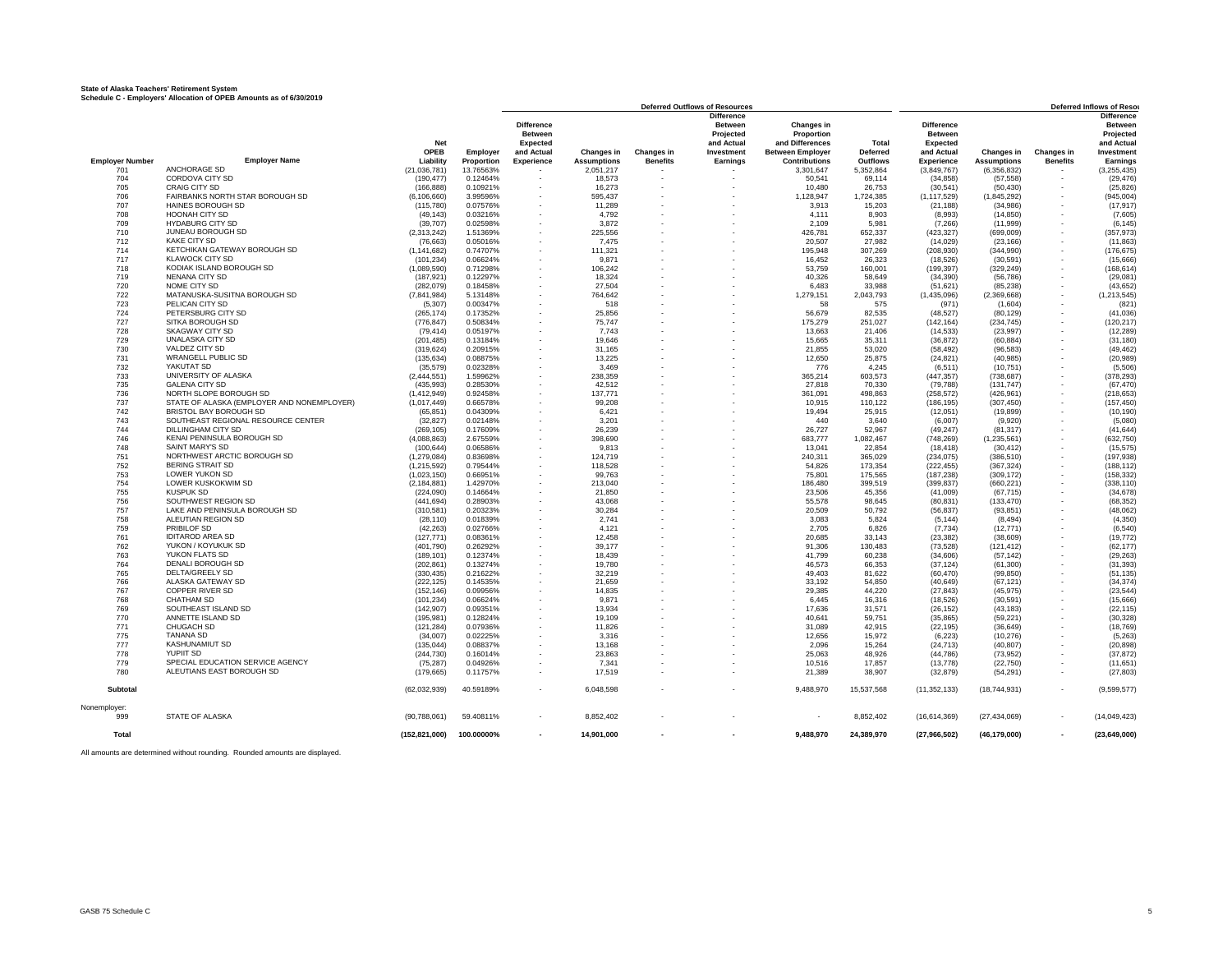#### **State of Alaska Teachers' Retirement System Schedule C - Employers' Allocation of OPEB Amounts as of 6/30/2019**

|                        |                                                                             | <b>urces</b>                                                                                       |                                            |                                                             | <b>OPEB Expense Recognized</b>                                                                                                                                |                 |  |  |  |  |
|------------------------|-----------------------------------------------------------------------------|----------------------------------------------------------------------------------------------------|--------------------------------------------|-------------------------------------------------------------|---------------------------------------------------------------------------------------------------------------------------------------------------------------|-----------------|--|--|--|--|
| <b>Employer Number</b> | <b>Employer Name</b><br>ANCHORAGE SD                                        | <b>Changes in Proportion</b><br>and Differences<br><b>Between Employer</b><br><b>Contributions</b> | Total<br><b>Deferred</b><br><b>Inflows</b> | Proportionate<br>Share of<br>OPEB<br>Plan<br><b>Expense</b> | <b>Net Amortization of</b><br><b>Deferred Amounts from</b><br><b>Changes in Proportion and</b><br><b>Differences Between Employer</b><br><b>Contributions</b> | Total           |  |  |  |  |
| 701                    | CORDOVA CITY SD                                                             | $\mathbf{r}$                                                                                       | (13, 462, 034)                             | (53, 165, 002)                                              | 5,946,882.65                                                                                                                                                  | (47, 218, 120)  |  |  |  |  |
| 704                    |                                                                             |                                                                                                    | (121, 892)                                 | (481, 381)                                                  | 101,400.31                                                                                                                                                    | (379, 980)      |  |  |  |  |
| 705                    | CRAIG CITY SD                                                               | (8,098)                                                                                            | (114, 895)                                 | (421, 767)                                                  | 40,718.56                                                                                                                                                     | (381, 048)      |  |  |  |  |
| 706                    | FAIRBANKS NORTH STAR BOROUGH SD                                             |                                                                                                    | (3,907,825)                                | (15, 432, 997)                                              | 1,829,973.57                                                                                                                                                  | (13,603,024)    |  |  |  |  |
| 707                    | HAINES BOROUGH SD                                                           | (18, 314)                                                                                          | (92, 405)                                  | (292, 604)                                                  | (3,328.34)                                                                                                                                                    | (295, 932)      |  |  |  |  |
| 708                    | <b>HOONAH CITY SD</b>                                                       | (4, 721)                                                                                           | (36, 169)                                  | (124, 195)                                                  | (15,910.75)                                                                                                                                                   | (140, 106)      |  |  |  |  |
| 709                    | <b>HYDABURG CITY SD</b>                                                     | (10, 284)                                                                                          | (35, 694)                                  | (100, 350)                                                  | 3,410.74                                                                                                                                                      | (96, 939)       |  |  |  |  |
| 710                    | JUNEAU BOROUGH SD                                                           |                                                                                                    | (1,480,309)                                | (5,846,118)                                                 | 715,268.63                                                                                                                                                    | (5, 130, 850)   |  |  |  |  |
| 712                    | <b>KAKE CITY SD</b>                                                         | (2, 575)                                                                                           | (51, 634)                                  | (193, 745)                                                  | 8,787.53                                                                                                                                                      | (184, 957)      |  |  |  |  |
| 714                    | KETCHIKAN GATEWAY BOROUGH SD                                                |                                                                                                    | (730, 595)                                 | (2,885,304)                                                 | 368,184.55                                                                                                                                                    | (2, 517, 119)   |  |  |  |  |
| 717                    | <b>KLAWOCK CITY SD</b>                                                      |                                                                                                    | (64, 782)                                  | (255, 842)                                                  | 36,356.59                                                                                                                                                     | (219, 486)      |  |  |  |  |
| 718                    | KODIAK ISLAND BOROUGH SD                                                    | (24, 434)                                                                                          | (721, 694)                                 | (2,753,657)                                                 | 218,685.89                                                                                                                                                    | (2,534,971)     |  |  |  |  |
| 719                    | NENANA CITY SD                                                              |                                                                                                    | (120, 256)                                 | (474, 923)                                                  | 70,342.33                                                                                                                                                     | (404, 580)      |  |  |  |  |
| 720                    | NOME CITY SD                                                                | (22, 588)                                                                                          | (203, 098)                                 | (712, 881)                                                  | (14, 368.99)                                                                                                                                                  | (727, 250)      |  |  |  |  |
| 722                    | MATANUSKA-SUSITNA BOROUGH SD                                                |                                                                                                    | (5,018,309)                                | (19, 818, 580)                                              | 2,360,296.61                                                                                                                                                  | (17, 458, 283)  |  |  |  |  |
| 723                    | PELICAN CITY SD                                                             | (409)                                                                                              | (3,805)                                    | (13, 413)                                                   | (225.45)                                                                                                                                                      | (13, 639)       |  |  |  |  |
| 724                    | PETERSBURG CITY SD                                                          |                                                                                                    | (169.692)                                  | (670.158)                                                   | 108.310.67                                                                                                                                                    | (561.847)       |  |  |  |  |
| 727                    | SITKA BOROUGH SD                                                            |                                                                                                    | (497, 126)                                 | (1,963,278)                                                 | 280.844.24                                                                                                                                                    | (1.682.434)     |  |  |  |  |
| 728                    | SKAGWAY CITY SD                                                             |                                                                                                    | (50, 820)                                  | (200, 700)                                                  | 23,178.10                                                                                                                                                     | (177, 521)      |  |  |  |  |
| 729                    | <b>UNALASKA CITY SD</b>                                                     |                                                                                                    | (128, 936)                                 | (509, 200)                                                  | 25,309.64                                                                                                                                                     | (483, 891)      |  |  |  |  |
| 730                    | VALDEZ CITY SD                                                              | (47, 744)                                                                                          | (252, 281)                                 | (807,766)                                                   | 59,266.29                                                                                                                                                     | (748, 500)      |  |  |  |  |
| 731                    | <b>WRANGELL PUBLIC SD</b>                                                   |                                                                                                    | (86, 796)                                  | (342, 779)                                                  | 22,958.58                                                                                                                                                     | (319, 820)      |  |  |  |  |
| 732                    | YAKUTAT SD                                                                  |                                                                                                    | (22, 768)                                  | (89, 917)                                                   | 2.071.08                                                                                                                                                      | (87, 846)       |  |  |  |  |
| 733                    | UNIVERSITY OF ALASKA                                                        |                                                                                                    | (1,564,338)                                | (6, 177, 968)                                               | 614,015.04                                                                                                                                                    | (5,563,953)     |  |  |  |  |
| 735                    | <b>GALENA CITY SD</b>                                                       |                                                                                                    | (279,005)                                  | (1, 101, 860)                                               | 112,059.90                                                                                                                                                    | (989, 800)      |  |  |  |  |
| 736                    | NORTH SLOPE BOROUGH SD                                                      |                                                                                                    | (904, 186)                                 | (3,570,862)                                                 | 492.652.60                                                                                                                                                    | (3,078,209)     |  |  |  |  |
| 737                    | STATE OF ALASKA (EMPLOYER AND NONEMPLOYER)                                  |                                                                                                    | (651,095)                                  | (2,571,338)                                                 | (15, 394.36)                                                                                                                                                  | (2,586,733)     |  |  |  |  |
| 742                    | BRISTOL BAY BOROUGH SD                                                      |                                                                                                    |                                            |                                                             |                                                                                                                                                               |                 |  |  |  |  |
| 743                    | SOUTHEAST REGIONAL RESOURCE CENTER                                          |                                                                                                    | (42, 140)                                  | (166, 422)                                                  | 22,903.80                                                                                                                                                     | (143, 518)      |  |  |  |  |
|                        | <b>DILLINGHAM CITY SD</b>                                                   | (19, 467)                                                                                          | (40, 475)                                  | (82, 962)                                                   | (16, 573.00)                                                                                                                                                  | (99, 535)       |  |  |  |  |
| 744                    | KENAI PENINSULA BOROUGH SD                                                  |                                                                                                    | (172, 208)                                 | (680, 093)                                                  | 20,472.20                                                                                                                                                     | (659, 621)      |  |  |  |  |
| 746                    | SAINT MARY'S SD                                                             |                                                                                                    | (2,616,580)                                | (10, 333, 541)                                              | 1,126,127.60                                                                                                                                                  | (9,207,413)     |  |  |  |  |
| 748                    |                                                                             |                                                                                                    | (64, 405)                                  | (254, 352)                                                  | 40,608.34                                                                                                                                                     | (213, 744)      |  |  |  |  |
| 751                    | NORTHWEST ARCTIC BOROUGH SD                                                 |                                                                                                    | (818, 522)                                 | (3,232,554)                                                 | 363,100.08                                                                                                                                                    | (2,869,454)     |  |  |  |  |
| 752                    | <b>BERING STRAIT SD</b>                                                     | (68, 639)                                                                                          | (846, 531)                                 | (3,072,093)                                                 | 169,859.72                                                                                                                                                    | (2,902,234)     |  |  |  |  |
| 753                    | LOWER YUKON SD                                                              |                                                                                                    | (654.742)                                  | (2.585.745)                                                 | 177.515.88                                                                                                                                                    | (2.408.229)     |  |  |  |  |
| 754                    | LOWER KUSKOKWIM SD                                                          |                                                                                                    | (1,398,168)                                | (5,521,720)                                                 | 444.985.58                                                                                                                                                    | (5,076,735)     |  |  |  |  |
| 755                    | <b>KUSPUK SD</b>                                                            |                                                                                                    | (143, 402)                                 | (566, 330)                                                  | 18,242.46                                                                                                                                                     | (548, 088)      |  |  |  |  |
| 756                    | SOUTHWEST REGION SD                                                         |                                                                                                    | (282, 653)                                 | (1, 116, 267)                                               | 135,119.13                                                                                                                                                    | (981, 148)      |  |  |  |  |
| 757                    | LAKE AND PENINSULA BOROUGH SD                                               |                                                                                                    | (198, 750)                                 | (784, 914)                                                  | 53,501.59                                                                                                                                                     | (731, 412)      |  |  |  |  |
| 758                    | ALEUTIAN REGION SD                                                          |                                                                                                    | (17,988)                                   | (71,040)                                                    | 6,536.43                                                                                                                                                      | (64, 503)       |  |  |  |  |
| 759                    | PRIBILOF SD                                                                 | (5, 223)                                                                                           | (32, 268)                                  | (106, 808)                                                  | 6,447.00                                                                                                                                                      | (100, 361)      |  |  |  |  |
| 761                    | <b>IDITAROD AREA SD</b>                                                     |                                                                                                    | (81, 764)                                  | (322, 908)                                                  | 10,494.80                                                                                                                                                     | (312, 413)      |  |  |  |  |
| 762                    | YUKON / KOYUKUK SD                                                          |                                                                                                    | (257, 117)                                 | (1,015,420)                                                 | 122,073.15                                                                                                                                                    | (893, 347)      |  |  |  |  |
| 763                    | YUKON FLATS SD                                                              |                                                                                                    | (121, 011)                                 | (477, 903)                                                  | 62,146.84                                                                                                                                                     | (415, 756)      |  |  |  |  |
| 764                    | DENALI BOROUGH SD                                                           |                                                                                                    | (129, 816)                                 | (512, 678)                                                  | 84.539.29                                                                                                                                                     | (428, 139)      |  |  |  |  |
| 765                    | DELTA/GREELY SD                                                             |                                                                                                    | (211, 455)                                 | (835,089)                                                   | 91,731.87                                                                                                                                                     | (743, 357)      |  |  |  |  |
| 766                    | ALASKA GATEWAY SD                                                           |                                                                                                    | (142, 144)                                 | (561, 362)                                                  | 58,292.27                                                                                                                                                     | (503,070)       |  |  |  |  |
| 767                    | <b>COPPER RIVER SD</b>                                                      |                                                                                                    | (97, 362)                                  | (384, 508)                                                  | 24,720.56                                                                                                                                                     | (359, 788)      |  |  |  |  |
| 768                    | CHATHAM SD                                                                  |                                                                                                    | (64, 782)                                  | (255, 842)                                                  | 8,641.31                                                                                                                                                      | (247, 201)      |  |  |  |  |
| 769                    | SOUTHEAST ISLAND SD                                                         | ÷.                                                                                                 | (91, 450)                                  | (361, 160)                                                  | 25,858.14                                                                                                                                                     | (335, 302)      |  |  |  |  |
| 770                    | ANNETTE ISLAND SD                                                           |                                                                                                    | (125, 414)                                 | (495, 291)                                                  | 32,042.26                                                                                                                                                     | (463, 248)      |  |  |  |  |
| 771                    | <b>CHUGACH SD</b>                                                           |                                                                                                    | (77, 613)                                  | (306, 514)                                                  | 47,688.58                                                                                                                                                     | (258, 825)      |  |  |  |  |
| 775                    | <b>TANANA SD</b>                                                            | (1.555)                                                                                            | (23.317)                                   | (85.943)                                                    | 7.574.23                                                                                                                                                      | (78.369)        |  |  |  |  |
| 777                    | <b>KASHUNAMIUT SD</b>                                                       | (5,350)                                                                                            | (91.768)                                   | (341.289)                                                   | (3.897.23)                                                                                                                                                    | (345.186)       |  |  |  |  |
| 778                    | YUPIIT SD                                                                   |                                                                                                    | (156, 610)                                 | (618, 492)                                                  | 53.689.27                                                                                                                                                     | (564, 803)      |  |  |  |  |
| 779                    | SPECIAL EDUCATION SERVICE AGENCY                                            | ä,                                                                                                 | (48.178)                                   | (190, 267)                                                  | 15.264.74                                                                                                                                                     | (175,002)       |  |  |  |  |
| 780                    | ALEUTIANS EAST BOROUGH SD                                                   |                                                                                                    | (114, 973)                                 | (454, 058)                                                  | 39,228.19                                                                                                                                                     | (414, 830)      |  |  |  |  |
| Subtotal               |                                                                             | (239, 401)                                                                                         | (39,936,043)                               | (156, 772, 150)                                             | 16,640,681                                                                                                                                                    | (140, 131, 469) |  |  |  |  |
| Nonemployer:<br>999    | STATE OF ALASKA                                                             | (9, 249, 569)                                                                                      | (67, 347, 430)                             | (229, 443, 257)                                             | (16,640,681.24)                                                                                                                                               | (246, 083, 938) |  |  |  |  |
| <b>Total</b>           |                                                                             | (9,488,970)                                                                                        | (107, 283, 472)                            | (386, 215, 407)                                             | (0)                                                                                                                                                           | (386, 215, 407) |  |  |  |  |
|                        | All amounts are determined without rounding. Rounded amounts are displayed. |                                                                                                    |                                            |                                                             |                                                                                                                                                               |                 |  |  |  |  |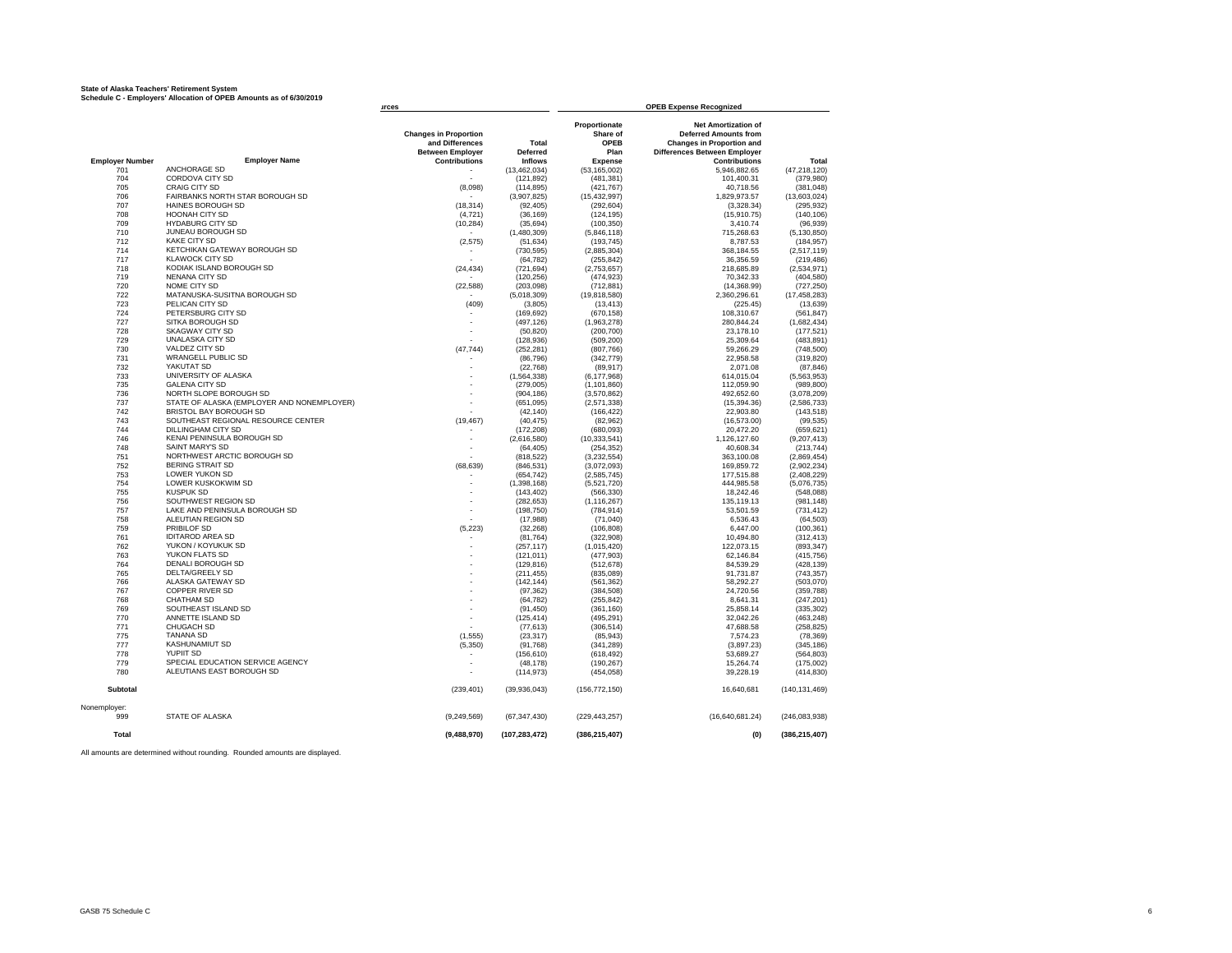#### All amounts are determined without rounding. Rounded amounts are displayed.

| 701             | ANCHORAGE SD                               | (7, 427, 358)         | (2,573,623)    | 828,141   | 1,063,671         | 0           |
|-----------------|--------------------------------------------|-----------------------|----------------|-----------|-------------------|-------------|
| 704             | CORDOVA CITY SD                            | (46, 604)             | (23, 303)      | 7,498     | 9,631             | 0           |
| 705             | <b>CRAIG CITY SD</b>                       | (82, 733)             | (20, 417)      | 6,570     | 8,438             | 0           |
| 706             | FAIRBANKS NORTH STAR BOROUGH SD            | (1,985,521)           | (747, 084)     | 240,397   | 308,768           | $\pmb{0}$   |
| 707             | <b>HAINES BOROUGH SD</b>                   | (73, 449)             | (14, 164)      | 4,558     | 5,854             | $\mathbf 0$ |
| 708             | <b>HOONAH CITY SD</b>                      | (25.673)              | (6.012)        | 1.935     | 2.485             | $\mathbf 0$ |
| 709             | <b>HYDABURG CITY SD</b>                    | (28, 426)             | (4, 858)       | 1,563     | 2,008             | 0           |
| 710             | JUNEAU BOROUGH SD                          | (752, 999)            | (283,000)      | 91.064    | 116,963           | 0           |
| 712             | <b>KAKE CITY SD</b>                        | (21, 167)             | (9,379)        | 3,018     | 3,876             | $\mathbf 0$ |
| 714             | KETCHIKAN GATEWAY BOROUGH SD               | (386, 323)            | (139, 672)     | 44,944    | 57,726            | $\pmb{0}$   |
| 717             | <b>KLAWOCK CITY SD</b>                     | (35, 178)             | (12, 385)      | 3,985     | 5,119             | $\mathbf 0$ |
| 718             | KODIAK ISLAND BOROUGH SD                   | (526, 379)            | (133, 300)     | 42,893    | 55,092            | $\mathbf 0$ |
| 719             | NENANA CITY SD                             | (55, 516)             | (22, 990)      | 7,398     | 9,502             | 0           |
| 720             | NOME CITY SD                               |                       |                | 11.104    |                   | 0           |
| 722             |                                            | (159,968)             | (34, 509)      |           | 14,263<br>396,510 | 0           |
|                 | MATANUSKA-SUSITNA BOROUGH SD               | (2,720,353)           | (959, 382)     | 308,710   |                   |             |
| 723             | PELICAN CITY SD                            | (3,058)               | (649)          | 209       | 268               | 0           |
| 724             | PETERSBURG CITY SD                         | (78, 563)             | (32, 441)      | 10,439    | 13,408            | $\mathbf 0$ |
| 727             | SITKA BOROUGH SD                           | (220, 922)            | (95,039)       | 30,582    | 39,279            | $\mathbf 0$ |
| 728             | <b>SKAGWAY CITY SD</b>                     | (26, 839)             | (9,716)        | 3.126     | 4.015             | $\Omega$    |
| 729             | UNALASKA CITY SD                           | (87,094)              | (24, 649)      | 7,932     | 10,188            | $\mathbf 0$ |
| 730             | VALDEZ CITY SD                             | (188, 901)            | (39, 103)      | 12,582    | 16,161            | $\mathbf 0$ |
| 731             | <b>WRANGELL PUBLIC SD</b>                  | (56, 525)             | (16, 593)      | 5,339     | 6,858             | $\pmb{0}$   |
| 732             | YAKUTAT SD                                 | (17, 370)             | (4, 353)       | 1,401     | 1,799             | $\pmb{0}$   |
| 733             | UNIVERSITY OF ALASKA                       | (881, 536)            | (299,064)      | 96,233    | 123,602           | $\mathbf 0$ |
| 735             | <b>GALENA CITY SD</b>                      | (194, 543)            | (53, 339)      | 17,163    | 22,045            | $\mathbf 0$ |
| 736             | NORTH SLOPE BOROUGH SD                     | (359, 529)            | (172, 859)     | 55,623    | 71,442            | 0           |
| 737             | STATE OF ALASKA (EMPLOYER AND NONEMPLOYER) | (507, 996)            | (124, 474)     | 40,053    | 51.445            | $\Omega$    |
| 742             | BRISTOL BAY BOROUGH SD                     | (14,090)              | (8,056)        | 2,592     | 3,330             | $\mathbf 0$ |
| 743             | SOUTHEAST REGIONAL RESOURCE CENTER         | (35, 770)             | (4,016)        | 1,292     | 1,660             | $\mathbf 0$ |
| 744             | <b>DILLINGHAM CITY SD</b>                  | (110, 520)            | (32, 922)      | 10.594    | 13.607            | $\mathbf 0$ |
| 746             | KENAI PENINSULA BOROUGH SD                 | (1,401,591)           | (500, 228)     | 160,963   | 206,743           | $\pmb{0}$   |
| 748             | SAINT MARY'S SD                            | (38, 289)             | (12, 313)      | 3,962     | 5,089             | $\mathbf 0$ |
| 751             | NORTHWEST ARCTIC BOROUGH SD                |                       |                | 50,353    | 64,674            | $\mathbf 0$ |
|                 | <b>BERING STRAIT SD</b>                    | (412, 038)            | (156, 482)     |           |                   | $\mathbf 0$ |
| 752             |                                            | (633, 779)            | (148, 715)     | 47,853    | 61,463            | 0           |
| 753             | <b>LOWER YUKON SD</b>                      | (446, 017)            | (125, 171)     | 40,278    | 51,733            |             |
| 754             | LOWER KUSKOKWIM SD                         | (927, 835)            | (267, 297)     | 86,011    | 110,473           | $\pmb{0}$   |
| 755             | <b>KUSPUK SD</b>                           | (90, 783)             | (27, 415)      | 8,822     | 11,331            | $\mathbf 0$ |
| 756             | SOUTHWEST REGION SD                        | (169, 692)            | (54,036)       | 17,388    | 22,333            | $\mathbf 0$ |
| 757             | LAKE AND PENINSULA BOROUGH SD              | (137, 891)            | (37,996)       | 12.226    | 15,704            | $\Omega$    |
| 758             | ALEUTIAN REGION SD                         | (11, 253)             | (3, 439)       | 1.107     | 1,421             | 0           |
| 759             | PRIBILOF SD                                | (24,073)              | (5, 170)       | 1.664     | 2.137             | $\mathbf 0$ |
| 761             | <b>IDITAROD AREA SD</b>                    | (44, 480)             | (15, 631)      | 5.030     | 6,460             | $\mathbf 0$ |
| 762             | YUKON / KOYUKUK SD                         | (113, 612)            | (49, 155)      | 15,817    | 20,315            | $\mathbf 0$ |
| 763             | YUKON FLATS SD                             | (54, 644)             | (23, 134)      | 7,444     | 9,561             | $\pmb{0}$   |
| 764             | DENALI BOROUGH SD                          | (56, 889)             | (24, 818)      | 7,986     | 10,257            | 0           |
| 765             | <b>DELTA/GREELY SD</b>                     | (119, 123)            | (40, 425)      | 13,008    | 16,708            | 0           |
| 766             | ALASKA GATEWAY SD                          | (80,094)              | (27, 175)      | 8,744     | 11,231            | $\mathbf 0$ |
| 767             | <b>COPPER RIVER SD</b>                     | (48, 211)             | (18, 613)      | 5,989     | 7,693             | $\mathbf 0$ |
| 768             | <b>CHATHAM SD</b>                          | (45.185)              | (12, 385)      | 3.985     | 5.119             | $\mathbf 0$ |
| 769             | SOUTHEAST ISLAND SD                        | (55, 248)             | (17, 483)      | 5,626     | 7,226             | $\mathbf 0$ |
| 770             | ANNETTE ISLAND SD                          | (59, 311)             | (23,976)       | 7,715     | 9,909             | 0           |
| 771             | <b>CHUGACH SD</b>                          |                       |                | 4.775     | 6.132             | $\Omega$    |
| 775             |                                            | (30, 767)<br>(6, 243) | (14, 838)      | 1,339     |                   | $\mathbf 0$ |
|                 | <b>TANANA SD</b>                           |                       | (4, 160)       |           | 1,719             |             |
| 777             | KASHUNAMIUT SD                             | (72, 127)             | (16, 521)      | 5,316     | 6,828             | 0           |
| 778             | YUPIIT SD                                  | (99, 752)             | (29, 940)      | 9,634     | 12,374            | $\pmb{0}$   |
| 779             | SPECIAL EDUCATION SERVICE AGENCY           | (27, 881)             | (9,210)        | 2,964     | 3,807             | $\mathbf 0$ |
| 780             | ALEUTIANS EAST BOROUGH SD                  | (70, 243)             | (21,980)       | 7,073     | 9,084             | $\Omega$    |
| <b>Subtotal</b> |                                            | (22, 387, 958)        | (7,589,061)    | 2,442,008 | 3,136,536         |             |
| Nonemployer:    |                                            |                       |                |           |                   |             |
| 999             | <b>STATE OF ALASKA</b>                     | (55, 552, 545)        | (11, 106, 939) | 3,573,992 | 4,590,464         | $\Omega$    |
| <b>Total</b>    |                                            | (77, 940, 502)        | (18,696,000)   | 6,016,000 | 7,727,000         |             |
|                 |                                            |                       |                |           |                   |             |

**Employer Number Employer Name FY2020 FY2021 FY2022 FY2023 FY2024 Thereafter**

-

**State of Alaska Teachers' Retirement System Schedule D - Employers' Allocation of Recognition of Deferred Outflows/Inflows as of 6/30/2019**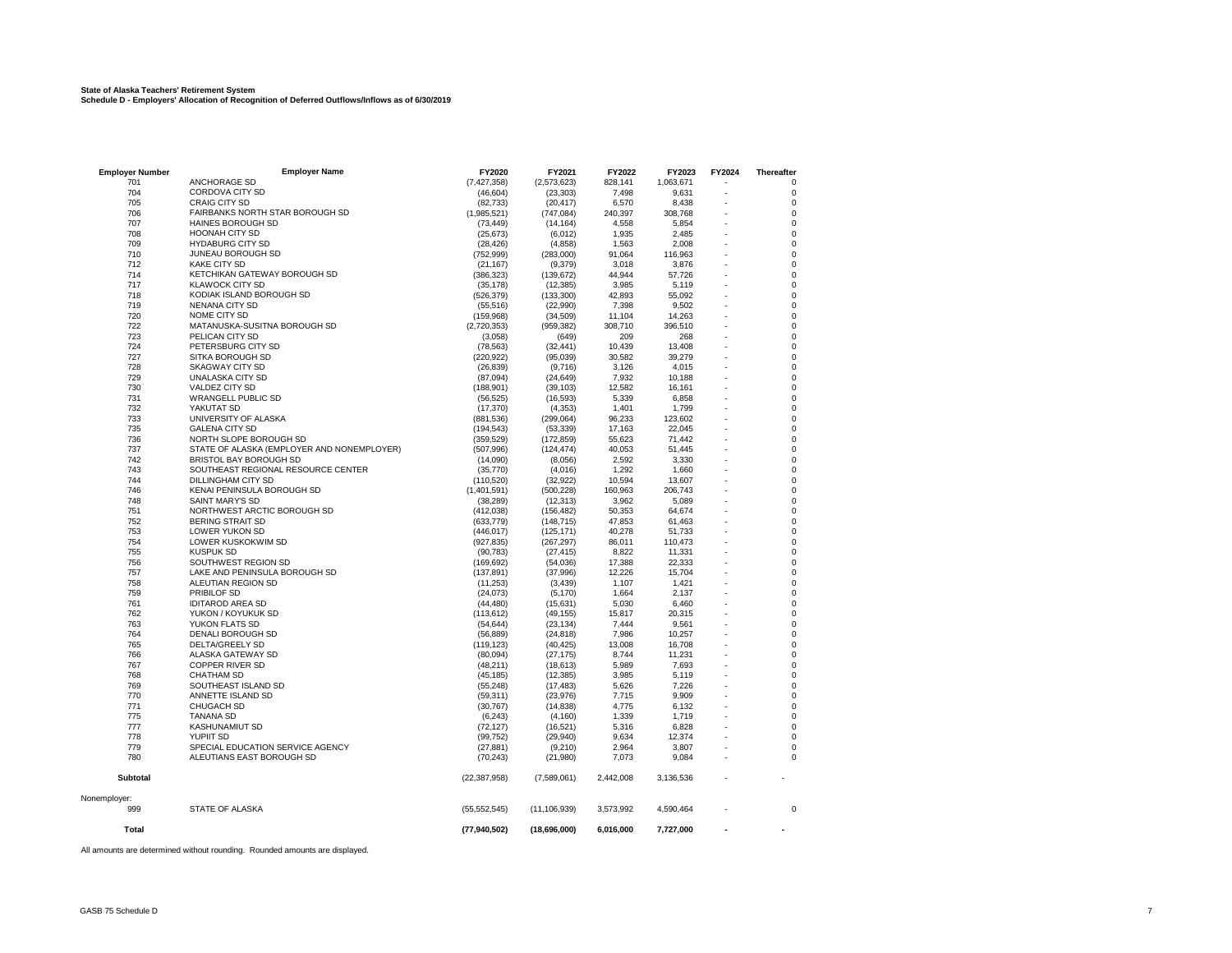#### **State of Alaska Teachers' Retirement System Schedule E - Contribution History**

|                        |                                            | FY2019<br>FY2018            |                    | FY2017        | FY2016                      |                    |               |               |               |
|------------------------|--------------------------------------------|-----------------------------|--------------------|---------------|-----------------------------|--------------------|---------------|---------------|---------------|
| <b>Employer Number</b> | <b>Employer Name</b>                       | <b>Actual Contributions</b> | <b>RDS Subsidy</b> | <b>Total</b>  | <b>Actual Contributions</b> | <b>RDS Subsidy</b> | <b>Total</b>  |               |               |
| 701                    | ANCHORAGE SD                               | 6,605,762                   | 2,468,685          | 9,074,447     | 6,911,104.87                | 678,056.83         | 7,589,161.70  | 8,536,948     | 9,390,456     |
| 704                    | CORDOVA CITY SD                            | 62,466                      | 23,345             | 85,810        | 63,556.04                   | 6,235.56           | 69,791.60     | 72,503        | 76,719        |
| 705                    | <b>CRAIG CITY SD</b>                       | 57,663                      | 21,549             | 79,212        | 65,418.07                   | 6,418.25           | 71,836.32     | 80,457        | 83,356        |
| 706                    | FAIRBANKS NORTH STAR BOROUGH SD            | 1,813,732                   | 677,822            | 2,491,555     | 1,983,461.11                | 194,599.76         | 2,178,060.87  | 2,506,963     | 2,833,767     |
| 707                    | <b>HAINES BOROUGH SD</b>                   | 16.516                      | 6,172              | 22.688        | 29.130.33                   | 2.858.01           | 31,988.34     | 42,927        | 37,680        |
| 708                    | <b>HOONAH CITY SD</b>                      | 12.178                      | 4,551              | 16,729        | 10.317.81                   | 1,012.29           | 11,330.10     | 25,823        | 35,569        |
| 709                    | <b>HYDABURG CITY SD</b>                    | 9,282                       | 3.469              | 12,750        | 18,346.88                   | 1,800.03           | 20,146.91     | 18,777        | 13,272        |
| 710                    | JUNEAU BOROUGH SD                          | 708,667                     | 264,841            | 973,507       | 760,616.64                  | 74,625.02          | 835,241.66    | 938,387       | 1,060,309     |
| 712                    | <b>KAKE CITY SD</b>                        | 12,896                      | 4,819              | 17,715        | 16,111.99                   | 1,580.77           | 17,692.76     | 25,613        | 27,013        |
| 714                    | KETCHIKAN GATEWAY BOROUGH SD               | 410,305                     | 153,338            | 563,643       | 377,000.66                  | 36,987.99          | 413,988.65    | 478,833       | 512,430       |
| 717                    | <b>KLAWOCK CITY SD</b>                     | 32,476                      | 12,137             | 44,612        | 34,988.55                   | 3,432.77           | 38,421.32     | 42,493        | 44,175        |
| 718                    | KODIAK ISLAND BOROUGH SD                   | 284,367                     | 106,273            | 390,640       | 329,942.43                  | 32,371.05          | 362,313.48    | 400,948       | 430,087       |
| 719                    | NENANA CITY SD                             | 54,348                      | 20,311             | 74,659        | 63,677.18                   | 6,247.44           | 69,924.62     | 71,350        | 84,096        |
| 720                    | NOME CITY SD                               | 68,138                      | 25,464             | 93,602        | 95,187.50                   | 9,338.96           | 104,526.46    | 131,828       | 143,838       |
| 722                    | MATANUSKA-SUSITNA BOROUGH SD               | 2,509,478                   | 937,834            | 3,447,312     | 2,563,074.32                | 251,466.31         | 2,814,540.63  | 3,213,835     | 3,527,990     |
| 723                    | PELICAN CITY SD                            | 6                           | $\overline{2}$     | 8             | 406.56                      | 39.89              | 446.45        | 400           | 61            |
| 724                    | PETERSBURG CITY SD                         | 92,990                      | 34,752             | 127,742       | 123,829.28                  | 12,149.04          | 135,978.32    | 101,791       | 138,134       |
|                        |                                            |                             |                    |               |                             |                    |               |               |               |
| 727                    | SITKA BOROUGH SD                           | 210,624                     | 78,714             | 289,338       | 251,550.07                  | 24,679.88          | 276,229.95    | 299,953       | 329,293       |
| 728                    | SKAGWAY CITY SD                            | 15,939                      | 5,957              | 21,896        | 20,710.94                   | 2,031.98           | 22,742.92     | 29,508        | 28,182        |
| 729                    | UNALASKA CITY SD                           | 46,185                      | 17,260             | 63,446        | 61,988.12                   | 6,081.73           | 68,069.85     | 87,771        | 99,754        |
| 730                    | VALDEZ CITY SD                             | 122.130                     | 45.642             | 167,773       | 150.424.53                  | 14.758.33          | 165,182.86    | 196.519       | 204,610       |
| 731                    | WRANGELL PUBLIC SD                         | 36,787                      | 13,748             | 50,535        | 44,156.30                   | 4,332.23           | 48,488.53     | 52,108        | 61,365        |
| 732                    | YAKUTAT SD                                 | 12.098                      | 4.521              | 16.619        | 11.987.30                   | 1,176.09           | 13,163.39     | 20,937        | 39,025        |
| 733                    | UNIVERSITY OF ALASKA                       | 897,520                     | 335,418            | 1,232,938     | 976,535.29                  | 95,809.05          | 1,072,344.34  | 1,316,038     | 1,564,984     |
| 735                    | <b>GALENA CITY SD</b>                      | 107.015                     | 39.993             | 147.009       | 153.967.48                  | 15.105.94          | 169,073.42    | 185,143       | 200,704       |
| 736                    | NORTH SLOPE BOROUGH SD                     | 267,499                     | 99,969             | 367,468       | 289,639.12                  | 28,416.84          | 318,055.96    | 385,943       | 426,524       |
| 737                    | STATE OF ALASKA (EMPLOYER AND NONEMPLOYER) | 141.348                     | 52.824             | 194.172       | 152.853.16                  | 14.996.61          | 167,849.77    | 186,644       | 508,146       |
| 742                    | BRISTOL BAY BOROUGH SD                     | 13,179                      | 4,925              | 18,105        | 15,188.18                   | 1,490.13           | 16,678.31     | 13,555        | 14,735        |
| 743                    | SOUTHEAST REGIONAL RESOURCE CENTER         | 8,319                       | 3,109              | 11,427        | 11,224.97                   | 1,101.30           | 12,326.27     | 13,762        | 14,239        |
| 744                    | DILLINGHAM CITY SD                         | 47,027                      | 17,575             | 64,601        | 60,924.36                   | 5,977.36           | 66,901.72     | 70,475        | 90,936        |
| 746                    | KENAI PENINSULA BOROUGH SD                 | 1,144,462                   | 427,705            | 1,572,167     | 1,267,281.75                | 124,334.54         | 1,391,616.29  | 1,582,726     | 1,787,402     |
| 748                    | SAINT MARY'S SD                            | 30,838                      | 11,525             | 42,363        | 34,528.24                   | 3,387.61           | 37,915.85     | 39,517        | 37,120        |
| 751                    | NORTHWEST ARCTIC BOROUGH SD                | 252,163                     | 94,237             | 346.400       | 290.622.02                  | 28,513.28          | 319,135.30    | 346,420       | 365,790       |
| 752                    | <b>BERING STRAIT SD</b>                    | 262,396                     | 98,062             | 360,458       | 277,304.40                  | 27,206.67          | 304,511.07    | 343,515       | 308,061       |
| 753                    | <b>LOWER YUKON SD</b>                      | 252,250                     | 94,270             | 346,520       | 257,994.68                  | 25,312.17          | 283,306.85    | 311,950       | 317,285       |
| 754                    | LOWER KUSKOKWIM SD                         | 487,212                     | 182,079            | 669.291       | 575.855.18                  | 56,497.85          | 632,353.03    | 764,187       | 794,139       |
| 755                    | <b>KUSPUK SD</b>                           | 44,775                      | 16,733             | 61,508        | 58,353.28                   | 5,725.11           | 64,078.39     | 70,074        | 77,619        |
| 756                    | SOUTHWEST REGION SD                        | 79.226                      | 29,608             | 108.834       | 87.047.93                   | 8.540.38           | 95,588.31     | 98,500        | 111,726       |
| 757                    | LAKE AND PENINSULA BOROUGH SD              | 43,771                      | 16,358             | 60,128        | 65,855.54                   | 6,461.17           | 72,316.71     | 71,246        |               |
|                        |                                            |                             |                    |               |                             |                    |               |               | 61,520        |
| 758                    | ALEUTIAN REGION SD                         | 5,597                       | 2,092              | 7,688         | 6,159.12                    | 604.28             | 6,763.40      | 6,953         | 6,455         |
| 759                    | PRIBILOF SD                                | 5,415                       | 2,024              | 7,439         | 8,332.32                    | 817.49             | 9,149.81      | 11,675        | 11,497        |
| 761                    | <b>IDITAROD AREA SD</b>                    | 26,149                      | 9,772              | 35,921        | 29,544.21                   | 2,898.62           | 32,442.83     | 30,505        | 18,871        |
| 762                    | YUKON / KOYUKUK SD                         | 98.194                      | 36,697             | 134,890       | 106.830.25                  | 10,481.24          | 117,311.49    | 116,313       | 122,681       |
| 763                    | YUKON FLATS SD                             | 46,176                      | 17,257             | 63,433        | 45,719.07                   | 4,485.55           | 50,204.62     | 50,735        | 52,068        |
| 764                    | <b>DENALI BOROUGH SD</b>                   | 61,676                      | 23,049             | 84,725        | 59,624.77                   | 5,849.86           | 65,474.63     | 62,403        | 66,863        |
| 765                    | DELTA/GREELY SD                            | 96,961                      | 36,236             | 133,198       | 98,247.93                   | 9,639.22           | 107,887.15    | 121,245       | 123,849       |
| 766                    | ALASKA GATEWAY SD                          | 51,527                      | 19,256             | 70,783        | 63,542.69                   | 6,234.25           | 69,776.94     | 75,979        | 99,219        |
| 767                    | <b>COPPER RIVER SD</b>                     | 32,682                      | 12,214             | 44,896        | 38,483.11                   | 3,775.62           | 42,258.73     | 62,150        | 83,536        |
| 768                    | <b>CHATHAM SD</b>                          | 14,277                      | 5,335              | 19,612        | 23,645.80                   | 2,319.92           | 25,965.72     | 27,822        | 37,910        |
| 769                    | SOUTHEAST ISLAND SD                        | 27,611                      | 10,319             | 37,930        | 30,659.43                   | 3,008.03           | 33,667.46     | 35,590        | 53,909        |
| 770                    | ANNETTE ISLAND SD                          | 34,584                      | 12,925             | 47,509        | 31,787.04                   | 3,118.66           | 34,905.70     | 44,329        | 55,579        |
| 771                    | <b>CHUGACH SD</b>                          | 41,407                      | 15,474             | 56,881        | 44,469.94                   | 4,363.00           | 48.832.94     | 55,922        | 59,123        |
| 775                    | <b>TANANA SD</b>                           | 5,798                       | 2,167              | 7,965         | 4,971.06                    | 487.72             | 5,458.78      | 11,181        | 10,117        |
| 777                    | <b>KASHUNAMIUT SD</b>                      | 23.562                      | 8.806              | 32.368        | 33.956.81                   | 3.331.54           | 37,288.35     | 40.852        | 33.412        |
| 778                    | YUPIIT SD                                  | 50,675                      | 18,938             | 69,612        | 51,942.68                   | 5,096.16           | 57,038.84     | 62,542        | 54,090        |
| 779                    | SPECIAL EDUCATION SERVICE AGENCY           | 13.799                      | 5.157              | 18.956        | 16.159.40                   | 1.585.42           | 17.744.82     | 19,897        | 24,494        |
| 780                    | ALEUTIANS EAST BOROUGH SD                  | 47,326                      | 17,686             | 65,012        | 48,385.97                   | 4,747.21           | 53,133.18     | 56,693        | 60,015        |
| <b>Subtotal</b>        |                                            | 17,957,446                  | 6,711,000          | 24,668,446    | 19,304,624.66               | 1,894,000.00       | 21,198,624.66 | 24,069,151.96 | 26,855,799.50 |
| Nonemployer:           |                                            |                             |                    |               |                             |                    |               |               |               |
| 999                    | STATE OF ALASKA                            |                             |                    |               |                             |                    |               |               | 39,242,930    |
| Total                  |                                            | 17,957,445.70               | 6,711,000.00       | 24,668,445.70 | 19,304,624.66               | 1,894,000.00       | 21,198,624.66 | 24,069,151.96 | 66,098,729.66 |

\* The RDS subsidy is allocated in proportion to actual contributions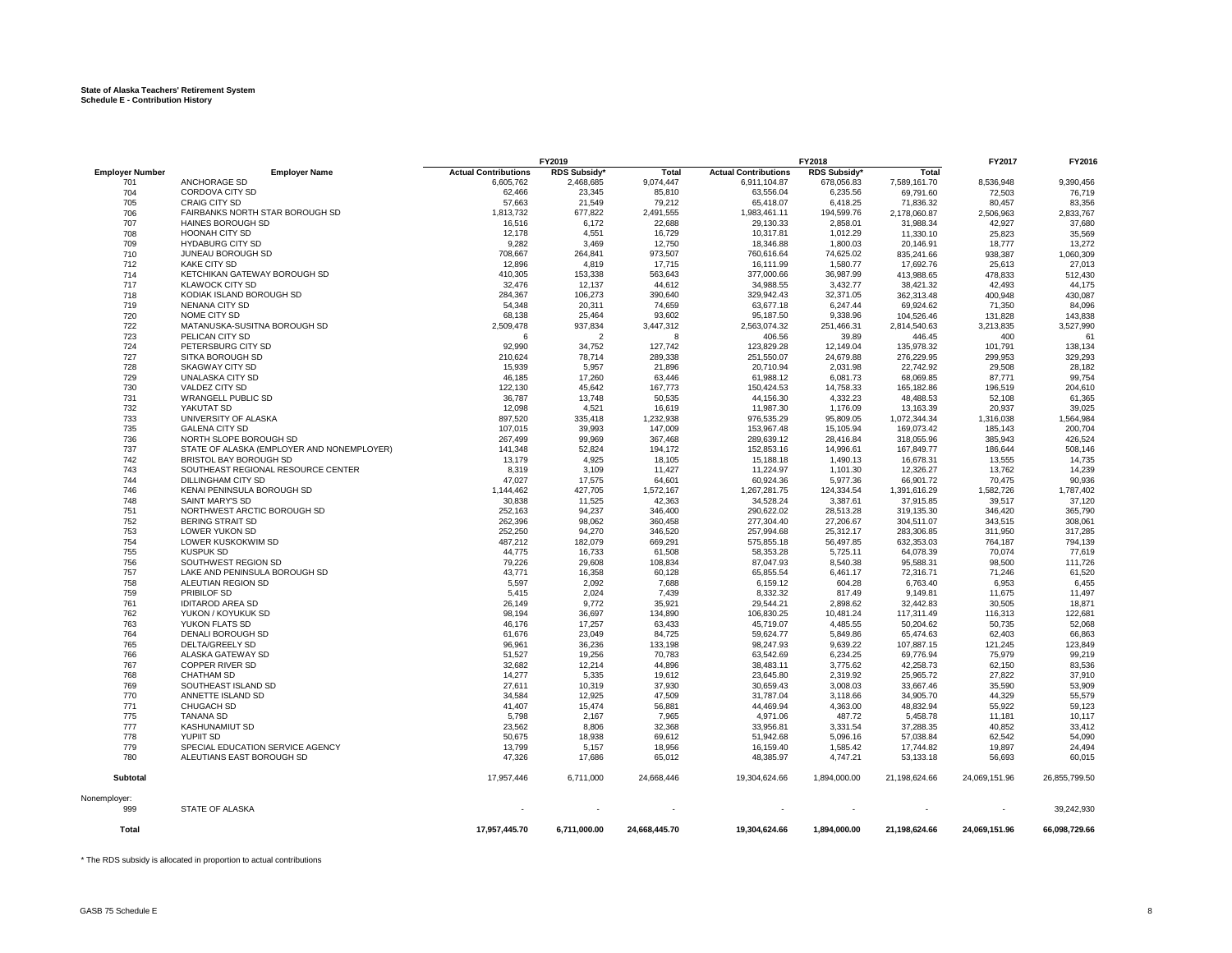#### **State of Alaska Teachers' Retirement System Schedule E - Contribution History - Historical**

|              |                                 | <b>FY2015</b> | <b>FY2014</b> | EV2042<br>12013.            | <b>FY2012</b>        | -Y2011      | <b>FY2010</b> |
|--------------|---------------------------------|---------------|---------------|-----------------------------|----------------------|-------------|---------------|
| <b>Total</b> | ่าไ Plan Contributions<br>Total | 364,292,000   | 139,936,000   | .125.000<br>14 <sup>4</sup> | 411,000,<br>,,,<br>. | 124,724,000 | 115,681,000   |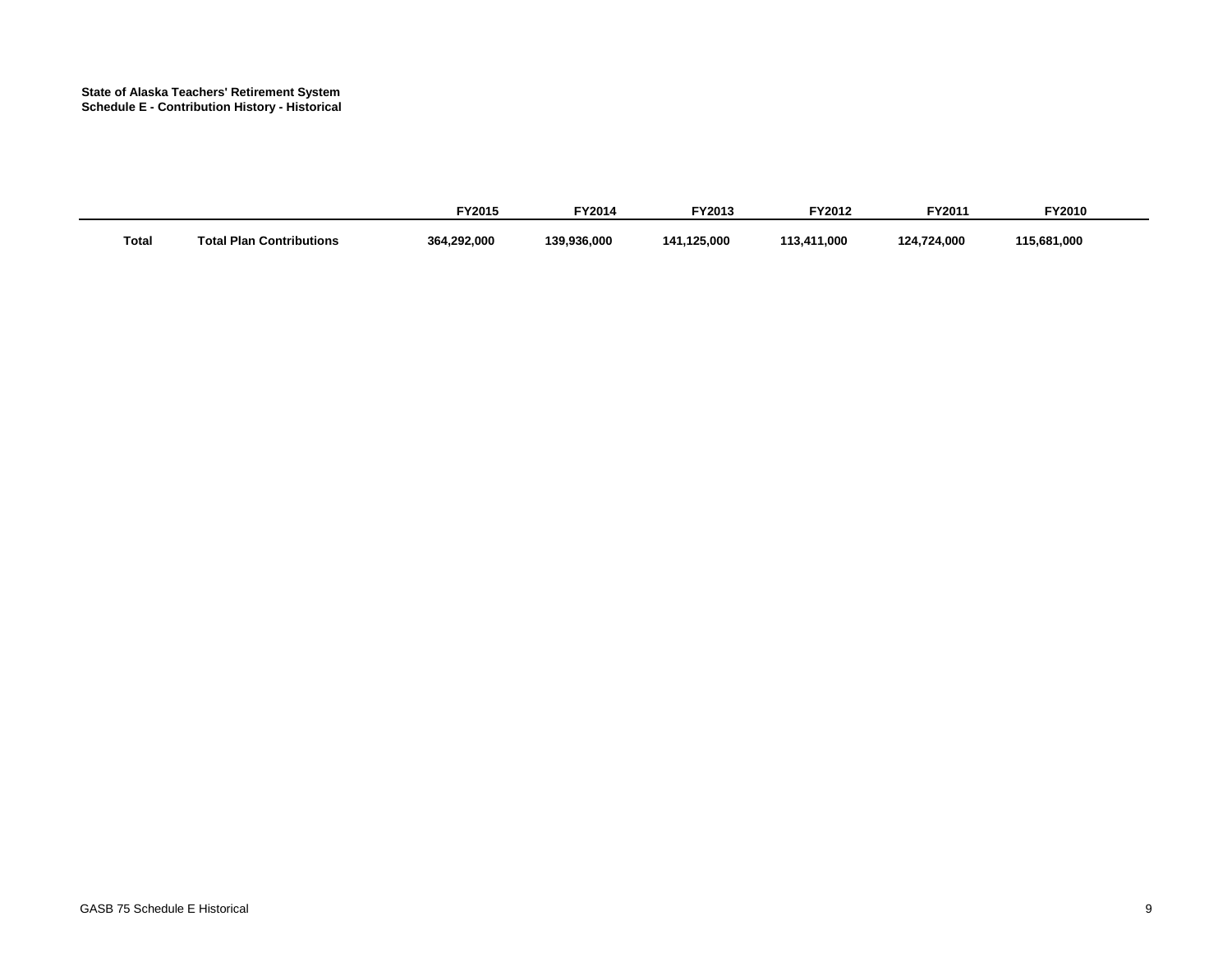**State of Alaska Teachers' Retirement System Schedule F - Present Value of Future State Assistance Contributions as of 6/30/2019**

|                        |                                                  | <b>Present Value of</b> |                 |  |  |
|------------------------|--------------------------------------------------|-------------------------|-----------------|--|--|
|                        |                                                  | <b>Future State</b>     |                 |  |  |
|                        |                                                  | Assistance              | <b>Employer</b> |  |  |
| <b>Employer Number</b> | <b>Employer Name</b>                             | <b>Contributions</b>    | Proportion      |  |  |
|                        | 701 ANCHORAGE SD                                 | 159.237.000             | 34.47733%       |  |  |
|                        | 704 CORDOVA CITY SD                              | 1,442,000               | 0.31222%        |  |  |
|                        | 705 CRAIG CITY SD                                | 1,264,000               | 0.27368%        |  |  |
|                        | 706 FAIRBANKS NORTH STAR BOROUGH SD              | 46,225,000              | 10.00844%       |  |  |
|                        | 707 HAINES BOROUGH SD                            | 876,000                 | 0.18967%        |  |  |
|                        | 708 HOONAH CITY SD                               | 374,000                 | 0.08098%        |  |  |
|                        | 709 HYDABURG CITY SD                             | 301,000                 | 0.06517%        |  |  |
|                        | 710 JUNEAU BOROUGH SD                            | 17,510,000              | 3.79119%        |  |  |
|                        | 712 KAKE CITY SD                                 | 577,000                 | 0.12493%        |  |  |
|                        | 714 KETCHIKAN GATEWAY BOROUGH SD                 | 8,643,000               | 1.87135%        |  |  |
|                        | 717 KLAWOCK CITY SD                              | 768,000                 | 0.16628%        |  |  |
|                        | 718 KODIAK ISLAND BOROUGH SD                     | 8,247,000               | 1.78561%        |  |  |
|                        | 719 NENANA CITY SD                               | 1,419,000               | 0.30724%        |  |  |
|                        | 720 NOME CITY SD                                 | 2,134,000               | 0.46204%        |  |  |
|                        | 722 MATANUSKA-SUSITNA BOROUGH SD                 | 59,363,000              | 12.85303%       |  |  |
|                        | 723 PELICAN CITY SD                              | 42,000                  | 0.00909%        |  |  |
|                        | 724 PETERSBURG CITY SD                           | 2,008,000               | 0.43476%        |  |  |
|                        | 727 SITKA BOROUGH SD                             | 5,882,000               | 1.27355%        |  |  |
|                        | 728 SKAGWAY CITY SD                              | 602,000                 | 0.13034%        |  |  |
|                        | 729 UNALASKA CITY SD                             | 1,526,000               | 0.33040%        |  |  |
|                        | 730 VALDEZ CITY SD                               | 2,418,000               | 0.52354%        |  |  |
|                        | 731 WRANGELL PUBLIC SD                           | 1,022,000               | 0.22128%        |  |  |
|                        | 732 YAKUTAT SD                                   | 269,000                 | 0.05824%        |  |  |
|                        | 733 UNIVERSITY OF ALASKA                         | 18,507,000              | 4.00706%        |  |  |
|                        | 735 GALENA CITY SD                               | 3,302,000               | 0.71494%        |  |  |
|                        | 736 NORTH SLOPE BOROUGH SD                       | 10,699,000              | 2.31650%        |  |  |
|                        | 737 STATE OF ALASKA (EMPLOYER AND NONEMPLOYER)   |                         | 0.00000%        |  |  |
|                        | 742 BRISTOL BAY BOROUGH SD                       | 497,000                 | 0.10761%        |  |  |
|                        | 743 SOUTHEAST REGIONAL RESOURCE CENTER           | 247,000                 | 0.05348%        |  |  |
|                        | 744 DILLINGHAM CITY SD                           | 2,036,000               | 0.44083%        |  |  |
|                        | 746 KENAI PENINSULA BOROUGH SD                   | 30,956,000              | 6.70246%        |  |  |
|                        | 748 SAINT MARY'S SD                              | 763,000                 | 0.16520%        |  |  |
|                        | 751 NORTHWEST ARCTIC BOROUGH SD                  | 9,684,000               | 2.09674%        |  |  |
|                        | 752 BERING STRAIT SD                             | 9,198,000               | 1.99151%        |  |  |
|                        | 753 LOWER YUKON SD                               | 7,741,000               | 1.67605%        |  |  |
|                        | 754 LOWER KUSKOKWIM SD                           | 16,536,000              | 3.58031%        |  |  |
|                        | 755 KUSPUK SD                                    | 1,699,000               | 0.36786%        |  |  |
|                        | 756 SOUTHWEST REGION SD                          | 3,342,000               | 0.72360%        |  |  |
|                        | 757 LAKE AND PENINSULA BOROUGH SD                | 2,351,000               | 0.50903%        |  |  |
|                        | 758 ALEUTIAN REGION SD                           | 214,000                 | 0.04633%        |  |  |
|                        | 759 PRIBILOF SD                                  | 318,000                 | 0.06885%        |  |  |
|                        | 761 IDITAROD AREA SD                             | 968,000                 | 0.20959%        |  |  |
|                        | 762 YUKON / KOYUKUK SD                           | 3,042,000               | 0.65864%        |  |  |
|                        | 763 YUKON FLATS SD                               | 1,433,000               | 0.31027%        |  |  |
|                        | 764 DENALI BOROUGH SD                            | 1,535,000               | 0.33235%        |  |  |
|                        | 765 DELTA/GREELY SD                              | 2,502,000               | 0.54172%        |  |  |
|                        | 766 ALASKA GATEWAY SD                            | 1,680,000               | 0.36375%        |  |  |
|                        | 767 COPPER RIVER SD                              | 1,151,000               | 0.24921%        |  |  |
|                        | 768 CHATHAM SD                                   | 766,000                 | 0.16585%        |  |  |
|                        |                                                  |                         |                 |  |  |
|                        | 769 SOUTHEAST ISLAND SD<br>770 ANNETTE ISLAND SD | 1,083,000<br>1,485,000  | 0.23449%        |  |  |
|                        | 771 CHUGACH SD                                   |                         | 0.32153%        |  |  |
|                        |                                                  | 917,000                 | 0.19855%        |  |  |
|                        | 775 TANANA SD                                    | 259,000                 | 0.05608%        |  |  |
|                        | 777 KASHUNAMIUT SD                               | 1,021,000               | 0.22106%        |  |  |
|                        | 778 YUPIIT SD                                    | 1,852,000               | 0.40099%        |  |  |
|                        | 779 SPECIAL EDUCATION SERVICE AGENCY             | 571,000                 | 0.12363%        |  |  |
|                        | 780 ALEUTIANS EAST BOROUGH SD                    | 1,356,000               | 0.29360%        |  |  |
|                        |                                                  |                         |                 |  |  |
| Total                  |                                                  | 461,860,000             | 100.00000%      |  |  |

All amounts are determined without rounding. Rounded amounts are displayed.